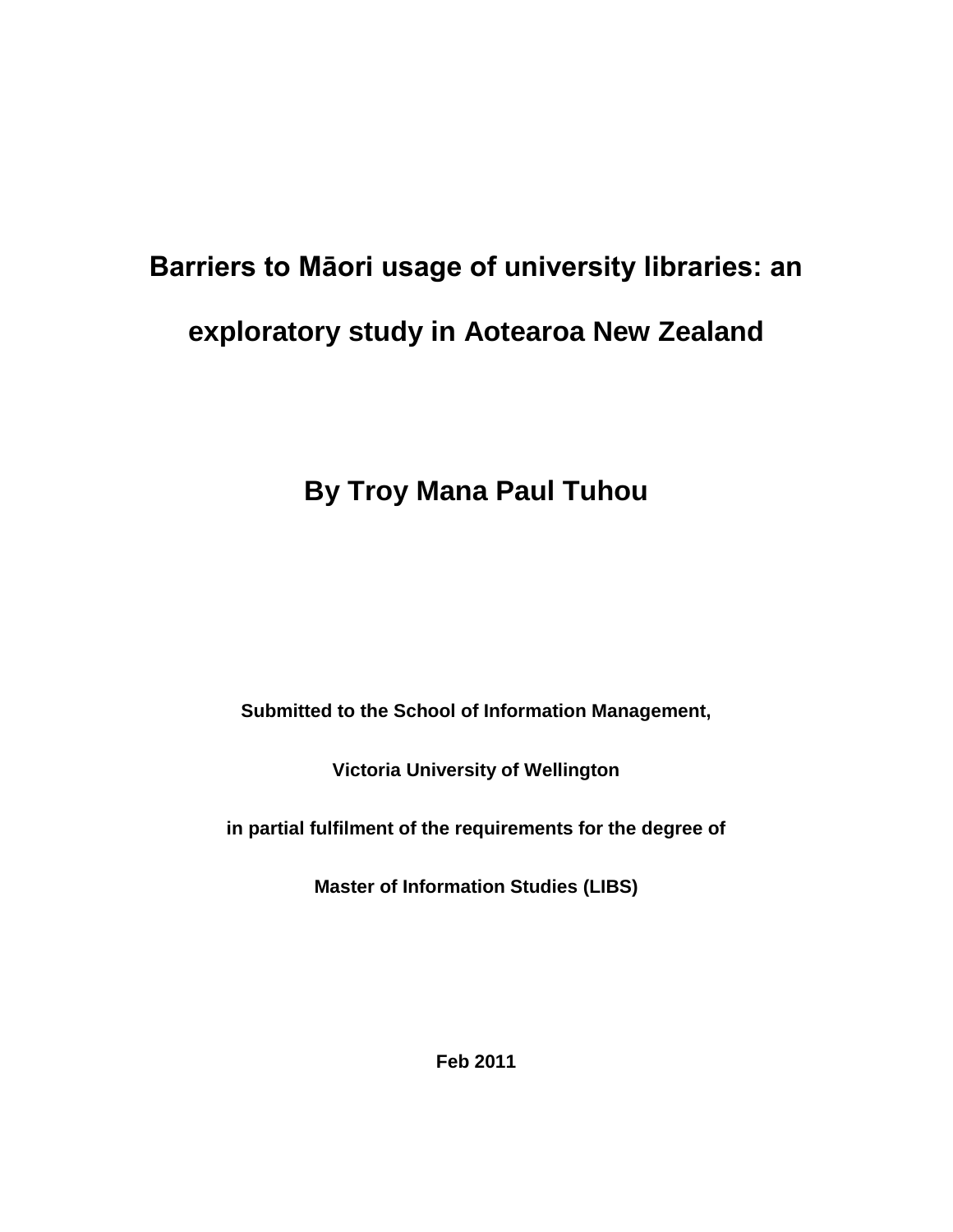#### **Abstract**

There is a large body of work on the barriers that Māori, other indigenous peoples and minorities encounter at educational institutions, there is also research into the barriers that these groups encounter within the health sector and a smaller body of work pertaining to these same barriers within public and school libraries.

This research combines the findings from these bodies of literature with the results from two focus groups of university students to explore the possibility that there are barriers which they may have encountered at their university library. The results showed that there were barriers within the university library, and like other barrier research these were many and varied and were dependant on a number of factors including, institution (library system) size, and individual expectations of the student. These findings are discussed in terms of the implications that they have for Māori university students, and suggestions are made for further research, as well as ways that these barriers may be countered.

Keywords: Barriers, Māori, Indigenous, University libraries, Academic libraries

i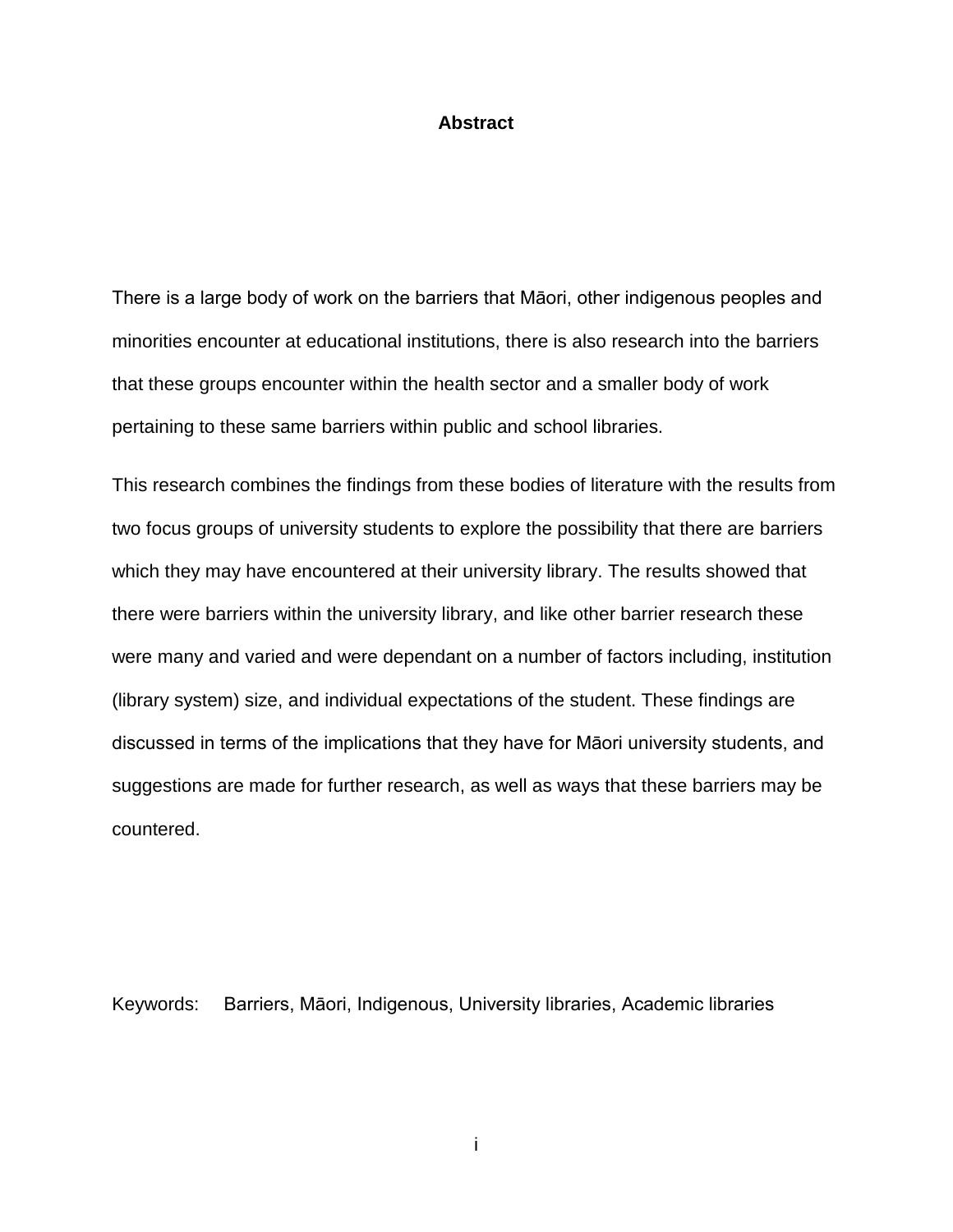#### **Acknowledgements**

Ko te mea tuatahi, he mihi aroha ki oku whanau mo o ratou tautoko, awhina me o ratou aroha ki a ahau kei toku mahi tuhituhi mo tenei tohu.

Ki oku rangatira mahi kei te Tumu Herenga, a Anahera Morehu, raua ko Elizabeth McKenzie kia ora korua mo o koutou tino tautoko ki a ahau, he mihi itiiti engari he mihi aroha tenei ki a korua.

He mihi nunui hoki ki oku hoa mahi, toku "whanau mahi" mo o koutou tautoko ki a ahau kei toku mahi tuhituhi.

Kia ora Koutou katoa,

Many are the acknowledgements that must go out however words cannot possibly say just how thankful I am to all of the people who have been a part of this journey with me.

Firstly I must thank my whanau for their never-ending support, love and encouragement during my time studying towards this degree.

A huge debt of gratitude must go to Janet Copsey, and the entire Administration team of the University of Auckland Library who without their support, encouragement and the ability to see my potential this work would never have been accomplished.

ii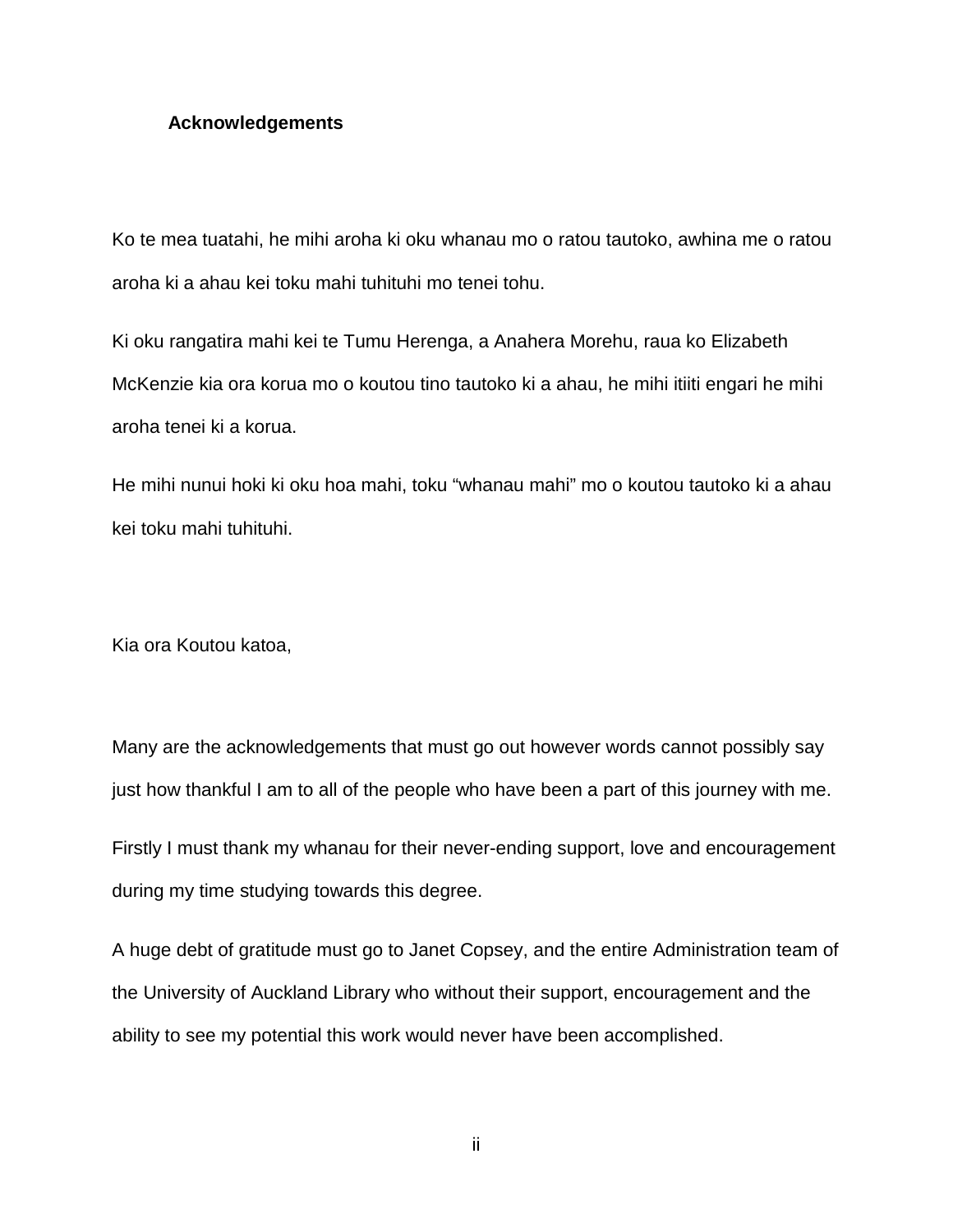My managers throughout my time at the University of Auckland Elizabeth McKenzie and Anahera Morehu without whose support work and study combined could easily and on many occasions almost did overwhelm me.

My colleagues, who are too numerous to name but know who you are and even if you don't realise; please believe that you all have my eternal gratitude for the support you have offered over the years.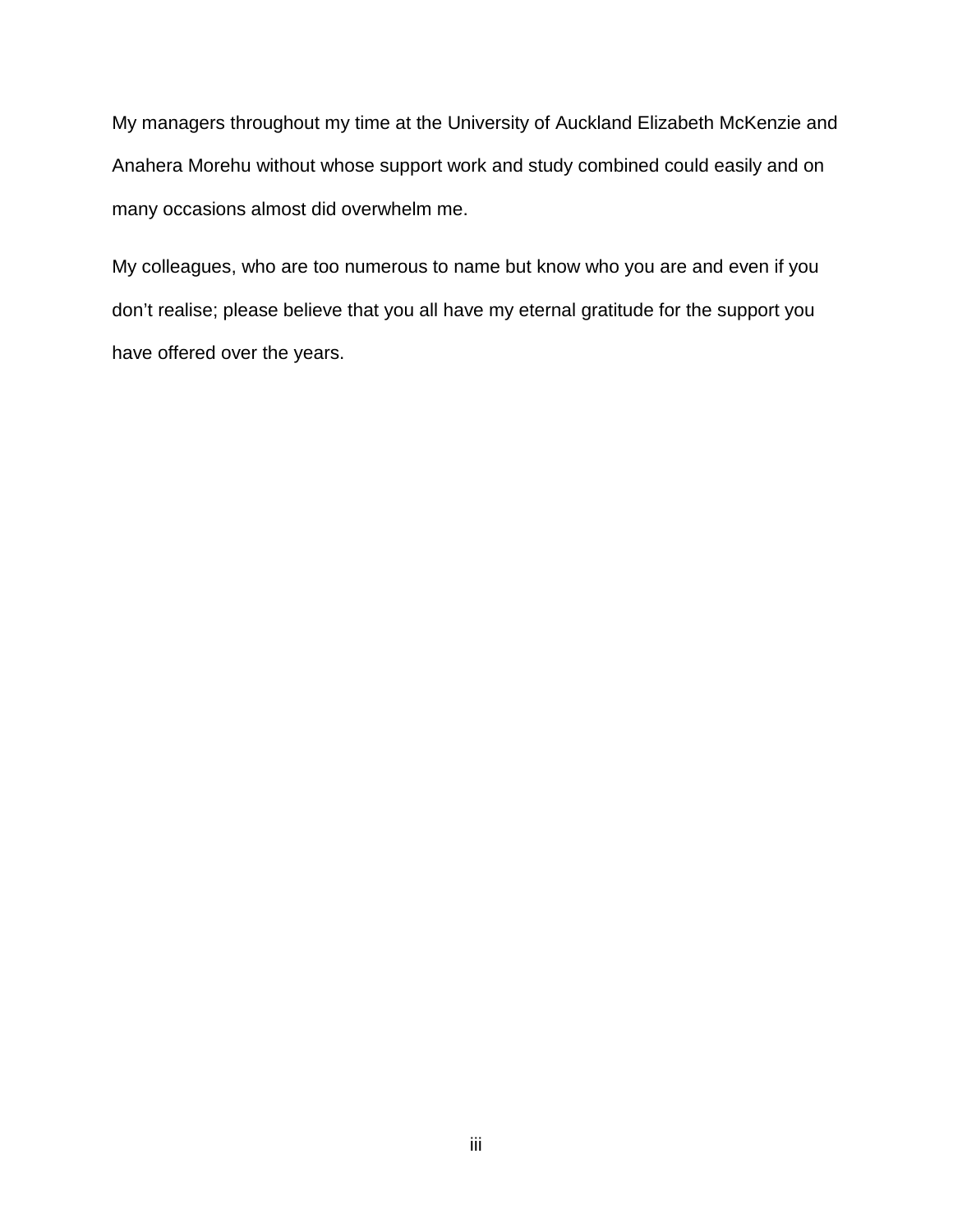### **Table of Contents**

|     |             | <b>Abstract</b>             | İ              |  |  |
|-----|-------------|-----------------------------|----------------|--|--|
|     |             | <b>Acknowledgements</b>     | ii             |  |  |
|     |             | <b>Table of Contents</b>    | iv             |  |  |
| 1.0 |             | <b>Problem Statement</b>    |                |  |  |
|     | 1.1         | Introduction                | $\mathbf{1}$   |  |  |
|     | 1.2         | <b>Research Objectives</b>  | $\overline{2}$ |  |  |
|     | 1.3         | <b>Research Questions</b>   | 3              |  |  |
| 2.0 | Methodology |                             |                |  |  |
|     | 2.0         | Methodology                 | $\overline{4}$ |  |  |
|     | 2.1         | Kaupapa Māori Theory        | 5              |  |  |
|     | 2.2         | Pierre Bourdieu             | 6              |  |  |
|     | 2.3         | Social Reproduction         | 9              |  |  |
|     | 2.4         | <b>Focus Groups</b>         | 10             |  |  |
|     | 2.5         | Limitations                 | 10             |  |  |
|     | 2.6         | <b>Definition of Terms</b>  | 11             |  |  |
| 3.0 |             | <b>Review of literature</b> |                |  |  |

### 3.0 Review of Literature 12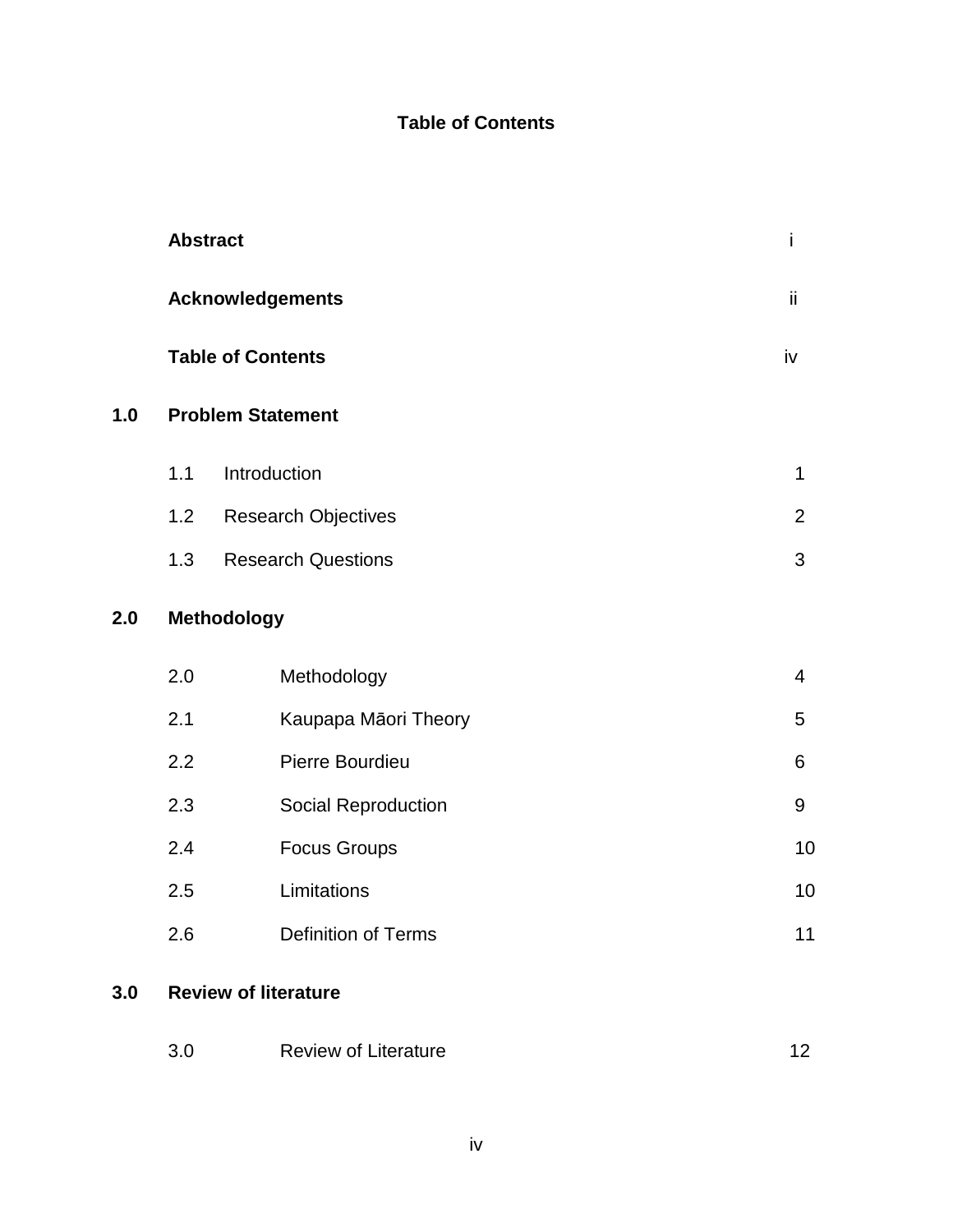### **4.0 Data Collection**

|     | 4.0 | Focus groups                                         | 20 |
|-----|-----|------------------------------------------------------|----|
|     | 4.1 | Focus group interview guide                          | 24 |
|     | 4.2 | Summary of answers gathered from the interview guide | 25 |
|     |     |                                                      |    |
| 5.0 |     | <b>Barriers Identified</b>                           | 31 |
| 6.0 |     | <b>Discussion</b>                                    | 34 |
|     | 6.1 | Suggestions for further research                     | 38 |
|     | 6.2 | Conclusion                                           | 39 |
| 7.0 |     | <b>Bibliography</b>                                  | 42 |
| 0.8 |     | <b>Appendices</b>                                    | 48 |
|     | 8.1 | Participant Information sheets                       | 49 |
|     | 8.2 | <b>Participant Consent Forms</b>                     | 51 |
|     | 8.3 | <b>Interview Guide</b>                               | 52 |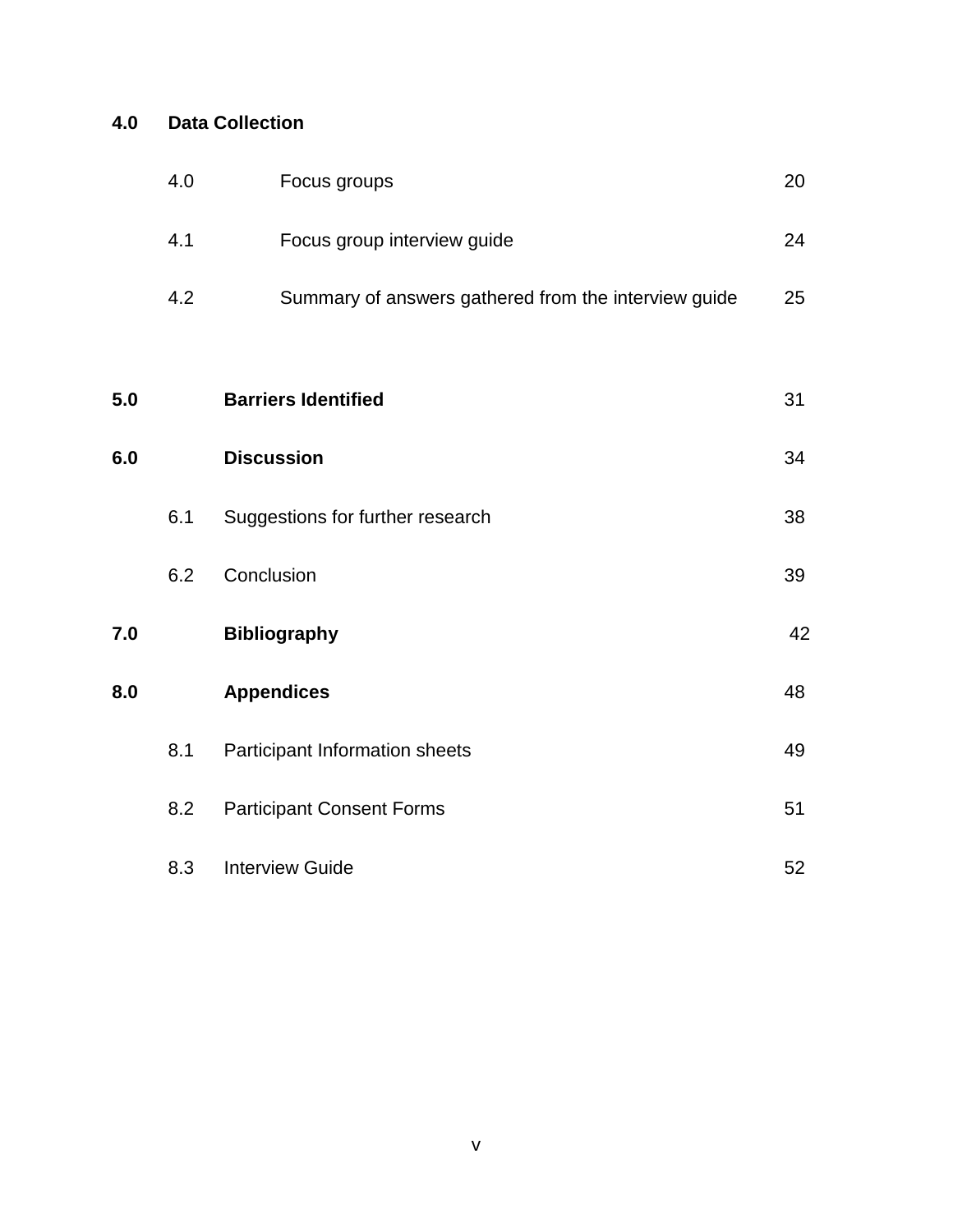#### **1.0 Problem Statement**

#### 1.1 Introduction

The purpose of this study came about due to a desire to answer a question formulated during my employment in the Lending department of the General Library at the University of Auckland. The University of Auckland General Library houses the collections for the faculties of Arts, Science and Commerce, three of the largest faculties and also the faculties with the largest proportion of Māori. My own observations at the lending desk suggest that these numbers were not reflected in the patronage or usage of the resources at the General Library. Utilising my BA majors of Education and Māori Studies this study will utilise Bourdieu's theory of practice and the concept of social reproduction with Kaupapa Māori theory to identify the reasons for my observations on low Māori patronage and usage of the library. There is existing research on barriers faced by Maori in library settings initiated by MacDonald (1993) in *Te Ara Tika: Māori and Libraries: a research report* and further studied in 1997 by Chris Szekely, New Zealand Library and Information Association and Te Rōpū Whakahau in *Te ara tika = Guiding voices: Māori opinion on libraries and information needs* and *Te Ara tika. II = guiding voices: hui transcripts and summaries: a project of the New Zealand Library and Information Association, Te Rau Herenga o Aotearoa*. The research proposed has a focus on university libraries and it is hoped that by identifying the barriers in the academic context it will then be possible to initiate the sorts of attitudinal and structural changes which happened within the public library sector after the publication of the Te Ara Tika series of reports to the university library setting.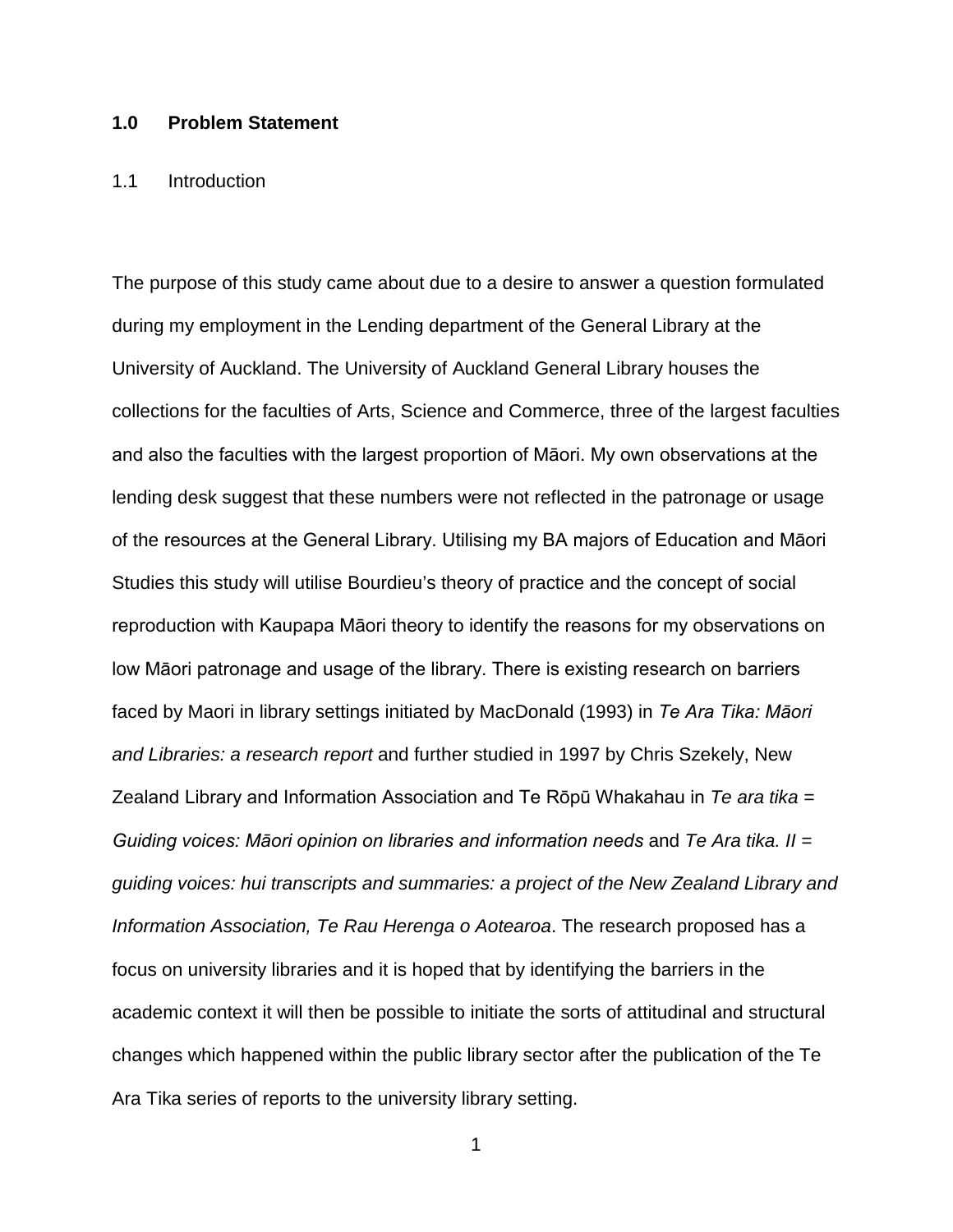#### 1.2 Research Objectives:

Through analysis of literature on barriers that Māori, and other indigenous peoples encounter in educational or health contexts and focus groups with Māori university students (AUT University, The University of Auckland) this research project identifies the barriers that Māori encounter at university libraries. It is also hoped that by looking at the university library as an institution this will encourage further research of barriers encountered by Māori and other indigenous peoples at the institutions within the institution such as faculties, departments and other service facilities within the University. The objective of this research is therefore to

Explore the existence of barriers which may prevent Māori usage of university libraries Identify the forms that these barriers take and to

Initiate a discourse that investigates and explores the possible barriers existing in the institutions within the wider University (the institutions within the institution).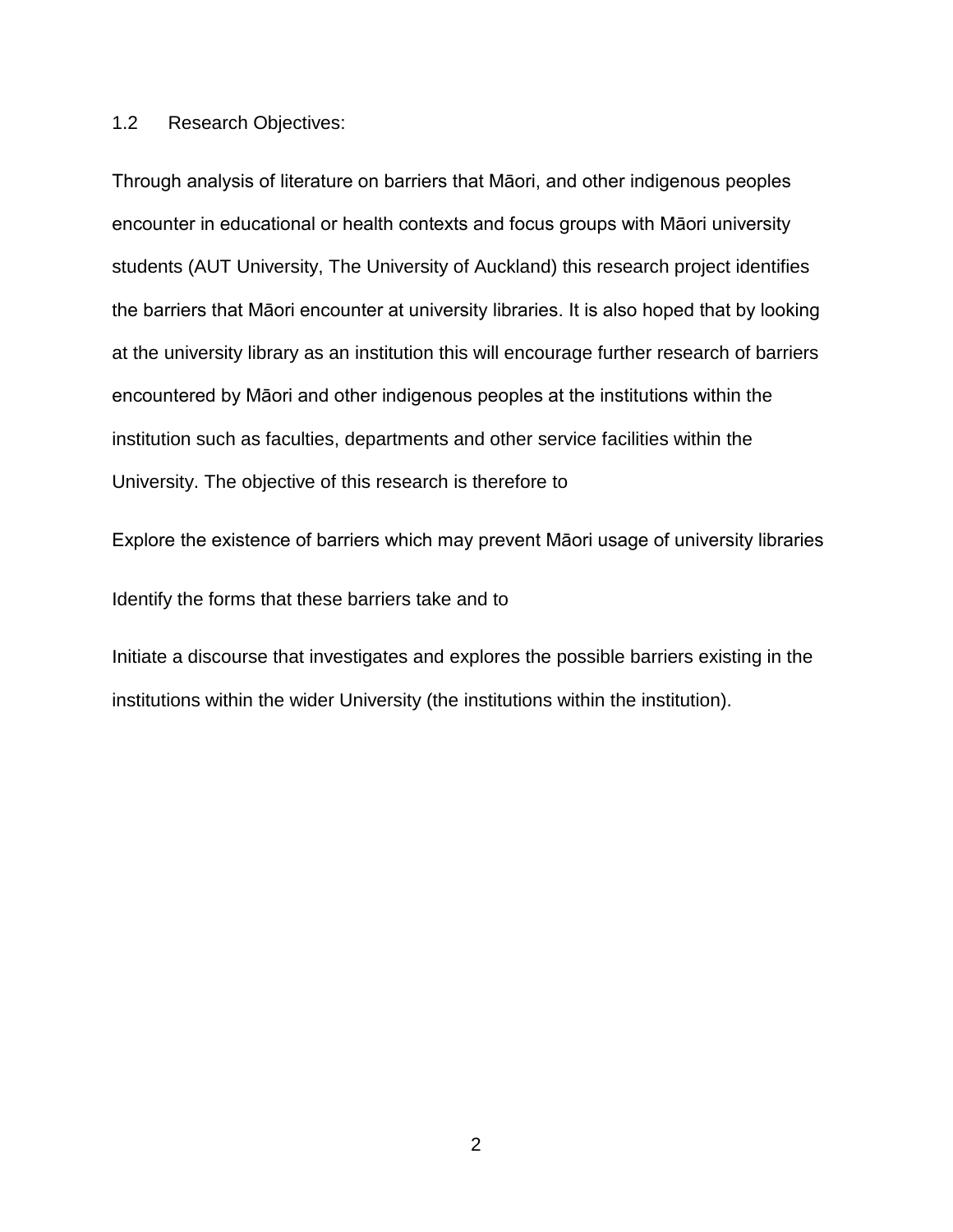### 1.3 Research Questions

What are the barriers that Māori encounter at university libraries?

Do university libraries merely reflect the barriers of the university or do they have a distinct set of their own?

Is this a trend across New Zealand university library systems or specific to The University of Auckland?

What methods can be used to minimise the impact of these barriers to allow for Māori engagement with and usage of the university library?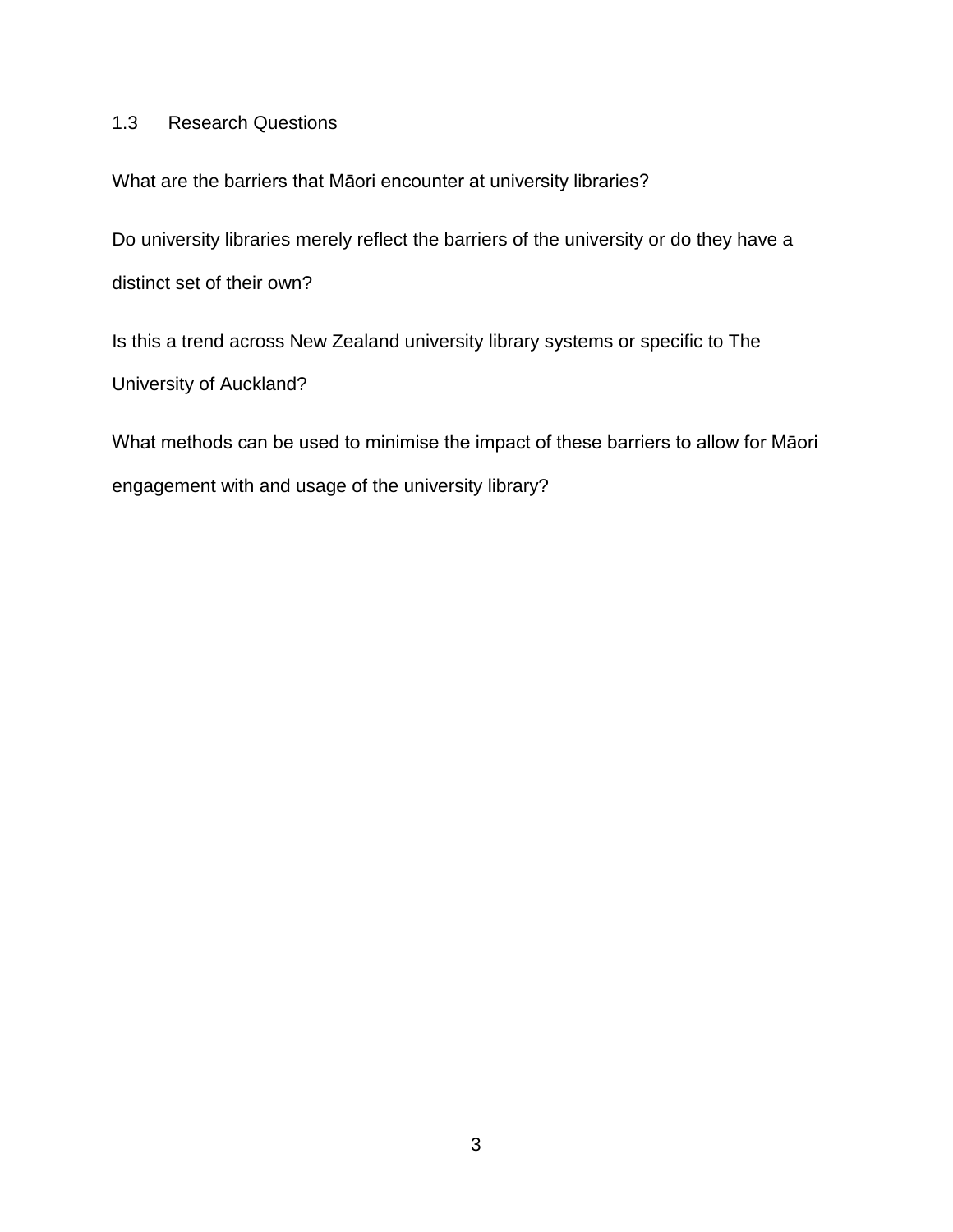#### **2.0 Methodology**

A qualitative methodology with a Kaupapa Māori framework was chosen for this research. Qualitative methodology will allow for a deeper level of insight into what the barriers faced by Māori in university libraries are, it also allows flexibility to investigate further any unexpected themes and concepts that arise from the proposed focus groups. Qualitative designs allow for the researchers subjectivity and permits them to have an active role, included with and as an integral part of the human and group interactions that occur during the data collection stage. This inclusion of the researcher can be invaluable when performing this type of research as it shows that the subjects have a trusting relationship with the researcher, and are more likely to offer truthful answers and debate than if this relationship was one of the researcher as an observer. As a population Māori within a university institution are relatively small and qualitative analysis can work better with smaller populations or groups. According to (Davidson & Tolich, 2003) there are a number of differences between the two methodologies. It must be noted that one is not better than the other rather that they are used to different ends.

As with any methodology there are limitations to this particular method, such as lacking the breadth that a quantitative analysis would have, or the explanatory and predictability of data patterns however these are outweighed by the positive aspects of using this type of methodology.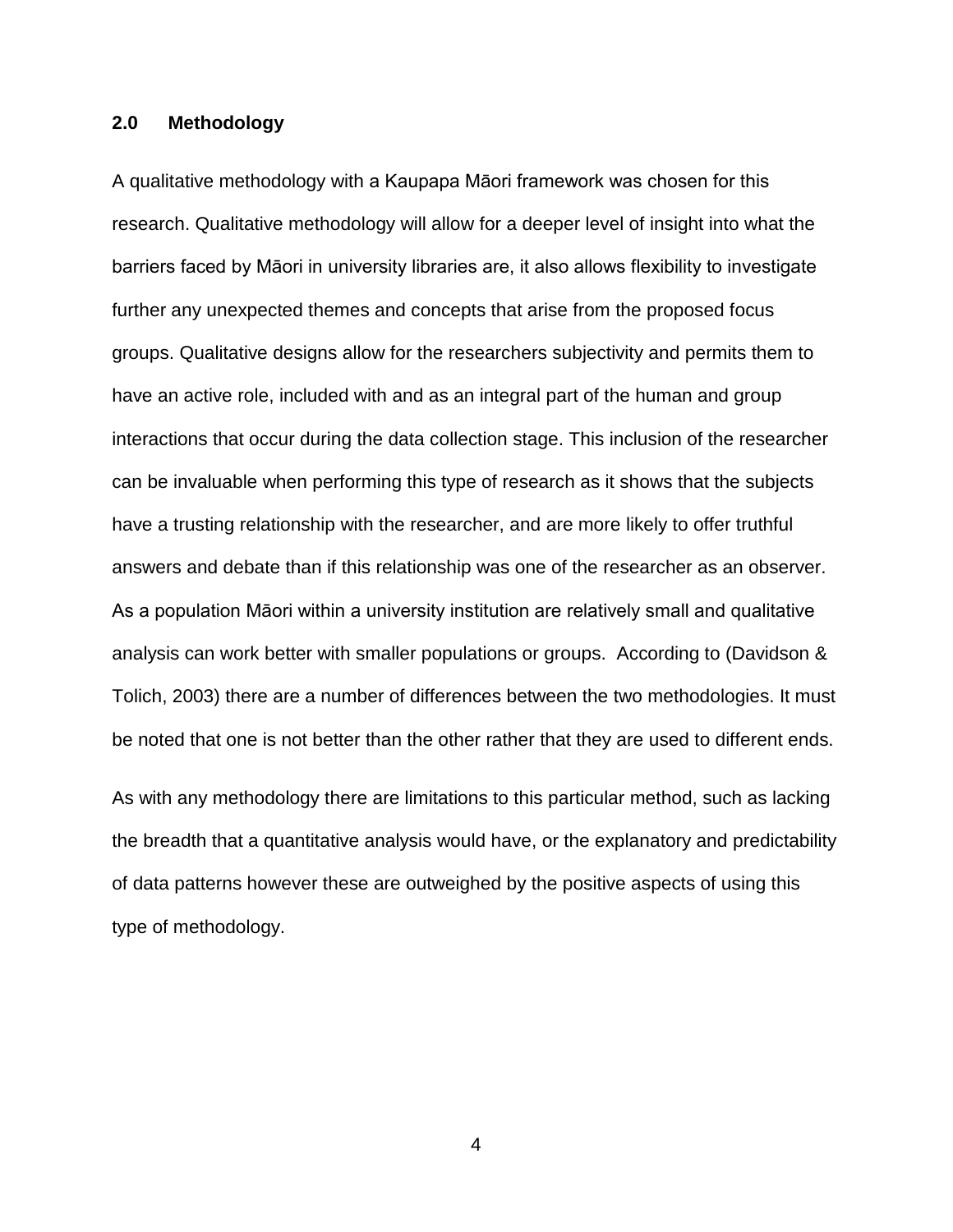#### 2.1 Kaupapa Māori Theory

Kaupapa Māori is based on tikanga Māori (ethics) and is a means of analysing the world from a Māori perspective. The application of Kaupapa Māori within the research context is to with the use of Māori epistemologies, ideologies and knowledge extend the existing mainstream ideas from which research has been derived.

According to (Smith, 1997) there are three assumptions that are made with Kaupapa Māori

- 1. Māori knowledge and Māori ways of doing or behaviour are valid and legitimate.
- 2. Tikanga Māori (ethics, philosophies and principles) informs the process of research, and the theoretical foundation upon which it is based.
- 3. Research undertaken with or about Māori is beneficial and in harmony with Māori aspirations.

The importance of a Kaupapa Māori framework is in determining the beneficial nature of this research for Māori. This research will go further than the question of barriers at the University level and delves into the idea of the academic library as an institution within an institution and the barriers that are present in this context. This will benefit Māori as it can be utilised to assist in breaking down these barriers, much like what has happened in the past 10 – 15 years in public libraries after the Te Ara Tika series of reports. According to Pihama (2001) transformation is one of the driving aspects of Kaupapa Maori Theory; the breaking down of the barriers is a part of this transformational nature of Kaupapa Māori Theory.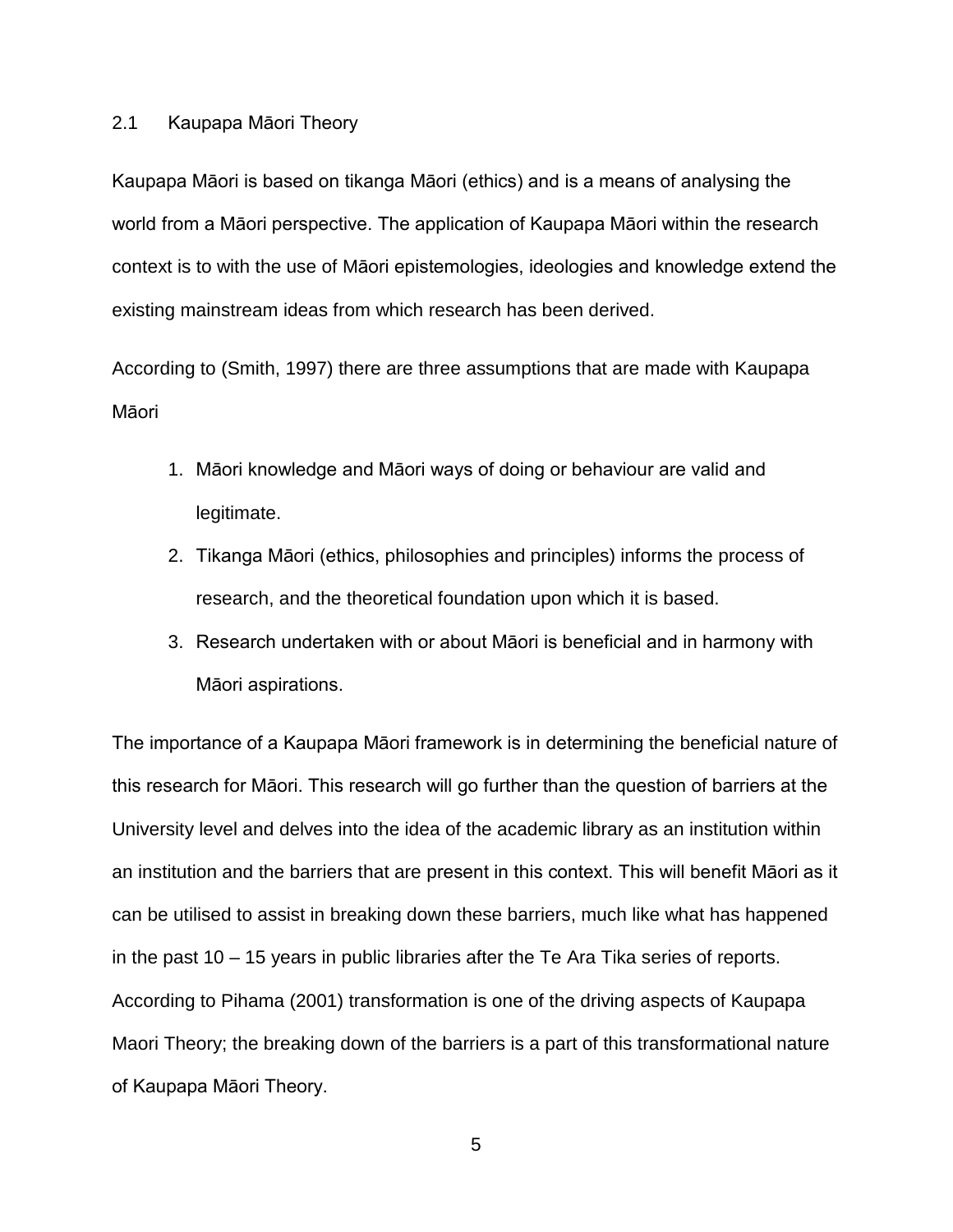Kaupapa Māori will also inform the process of the research.

Being of Māori descent and identifying myself as Māori gives me the advantage of insider knowledge in respects to Māori behaviour and actions. It is noted in (Bishop, 1999) that Māori have a history of being researched, with that research being utilised to their detriment or incorrect observations that were made by the researcher with assumptions based in Western theory, methods and ideology. This history has made Māori wary of research and of researchers. Identifying as Māori assists here as this helps to alleviate and minimise the misinterpretation of any observations that I make as these will have a basis similar to that of the subject in other words Māori methods, ideologies, beliefs and values. It is important to note here that this insider view is also pertinent to qualitative methodology as it allows for the idea of subjectivity. Māori tikanga will be observed within the focus groups to ensure that the participants of the group are comfortable and feel safe talking about their experiences.

#### 2.2 Pierre Bourdieu

Bourdieu in his theory has three main factors which are

**Capital:** In this respect we are looking at cultural capital which are the forms of knowledge, skills, education and advantages that a person has which identifies them as being from a particular part of society. Included in this are the transmitted attitudes, knowledge, social skills, and language abilities of the parents and the people around them, for success within society.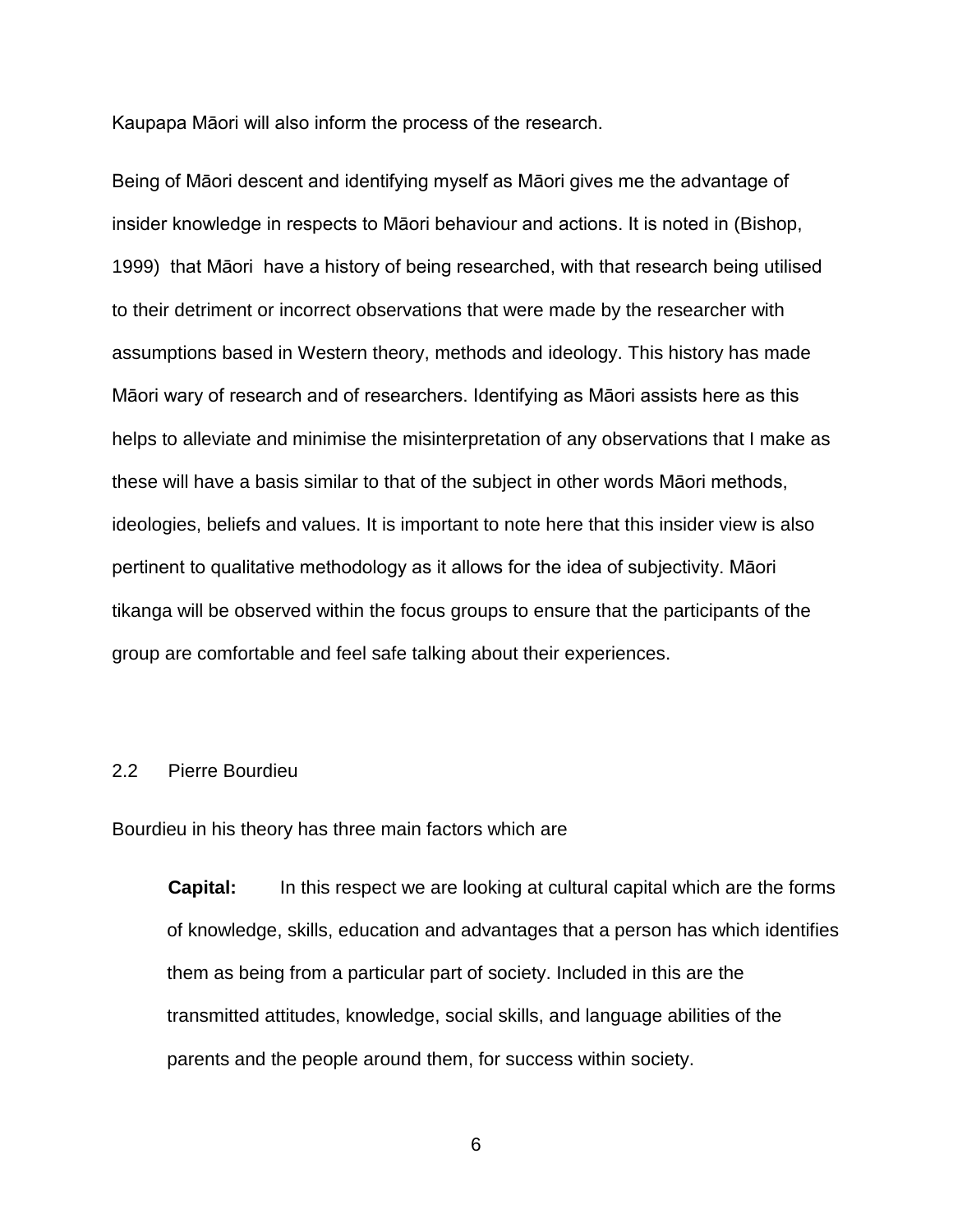**Habitus:** These are schema of perception, thought and action that the individual develops as a response to the determinant structures with society such as class, education and family. It provides the practical skills that the individual will need in order to navigate within disparate fields.

**Field:** A field is the setting in which the individual and their social position is located. The interaction of the field, the individual's habitus and cultural capital determine the position of each individual upon the field. It is a social arena where people move and struggle to gather desirable resources.

Bourdieu's Theory of practice can be utilised here to look at the disparity between the field (in this case the Academic institution and the University library) and the position of the individual (for this research proposal the individual or agent is the Māori participant) and their habitus.

The barriers have been identified and grouped under three main headings:

**Structural/Physical barriers**: These barriers can include factors such as geographic location, library layout and lack of indigenous or ethnic minority staff

**User barriers**: Included in these barriers are factors such as culture, language, attitudes and perceptions of the individual themselves

**Institutional barriers:** such as policies, and the collective practices, ideas and values of the majority of society which are taken for granted and are embedded within the institution.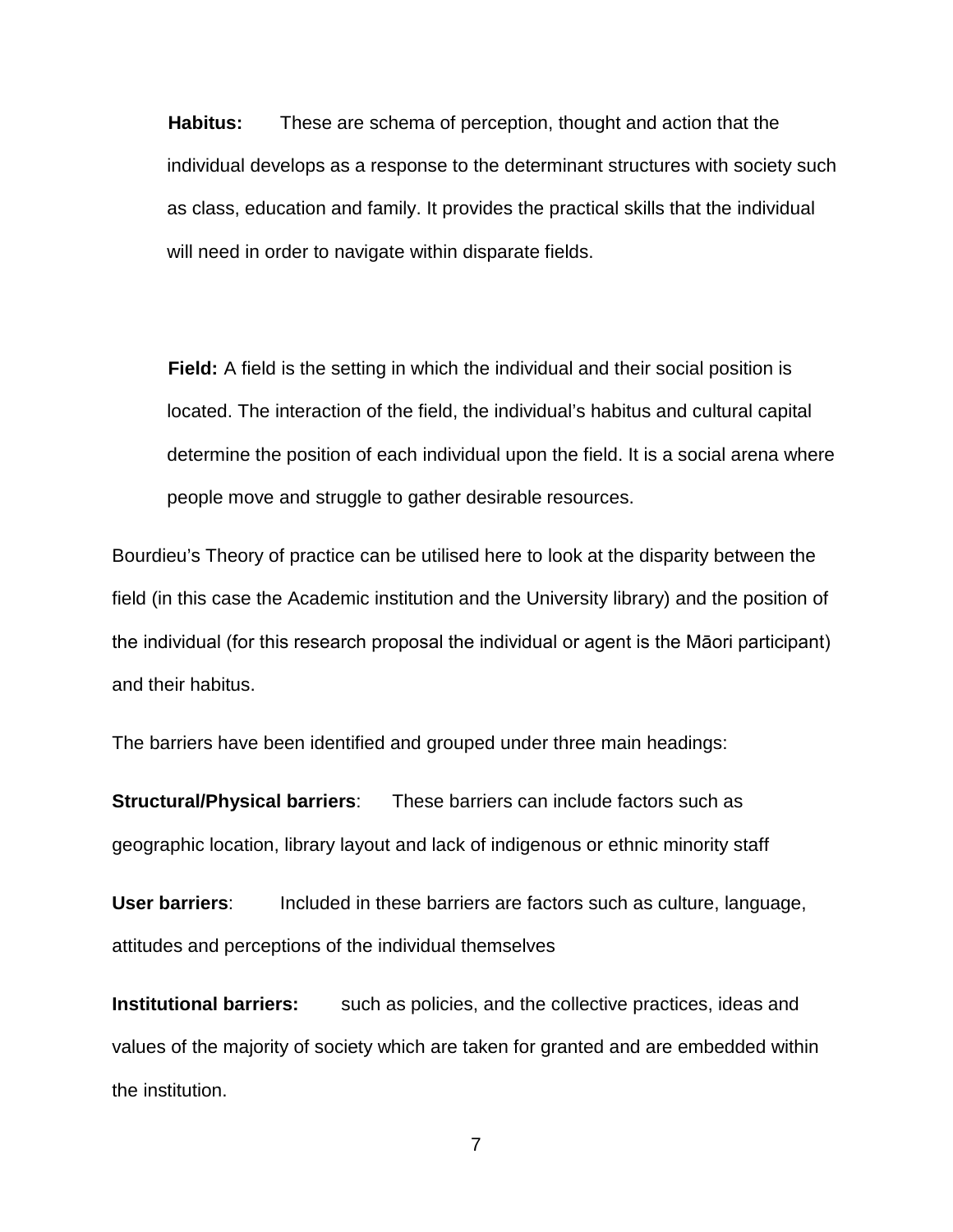**Structural barriers** and **Institutional barriers** fit into the concept of the **field** in this research as they are the arenas or settings in which the individual is attempting to navigate, they are also structured hierarchically and are the places that the individual hopes to gain more capital. For the purpose of this research this would mean gaining resources from the library in order to achieve good marks for assignments.

**User barriers** fit into the concept of **habitus** and **Cultural capital** as these are the beliefs, values, perceptions and behaviours that the individual has adopted from socialisation of the family and the community from which they have come. It is with these traits that they try to navigate the field in which they are positioned. User barriers would include the idea of whakamā (shame/embarrassment) when requesting assistance, especially from non-māori.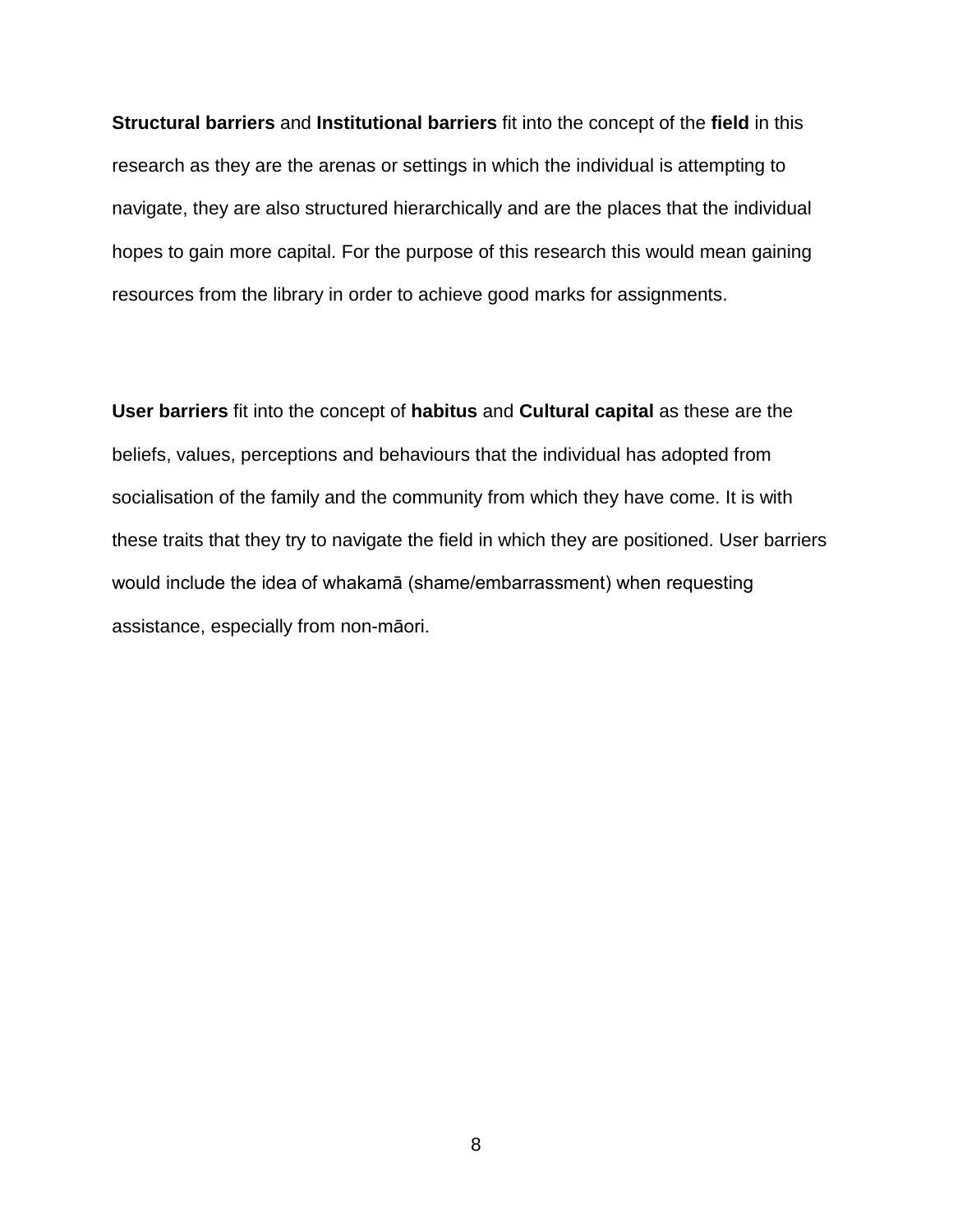#### 2.3 Social Reproduction

According to Bourdieu education is one of the major contributors of social reproduction, Harker (1990) suggests that Bourdieu's is one of the few accounts that clearly shows how education changes and reproduces social and cultural inequalities from one generation to the next.

Cultural capital can be identified as those behaviours, ideas, beliefs and values which are shared within the different levels of society. Language use, methods of interaction and tastes (preferences for styles of music, food and art) are all examples of cultural capital. While the theory is based on class and social hierarchy, the notions are applicable to the Māori situation and although Māori university students are not a homogenous group they still share to greater or lesser extents the same cultural capital, which is different to that of mainstream society. Harker (1990) also suggests that for a person from a minority group within a society to succeed in an educational context they will need to acquire the correct cultural capital and in doing so are altered. In the case of this study it was observed that the majority of the Māori post graduate students within the focus groups did not seem to be impacted upon or felt the impacts less keenly of the barriers that the under graduate students encountered. This suggests that the Māori post graduate students had managed to obtain cultural capital which meant that they engaged with the university library and its staff at the same level. The feeling of unease in the library and lack of confidence to engage with subject librarians are all indicators of the mismatch of cultural capital between Māori university students and the university library, especially those in under graduate programmes.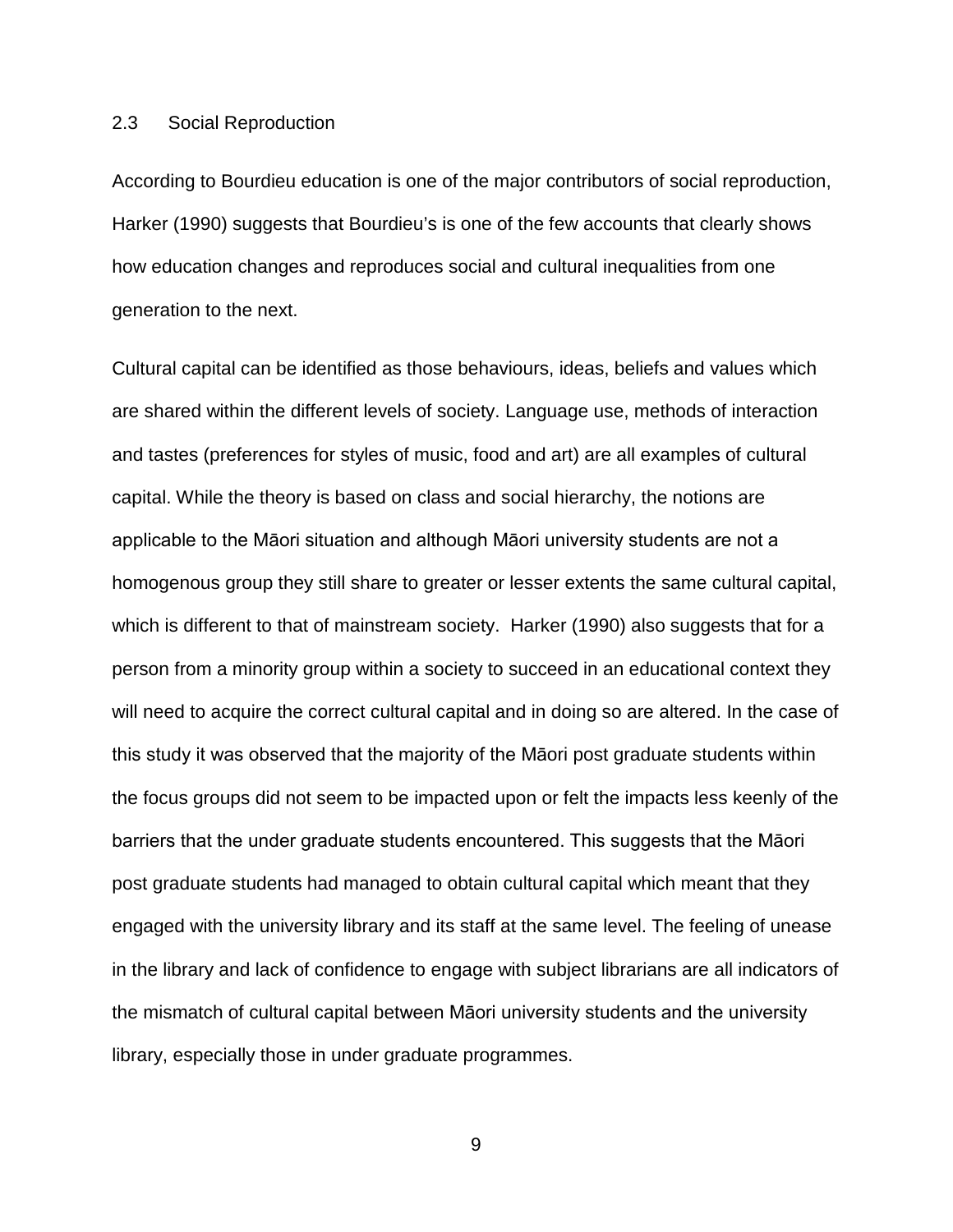#### 2.4 Focus Groups

Focus groups were chosen as according to Maykut (1994) and McNiff (2003) one of the aims of interviews is to allow the participants an opportunity to listen to and contribute to the group which can bring new insights and allows individuals to develop and articulate their own experiences better. There is also the opportunity for the researcher to probe further any ideas, concepts or experiences discussed.

This type of data collection also allows a deeper understanding of the experiences and perceptions of the interview group; being of Māori descent myself advantages me with Māori focus groups as I share the values, ethics, morals and cultural understandings of the interview participants.

#### 2.5 Limitations

As this particular research is focussed on Māori experiences of the university library exclusively there will be no opportunity for comparative analysis.

The sample for the focus groups is made up of 6 to 8 Māori University students for each of the three universities within the Auckland region; this should allow for sufficient data to show patterns and correlations between the experiences of the participants at the different universities however should not be utilised to make general statements about the situation at all New Zealand university libraries.

There is very little literature on barriers encountered at academic libraries by Māori and other indigenous peoples however there is a wealth of literature within the education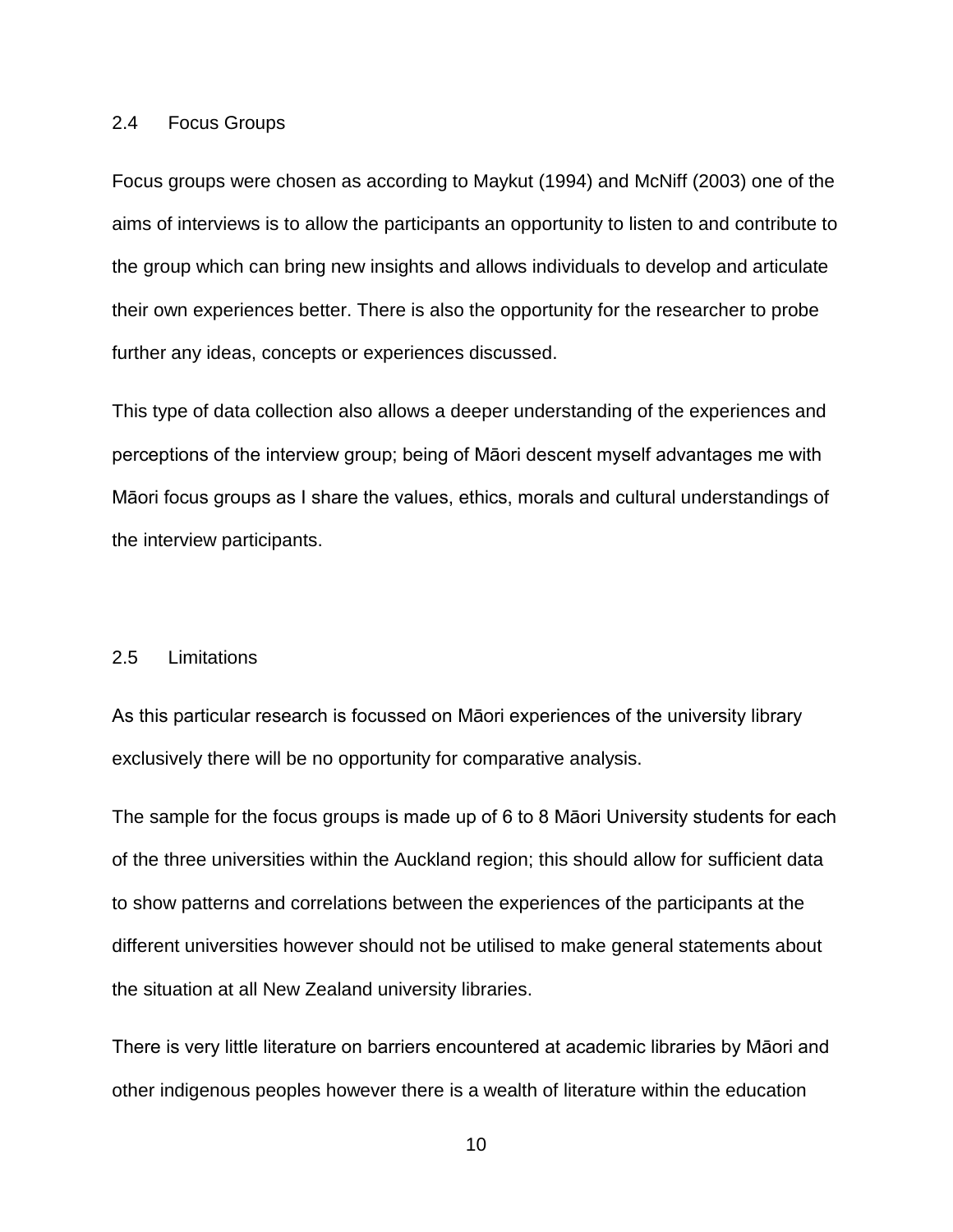and health sectors which can be utilised to extrapolate themes and concepts relevant to the experience of similar barriers at academic libraries.

### 2.6 Definition of terms

| Māori:                     | Individuals who have whakapapa (Māori lineage) and                                                                    |  |  |
|----------------------------|-----------------------------------------------------------------------------------------------------------------------|--|--|
|                            | identify themselves as Maori (indigenous people of Aotearoa                                                           |  |  |
|                            | New Zealand)                                                                                                          |  |  |
| Barriers:                  | Obstacles that hinder or prevent engagement with and<br>usage of academic libraries.                                  |  |  |
| <b>Academic Libraries:</b> | The library systems of The University of Auckland, Auckland<br>University of Technology and Massey University Albany. |  |  |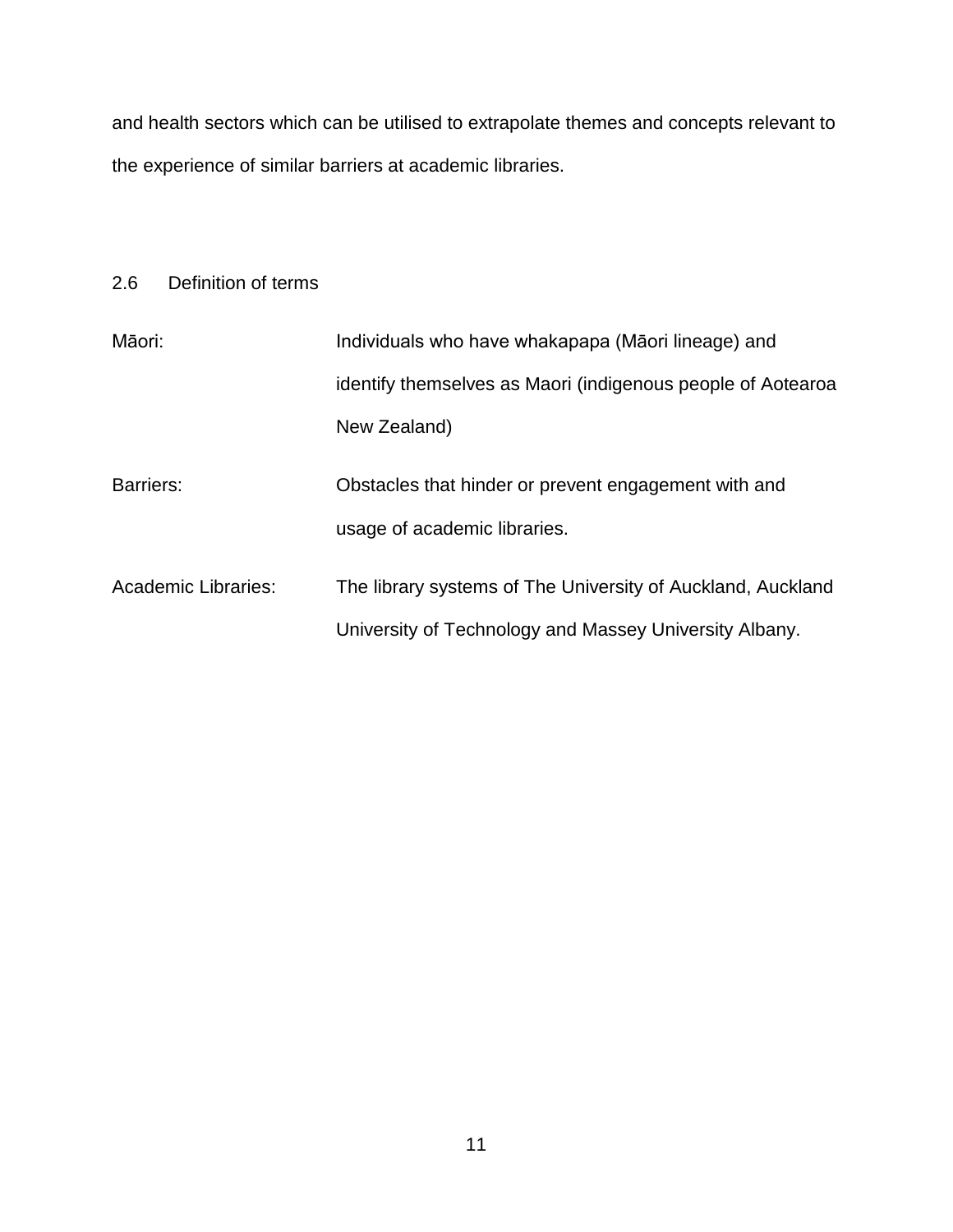#### **3.0 Review of literature**

The issue of Maori patronage to academic libraries has a small corpus of literature available therefore the author has chosen literature according to its relevance to the main themes occurring thorough out the review. As a result of this deficit in the literature this paper will look to mainstream New Zealand and international sources as a guide to possible indicators which lead to the lack of patronage by indigenous people to libraries. This is however limited in that these do not have a focus on academic libraries but instead concentrate on public libraries. This paper also utilised writings and reports from the education sector as there is a substantial amount of material written about barriers encountered by Māori, other indigenous peoples and ethnic minorities when entering educational institutions at all levels from primary through to tertiary.

In 1993 Tui MacDonald and the then New Zealand Library & Information Association wrote a research report entitled *Te Ara Tika: Māori and libraries: a research report*, this was followed in 1997 by Chris Szekely, New Zealand Library and Information Association and Te Rōpū Whakahau with *Te ara tika = Guiding voices: Māori opinion on libraries and information needs*, and *Te Ara tika. II = guiding voices: hui transcripts and summaries: a project of the New Zealand Library and Information Association, Te Rau Herenga o Aotearoa*. These three reports were written with public libraries in mind, however we can utilise the concepts and themes that were found and apply them to the university library context. Comparisons with other literature such as the case study by Lee (2001) will assist in assessing any applicable patterns from the educational literature.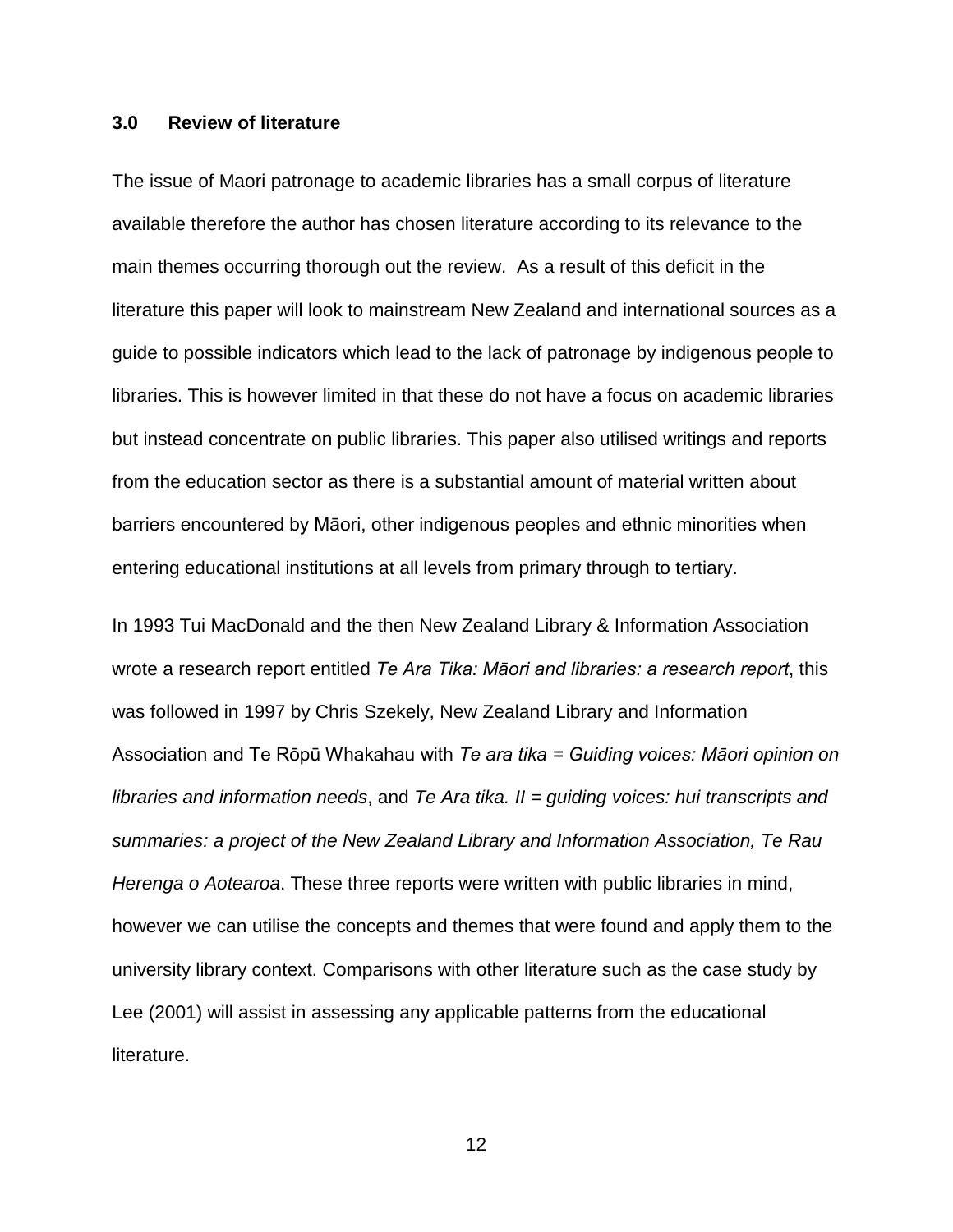In order to get a feel for the New Zealand context an analysis of the strategic plans of the University libraries in New Zealand was planned, however as many of these are not available in a public arena this idea was abandoned in favour of using the annual report of the different University Librarians in New Zealand which were analysed to this same end. The annual reports were used as indicators to gauge the focal point that each university library had in regards to its provision of services and resources for Māori.

Indigenous peoples and ethnic minorities are found at the lower end of statistics the world over and education and health are two arenas where this is true. As evidenced by MacDonald (1993) and the report offered by Liuvaie (2008) libraries have been investigating measures that they can take in order to increase the numbers of indigenous and ethnic minority groups utilising their service. Similar studies and reports show that this is also true in the international domain such as those written by Aguilar (2006), Katon (2002), and Lee (2001).

As a result of these studies into low patronage by indigenous peoples and ethnic minorities these papers are able to provide insight into the possible causes and barriers that these groups encounter in a university library context. It has been determined that in order for this paper to organise, and comment on the different barriers alluded to in the literature and to explore how these can be identified within an university library context each barrier will be identified and allocated a place in one of three barrier categories.

The barriers have been identified and grouped under three main headings.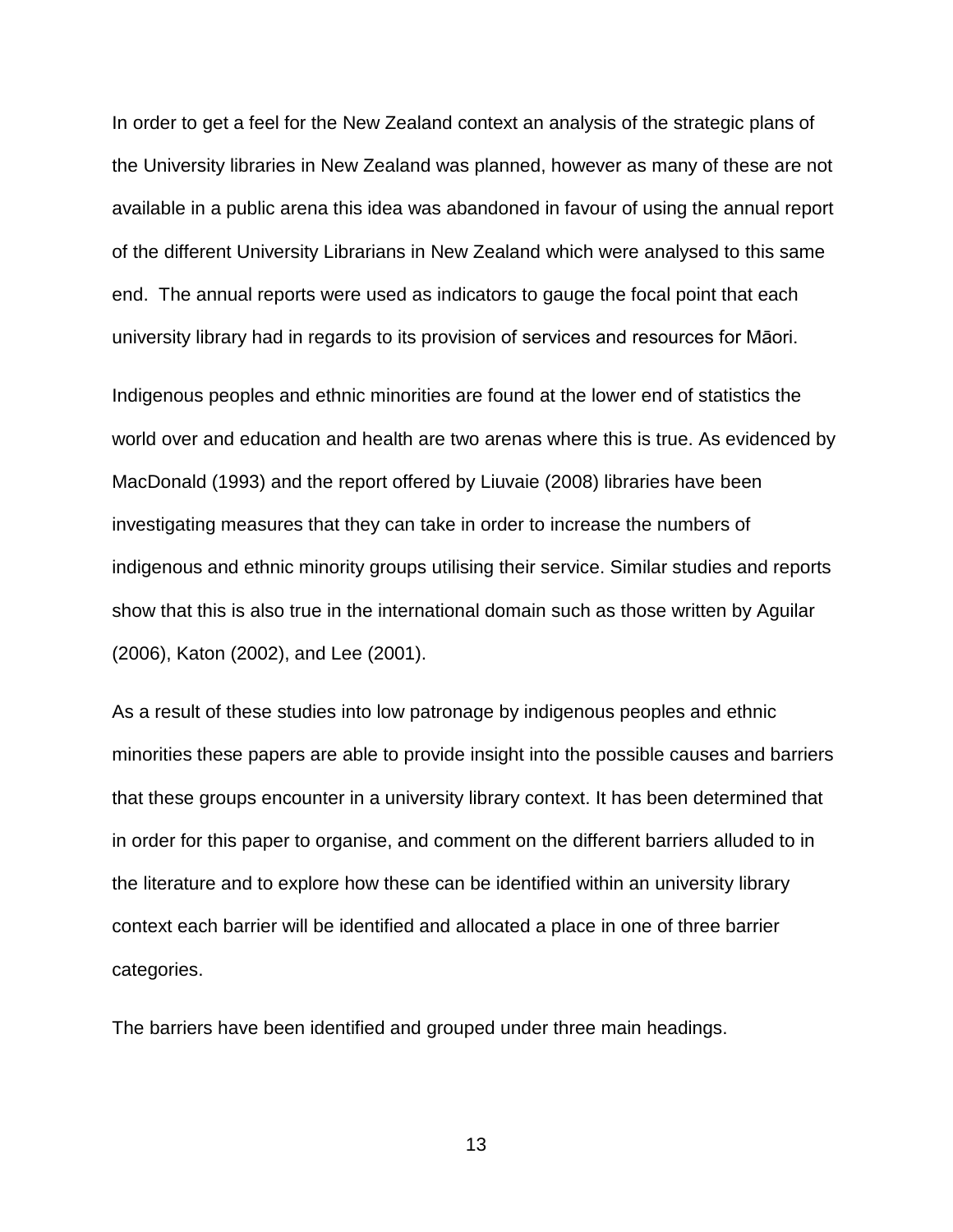Structural/physical barriers, these barriers can include factors such as the geographic location, library lay-out, and lack of indigenous or ethnic minority staff members.

User barriers, included in these barriers are factors such as culture, language, attitudes and perceptions of the individual themselves.

Institutional barriers such as policies, and societal norms where the collective practices, ideas and values of the majority within the society are taken for granted and are embedded within the institution (in this case libraries)

#### Institutional Barriers:

According to De Plevitz (2007) policies are made by the policy makers with the assumption that their policies are not discriminatory and are neutral as the policy makers have no difficulty with compliance of these policies. This in itself is a barrier, embedded within the policy are the ideas, notions, concepts and values of the policy author and as such it will have the perspective of the dominant culture within the society. Boulton-Lewis et al (2001) provide an example of how these barriers can be in place within policies. In early Australian education policies no thought was given to the cultural identity or learning styles of the aboriginal children. Although these authors make comment on educational barriers the very same barriers are apparent in the library context.

The most difficult to define and locate, institutional barriers are embedded deep in the frameworks and internal structures such as policy and regulations within both the institution and the society of which they are a part, therefore they are not as plainly visible to the casual observer as the other types of barriers. This is due to the nature of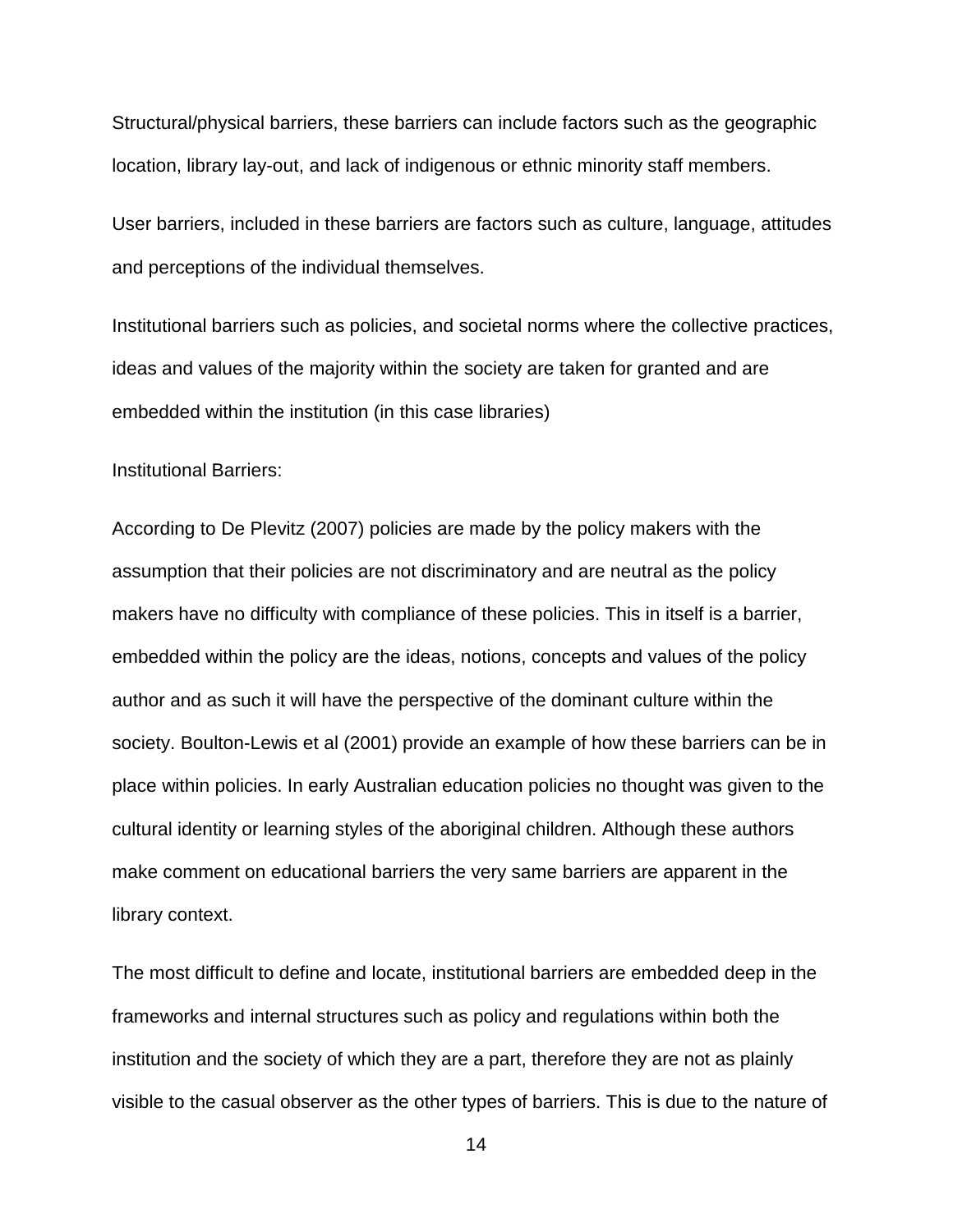the institution and the aspects that are taken for granted by the majority of society as these frameworks are the very same ones that govern society as a whole.

Academic libraries are institutions in their own rights; however they are also a part of the institution which makes up the wider university and as such shares its common policies, regulations and culture. The university as an educational institute has in place many barriers that must be overcome by indigenous peoples in order that they may gain entrance and also success. As an institution within an institution the university library as the heart of the university must therefore share the same barriers

Structural/Physical Barriers:

A lack of indigenous or ethnic minority staff within the institutions was a major barrier consistently observed throughout the literature. Lee (2001) notes this lack of indigenous representation as do Aguilar (2006) and Katon (2002). The Annual reports of the University librarians at AUT (2007), University of Auckland (2008), Massey University (2007) University of Canterbury (2009), University of Otago (2007) and Victoria University of Wellington (2007) hint at this same barrier with their desire for, and recruitment of Māori and Polynesian representation within the library. It is also especially prominent in some of the responses found in the transcripts and summaries of *Te Ara tika. II = guiding voices: hui transcripts and summaries: a project of the New Zealand Library and Information Association, Te Rau Herenga o Aotearoa*. Building layout and location also figured highly in the literature. Overall it seems that indigenous people feel uncomfortable in the library due to a number of factors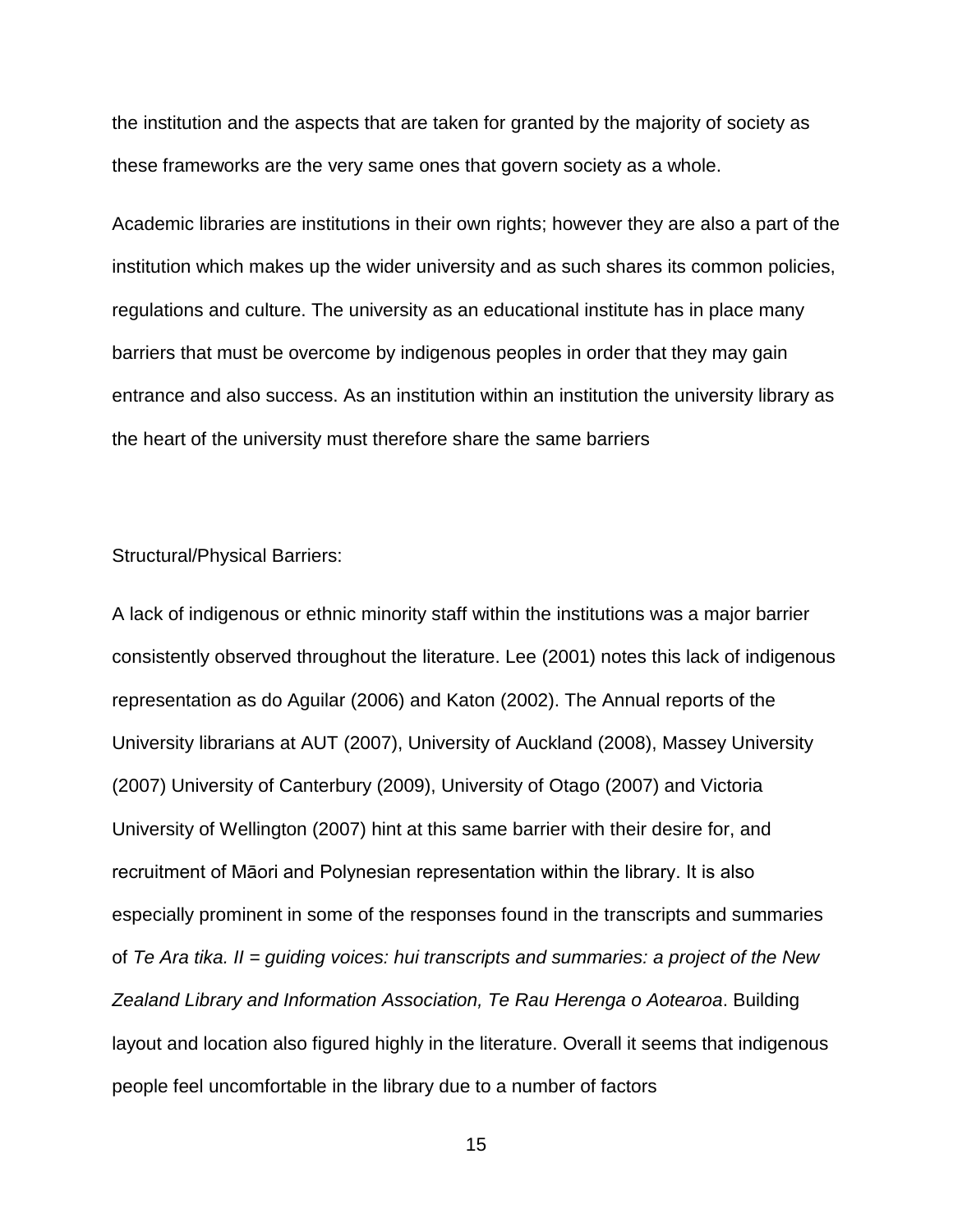Entrance ways and foyers were forbidding and unwelcoming

Buildings look institutional and prisonlike

One interviewee recounts his experience at the Alexander Turnbull Library, where he was so intimidated by it size and layout that he did not enter until the next day when he had a friend with him.

Another barrier to entrance into educational institution according to O'Rourke (2008) is physical location. In the case of aboriginal students of Australia, physical location is a significant barrier as the university is often quite a distance from their home territory. They are also disadvantaged by the time it takes for delivery of books and other resources, providing that they can locate and order them on the library OPAC (online public access catalogue) as internet speed is often dial up, providing also that they have access to the internet.

#### User Barriers

The difference between the culture of the institution and the user is one of the barriers that was found and reported on by the majority of the literature. What was seen as normal by the indigenous and ethnic minority groups was in some cases deemed to be inappropriate within the library setting. Māori interviewees from *Te ara tika II: guiding voices: hui transcripts and summaries: A project of the New Zealand Library and information Association* gave an example where a Māori group were taken into a public library where they were "growled at". This difference between the culture of the library and the group of Māori with the addition of the shame of being told off would make the library experience for this group uncomfortable.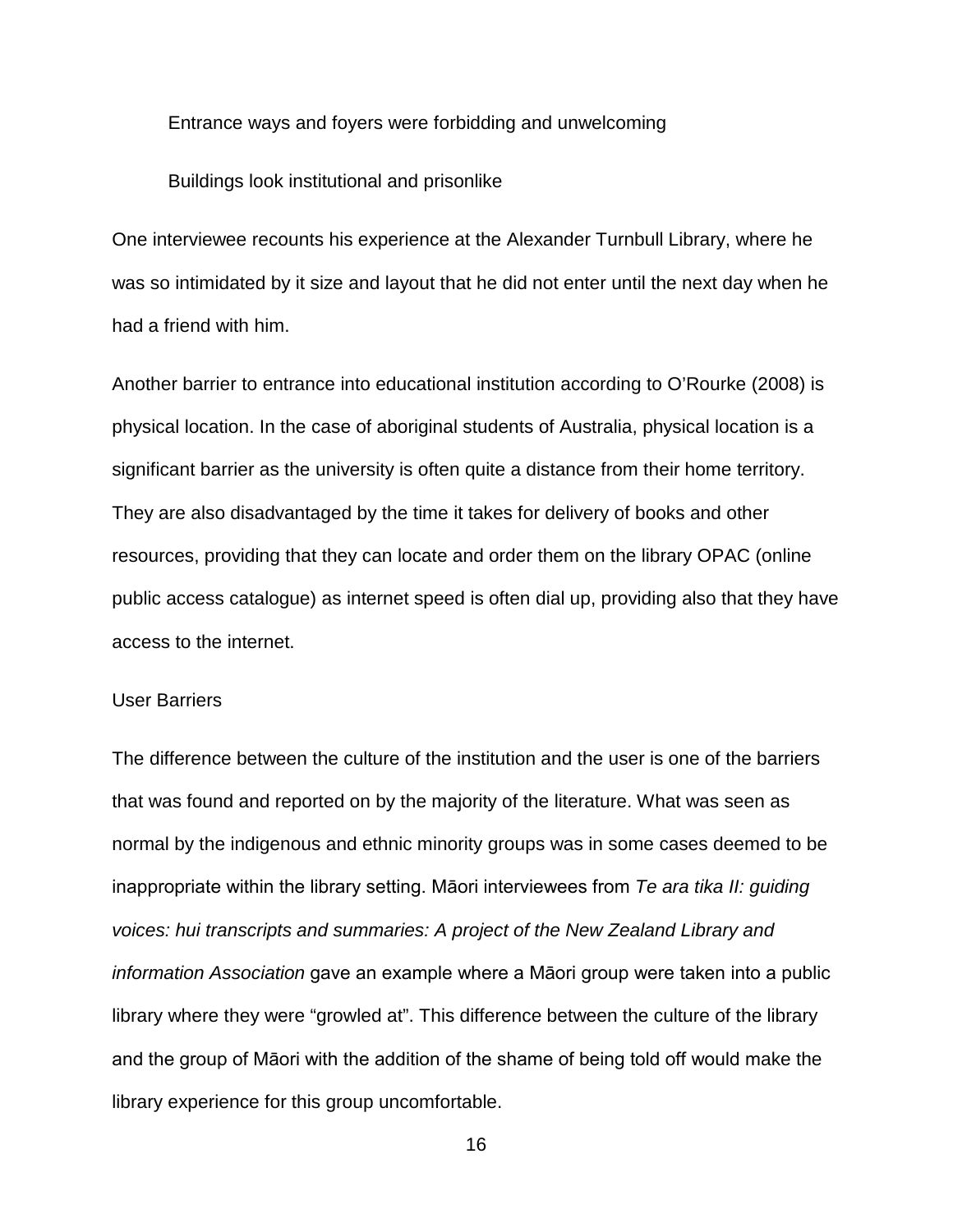In the same piece of literature there is a reference from another interviewee of the library workers being "hard faced", the staff at the counter made a large difference in the way that a library was perceived in the library specific literature. The idea of cultural capital taken from the work of Pierre Bourdieu can be observed in these situations. The library is based on the culture and values of the dominant sector in society who as a result have the appropriate "capital" to engage successfully with the library, it is this cultural capital which lies outside of the experiences and knowledge of the indigenous or ethnic minorities which leads to scenarios such as those seen in the examples above. Budd (2003) and Katon (2002) also show in their findings that many indigenous or ethnic minority peoples looked to staff of the same ethnicity for assistance often not finding one.

De Plevitz (2007) and Liuvaie (2008) note the importance of the perceptions that indigenous and ethnic minority peoples have of the library and the way this contributes to their negative experiences. They also note that another important factor in this is the preconceived notions and expectations that the library staff, have of these populations. Budd (2003) when utilising Bourdieu and his theory of cultural capital indicates that this is not a ploy on behalf of the institutions to gain power or domination, simply that the institutions are unable to recognise the source or use of that power, he also suggests that often the institutions are not reflective enough and therefore do not realise the impacts that taking this power for granted can have.

The majority of the literature on barriers come to the conclusion that there is no one single barrier within an institution which hinders indigenous and ethnic minority groups, rather it is a complex relationship between the barriers, the institution and the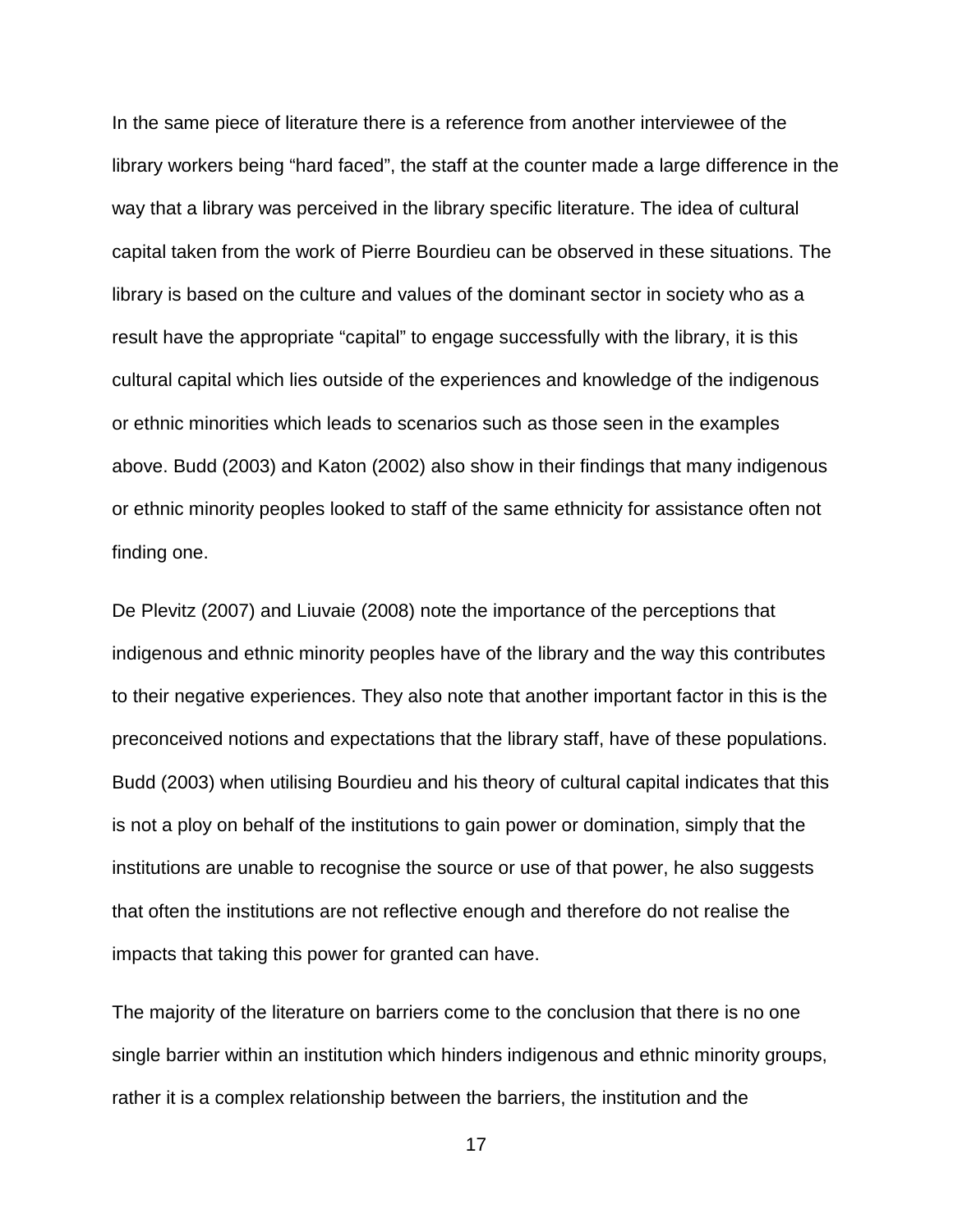indigenous and ethnic minority groups, and all factors must be taken into consideration. In the case of academic libraries and the reputation they have as being the heart of the university or college it adds yet another layer to an already complex relationship which must be examined further.

As an institution within an institution the university library shares the philosophies, ideas, concepts and ideologies of the university or college to which it is attached however it also has its own separate identity as an institution with its own embedded barriers.

Research into indigenous and ethnic minority group experiences, perceptions and attitudes within an educational framework is many and varied and has been ongoing for decades, resulting in a large body of works whose results and hypotheses can be applied with little or no change to the university library.

Public libraries were investigated in the 1980's and 1990's and the impact that the implementation of new policies and best practice guides have had in terms of services, resources and perceptions at that time and during the years between can now be seen in the changing face of the public libraries over the last decade, and the response that they have had from the communities that they serve.

Although there is always room for improvement the public library system has been more proactive and is further ahead in terms of breaking down the barriers identified between them and the indigenous and ethnic minority groups that utilise their services than their academic counterparts.

The integration of the studies and research into public libraries and the educational barriers pertaining especially to academic institutions is a solid starting point for further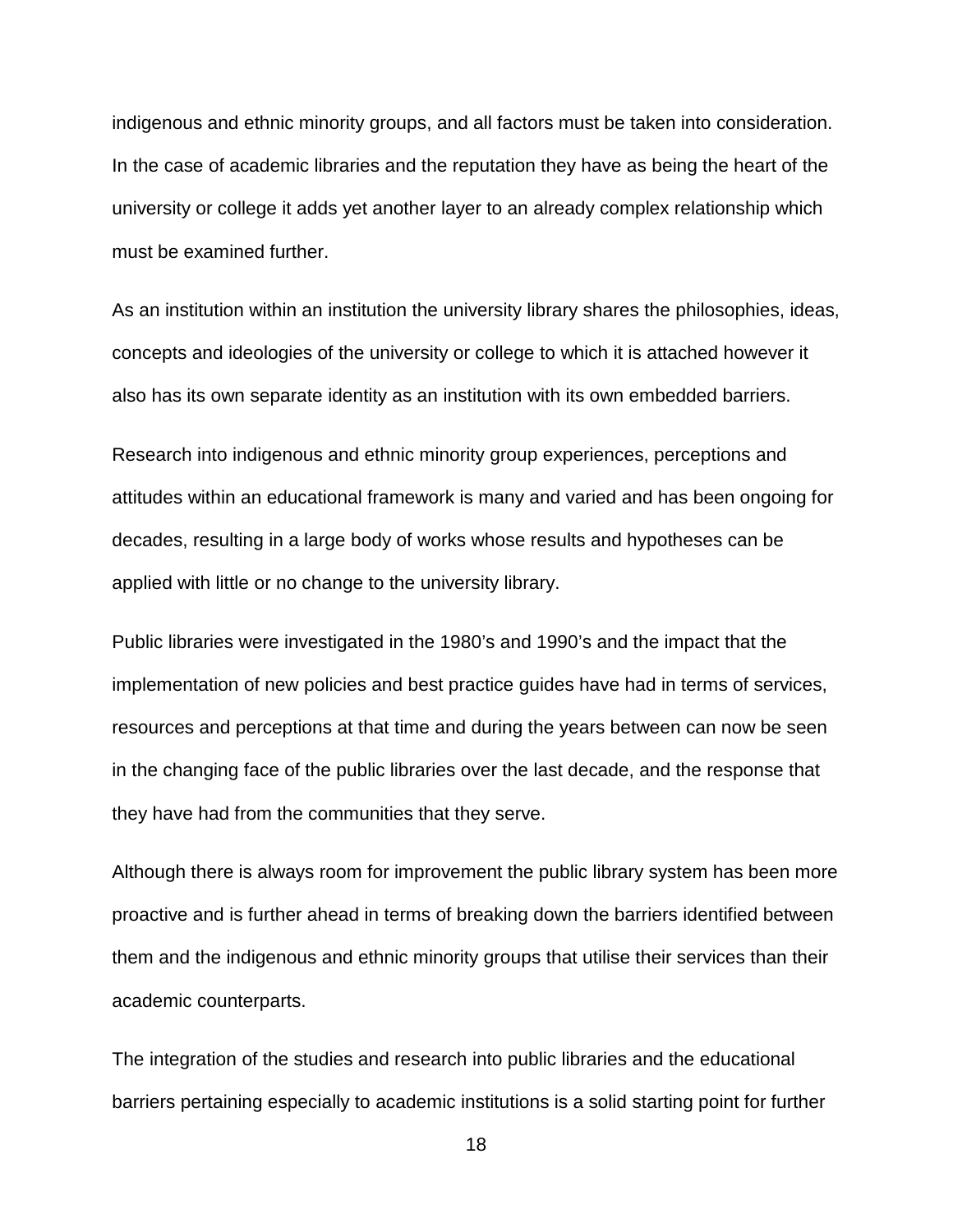research into Māori and the barriers they face at academic libraries as they provide a firm foundation for further research.

What has also become apparent through this exploration of these disparate literatures is the need for further research into the barriers that Māori and other indigenous peoples face when utilising academic libraries. When investigating this phenomenon it may also be pertinent to explore the correlation between library usage and success rates, library usage and attrition rates, and library usage and post graduate study.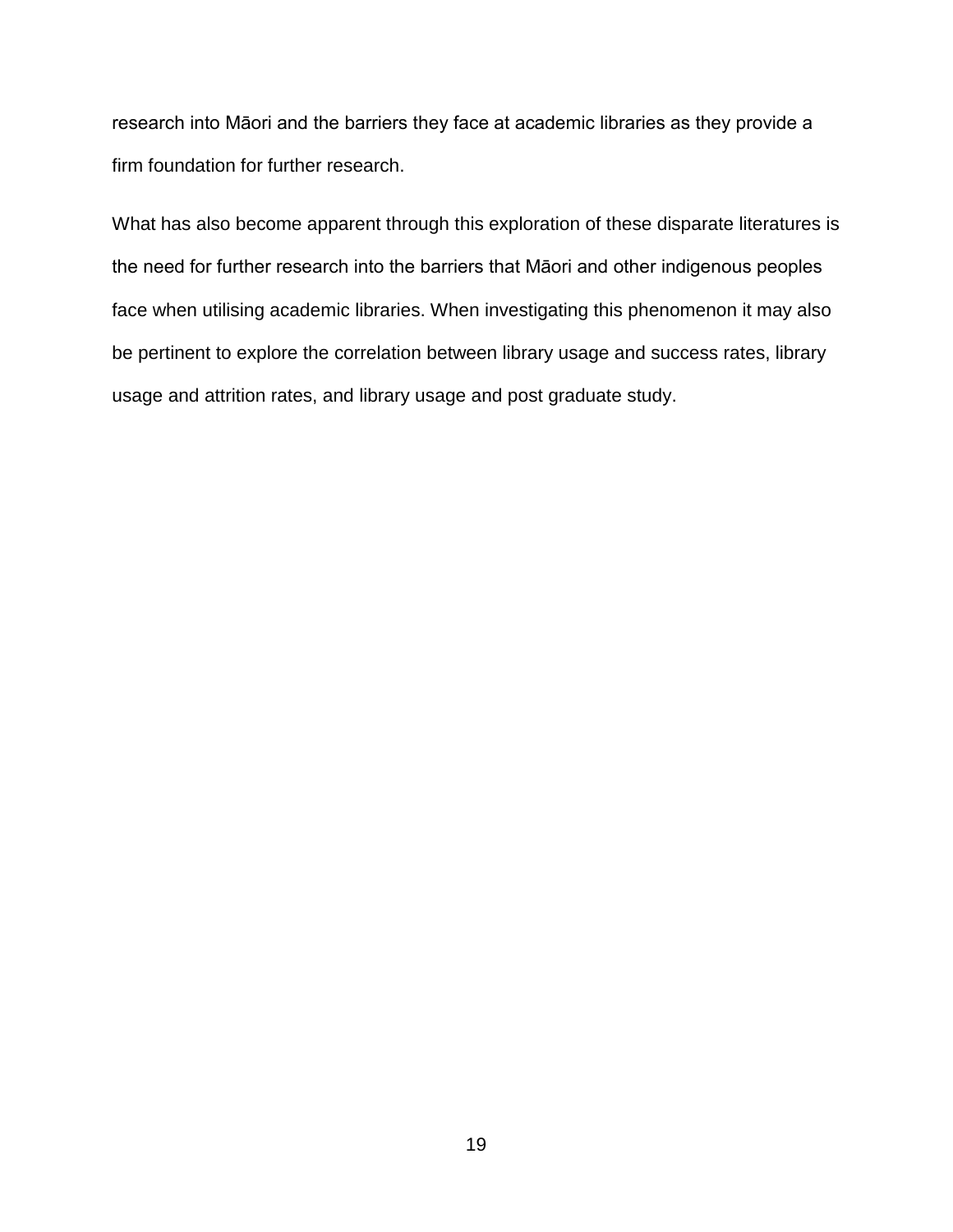#### **4.0 Data Collection**

#### 4.1 Focus groups

The focus groups proposed for this research were undertaken as suggested by McNiff (2003) they offer a deeper level of insight into the suggested research and according to Maykut (1994) focus groups allow an opportunity for the researcher to observe and analyse social interactions, these interactions could be of some use while analysing the data. Focus group discussions according to May (2001) are fluid and dynamic allowing the group to discuss the themes and topics with each other. This dialogue amongst the group can give the researcher invaluable insights into group patterns and behaviours. It also allows for any experiences with barriers to come to the surface in a more natural way than if the subject had been questioned directly. Although according to Hart (2005) the idea that in focus groups one person's response will prompt one from another person within the group is seen negatively, the researcher suggests that this is also a positive aspect. Within a focus group observation can play a major part of the research process as there are often ways that people communicate feelings which are unspoken, and yet are quite relevant to the research.

The following are the focus groups that I proposed taking a group of Māori students from University of Auckland

AUT University

Massey University Albany Campus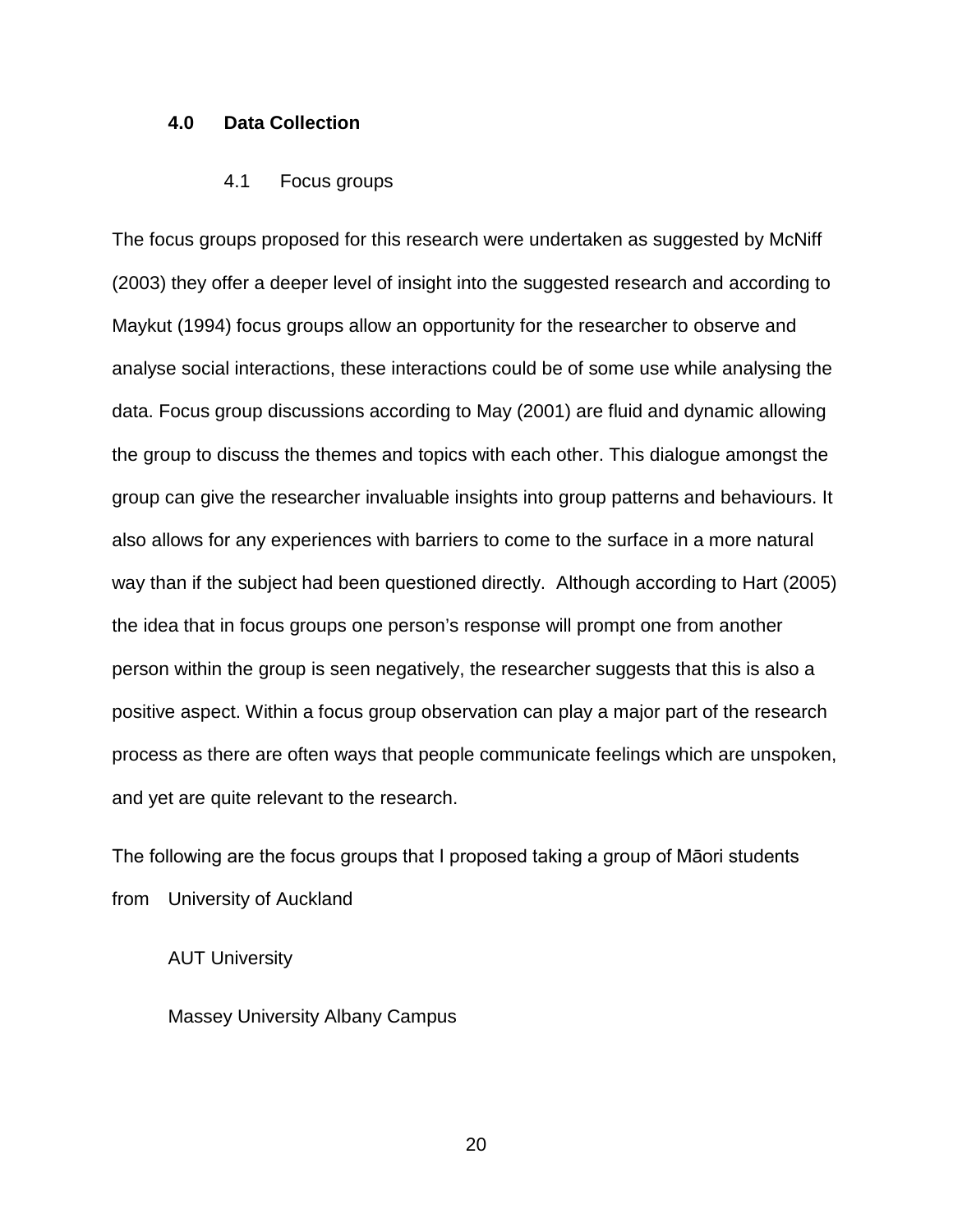These three universities were chosen as they are all in the Auckland region and the constraints of finance and time do not allow for the researcher to employ a full report on all 8 of the universities in Aotearoa (New Zealand).

Due to a number of factors the focus group proposed at Massey's Albany campus was not able to be conducted. This has meant a small adjustment to the study, however there is enough information utilising the data from the focus groups conducted with Auckland University of Technology and the University of Auckland in conjunction with the literature to continue with this report.

Each focus group consisted of between 4 and 6 people with discussions that lasted between 60-90 minutes. As each focus group discussion was collected, I transcribed and performed an initial analysis of the data. A neutral space was utilised within each of the universities for the focus groups, an area where the discussion happened without interruption, and where food was consumed these were also places where the individuals felt comfortable (food is an integral part of Māori gatherings, food being noa in this context akin to common is able to remove tapu which in this case can be translated as ceremonial restriction which I will have as a manuhiri or visitor to that institution). As the researcher I went to the different universities and conducted the focus groups as it was more economical in terms of time, and other resources for one person (in this case myself as the researcher) to travel to the focus groups location than to expect the participants from other institutions to travel to me. The focus group data was then treated to thematic analysis. It is pertinent to remember that often in a group discussion or focus group setting that often the interpretation of what is not said can be just as important if not more important than what is said, and as stated before sharing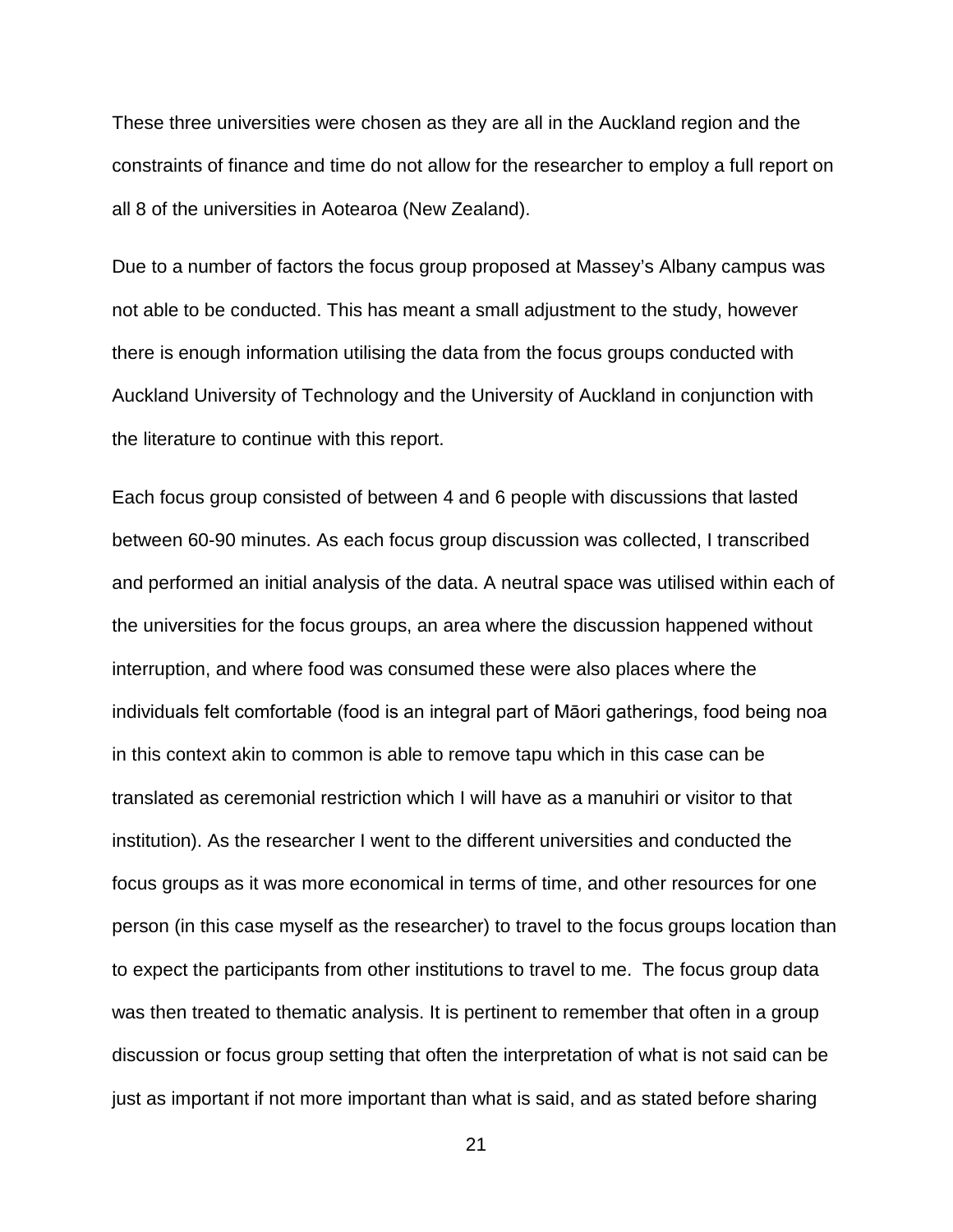the same cultural capital as the focus groups the researcher is able to interpret the non verbal communication cues correctly.

Auckland University of Technology:

The Auckland University of Technology group consisted largely of post graduate students who were also staff of the university this made an appreciable difference to their experience and usage of the university library. This group was also the larger of the two groups with six students. The discussions were held in one of the study rooms within Te Ara Poutama the Faculty of Māori Development, the meeting was started off with a brief mihi and then karakia both to bless the food and to start off the discussion. At the end of the focus group discussion karakia was once again performed in accordance with Māori tikanga (protocols).

#### University of Auckland:

The University of Auckland focus group was the smaller of the two with four students available for the group discussion. This discussion was held in Te Hukatai a Faculty of Arts managed computer and study lab in Māori studies. As with the Auckland University of Technology focus group and in accordance with Māori protocol a mihi and a karakia were also performed at the beginning and conclusion of the group discussions. The University of Auckland group was a mixture of post graduate and under graduate students. This group also appeared to be made up of younger students than that of the Auckland University of Technology.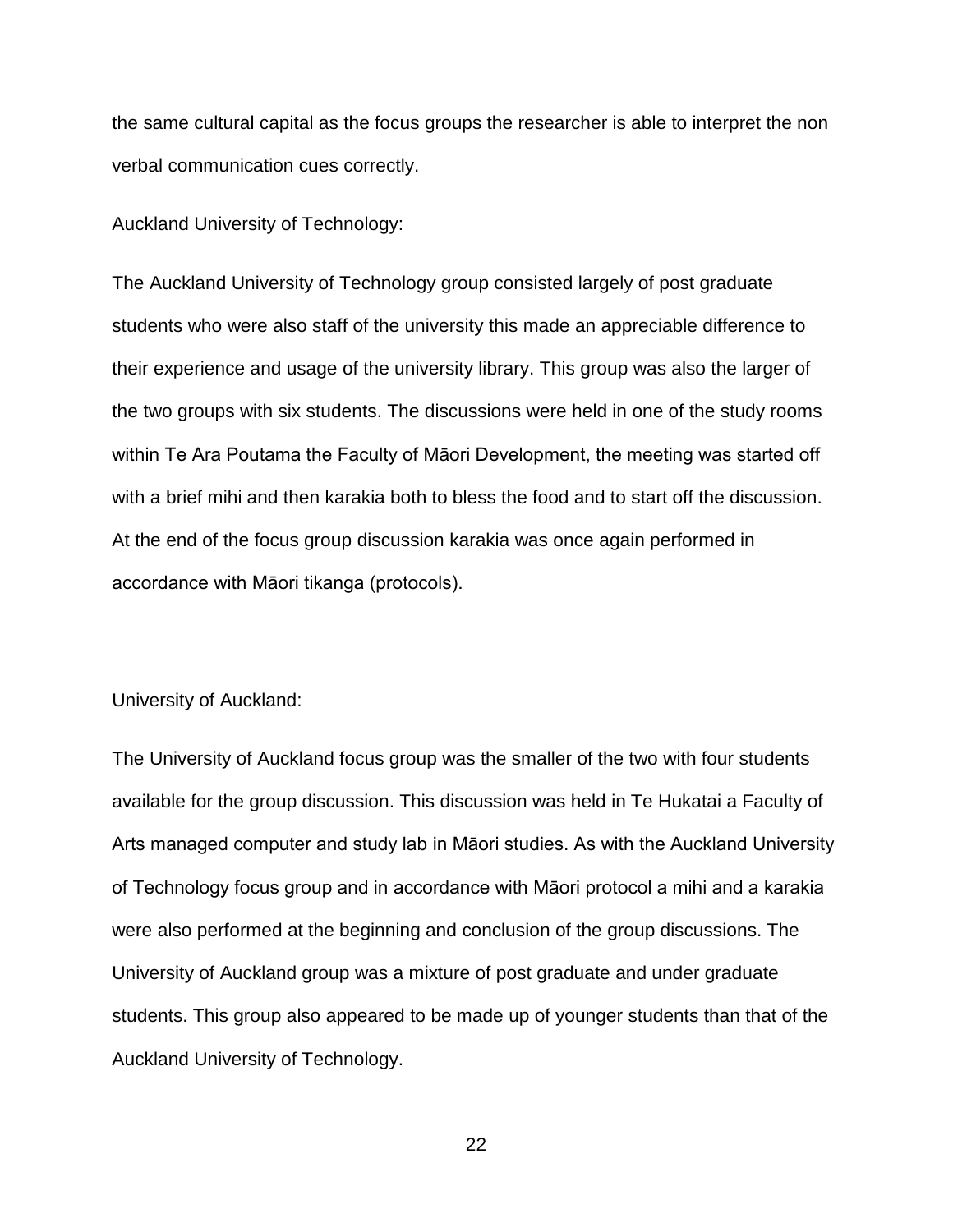Māori and therefore Māori students are not a homogenous group, and the composition of the focus groups reflected this. Māori students can come from all arenas within society, they can be rural, urban, and come from any socio-economic level. There are however a number of shared cultural values, norms, traditions, behaviours and concepts. The students ranged from first year under graduate students to post graduate students employed by the university, this range may also be utilised to infer an approximate age of the student.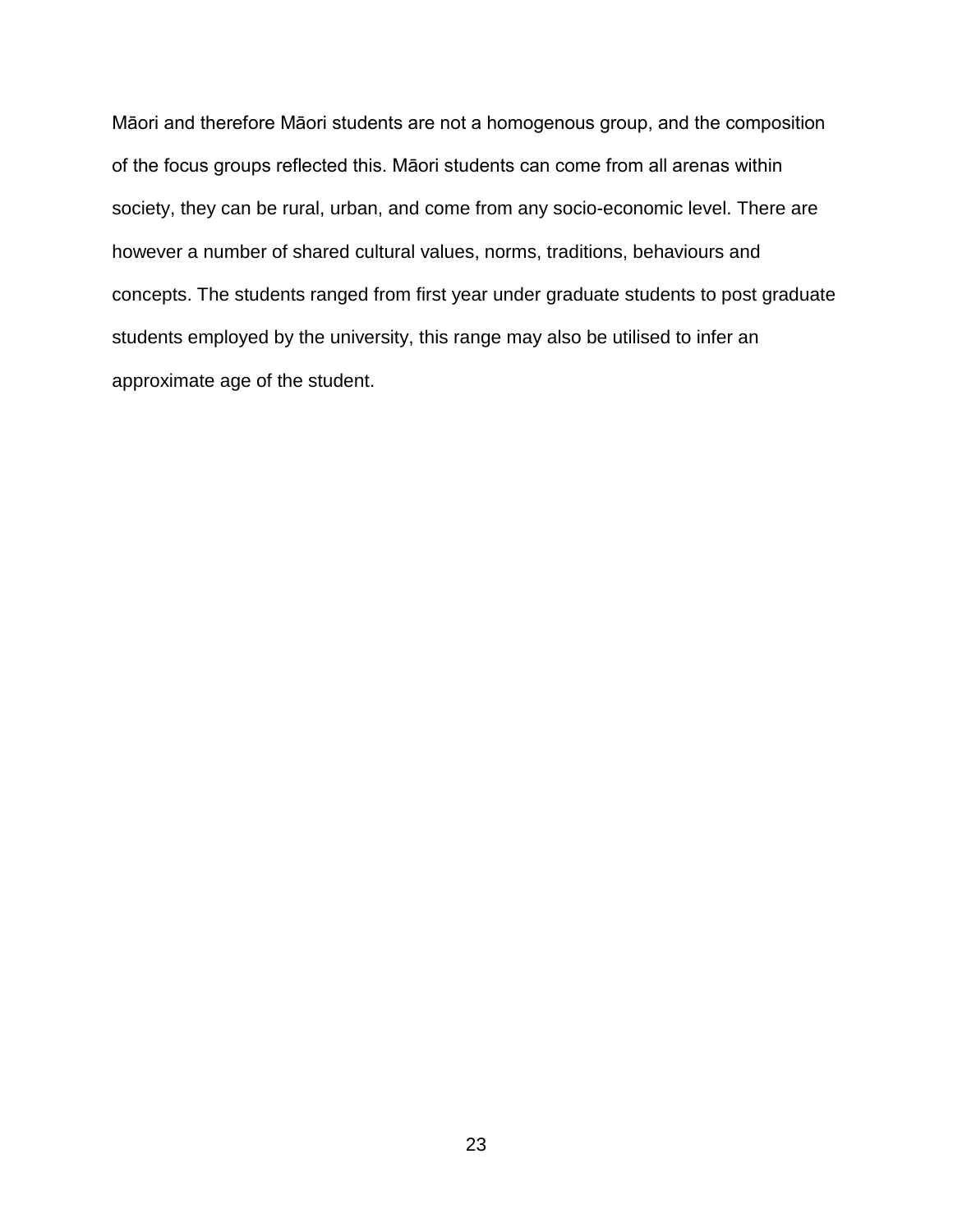- 4.2 Focus Group Interview Guide
- How often do you use your university library? And why/why not

To gauge Māori students' (frequency of) use of the university libraries

• Why do you use the libraries /why not?

To explore students' attitudes/perceptions/experiences – perceived motivations for/barriers to not using their university libraries

• What are some of the things you really like/don't like about your university library?

> To explore physical environment (layout/building facade/signage/study spaces)

To explore staff engagement with Māori students (are staff helpful/friendly/knowledgeable?)

To explore institutional factor (library borrowing policies/practices/collection building and development/support services for Māori students)

• What are some of the things that you would change to make you more comfortable and motivated to using your university library?

> To explore any resourcing, environmental, institutional, and/or staff capability/capacity issues.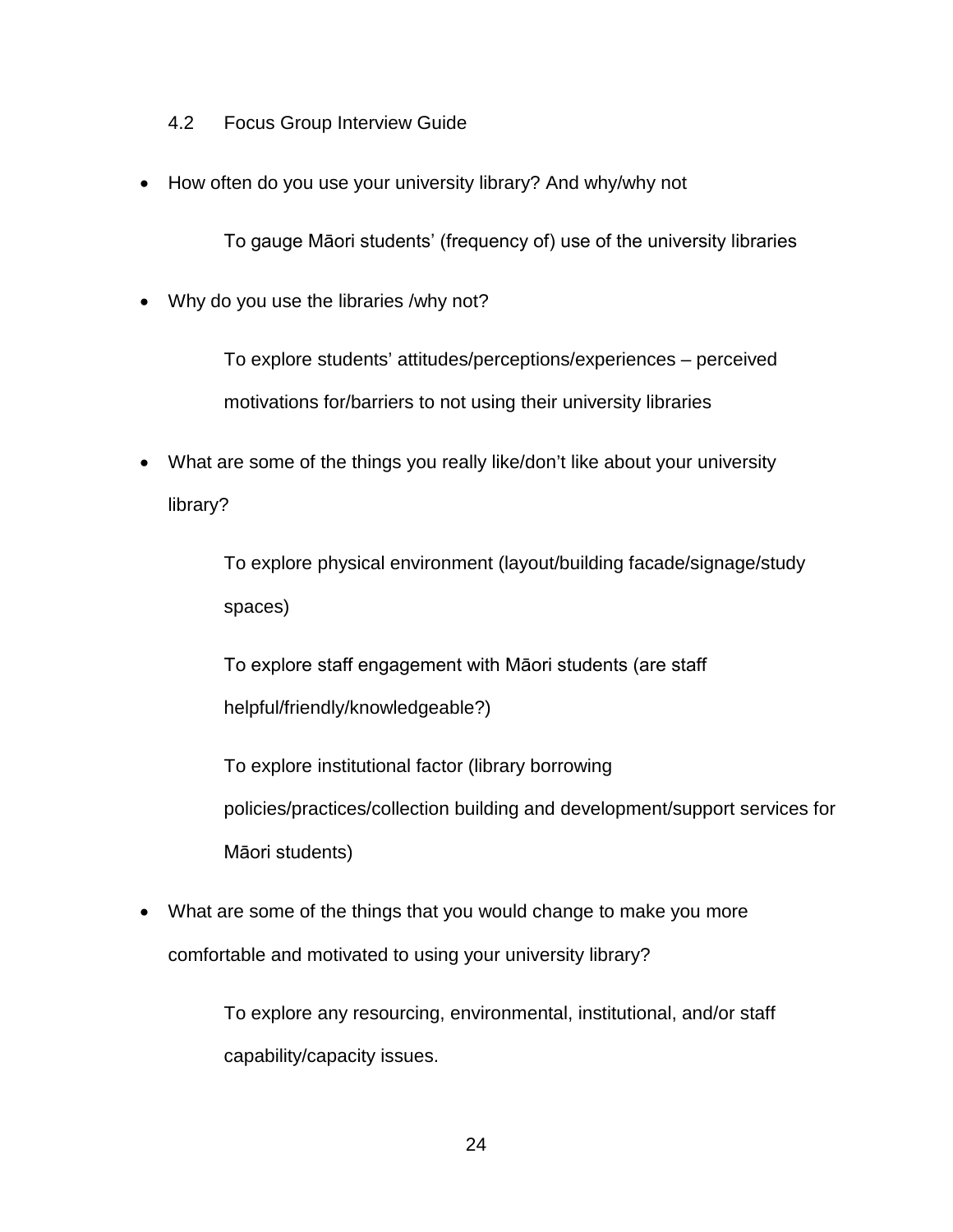4.3 Summary of answers gathered from the interview guide

A number of factors such as institution size, and level at which the student was studying resulted in distinct differences between the focus group responses of the Auckland University of Technology and The University of Auckland. Following are the questions from the interview guide, some of the participant responses and a summary of the responses from the focus groups.

# **Question 1 How often do you use your university library and why or why not?**

The majority of students utilised the library at least once or twice a week, there was one or two who only used the library two or three times a semester.

The majority of the students heavily utilised the online databases and other electronic resources that they had access to through their university libraries.

The reasons given were varied, two of the students from the University of Auckland were studying a conjoint degree and although not utilising the General Library (largest library) on campus were using the libraries in the specialist faculties such as Law

*"...law demands it of you...whether it be for studying or for opinion, moots..."*

Another reason for not using the library was that many of the students had whanau (family) who had small libraries within the home from when other whanau members were studying towards a degree, and would either access resources from these home libraries or from sources other than their university library.

*"...most of the books are at home or I can access them from around here."*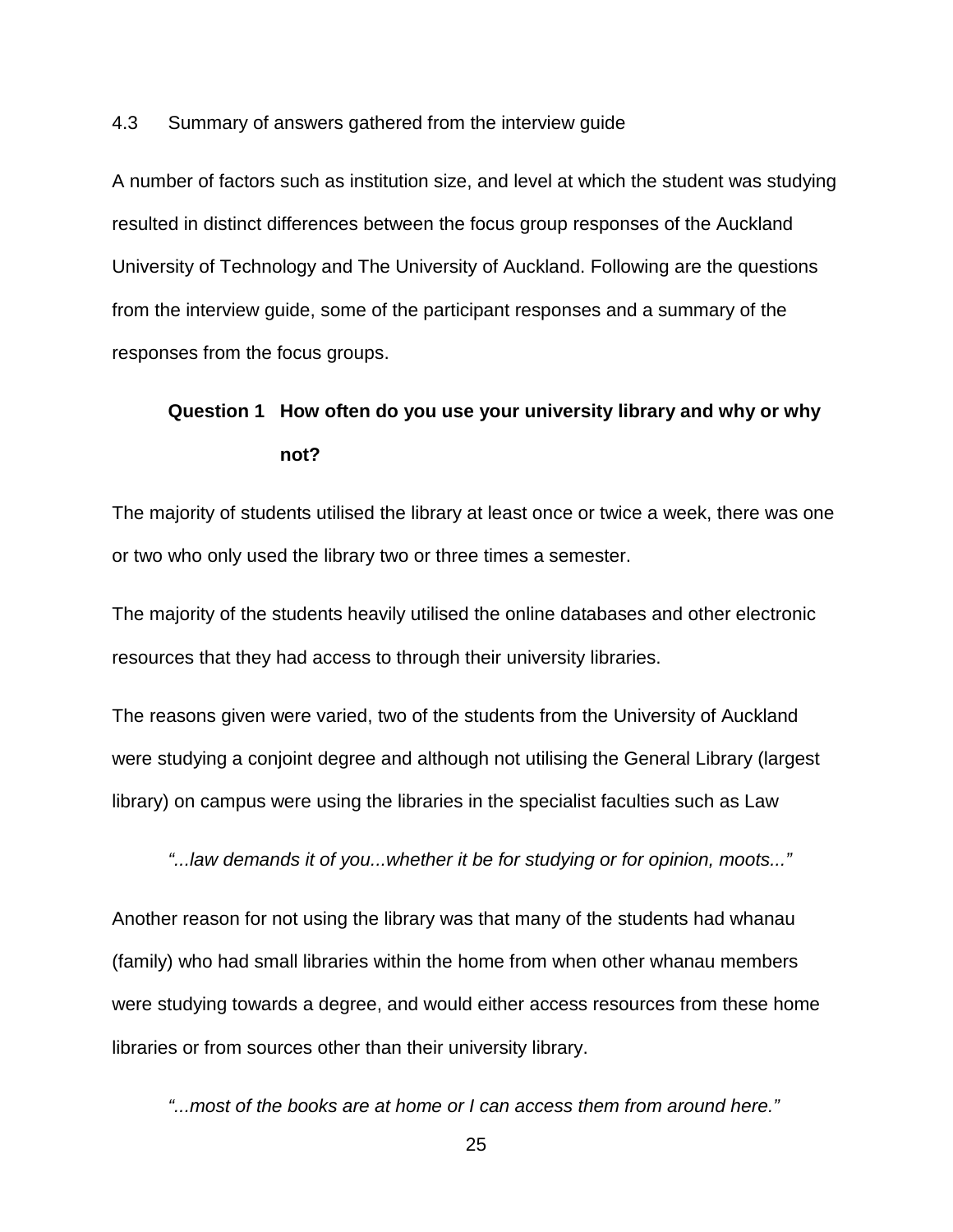*"...my mum has a few books from her education degree and they're out of print..."* 

*"...my whanau being a resource"*

#### **Question 2 Why do you use the university libraries/why not?**

The responses to this question were linked with many of the responses to the previous question, using the library resources both physical and electronic were viewed by all students as a necessary and integral part of the university student experience. Some of the post graduate students were also employed by their institutions as tutors or researchers and they also utilised the library for this purpose.

*"...work that I do, there is quite a range of material... but it's quite a large volume of material..."*

# **Question 3 What are some of the things you really like/don't like about your university library?**

**Likes:**

**The University of Auckland:** The University of Auckland students liked the access they had to resources especially online databases and other electronic resources. Accessibility was mentioned by a post graduate student who noted a significant difference from when they first started as an under graduate student and the present.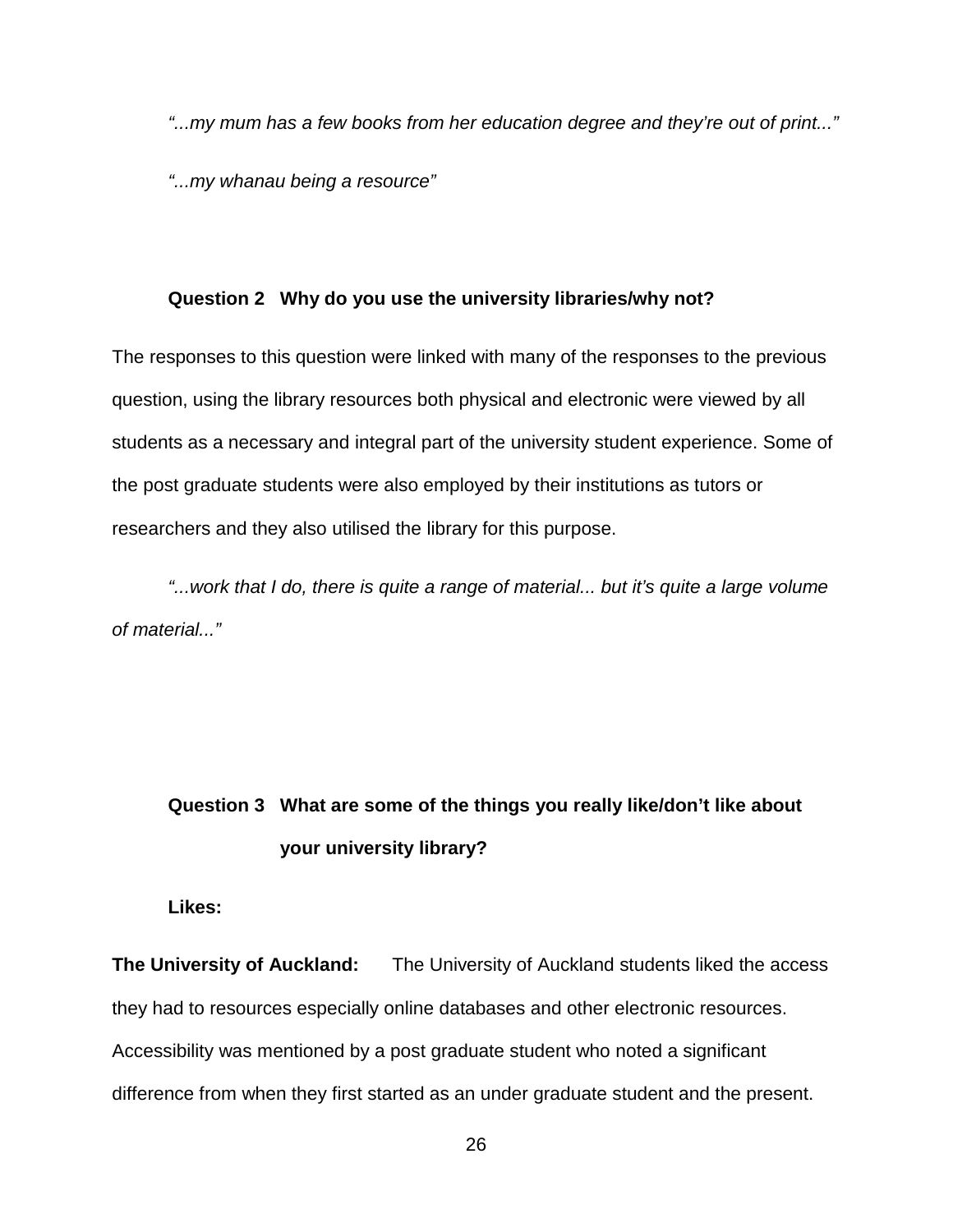**Auckland University of Technology:** Positive comments were made about the university library and its resources in particular electronic and the ease with which the students could use the library home page, databases and catalogue. Mention was also made of a new Māori space within the library which housed a Māori collection and also show cased the Auckland University of Technology dining hall Te Kaipara.

Staff from the students' university libraries' were mentioned both positively and negatively by both groups and the majority of the students in the focus groups felt they knew enough about the libraries to be able to access anything that they needed.

#### **Dislikes:**

**The University of Auckland:** As mentioned above the students in both groups had both positive and negative experiences with library staff from their institutions. Some of the members in the University of Auckland focus group felt uncomfortable about the size of the library building.

*"... I was actually afraid of the library... it was so tall, hundreds of storeys of books and all. I was completely terrified of it"*

*"...really big, over the top, overwhelmingly massive frightening difficult to work out system..."*

Also the silent nature of the General Library and a lack of knowledge about appropriate behaviour at the University of Auckland also made students uncomfortable.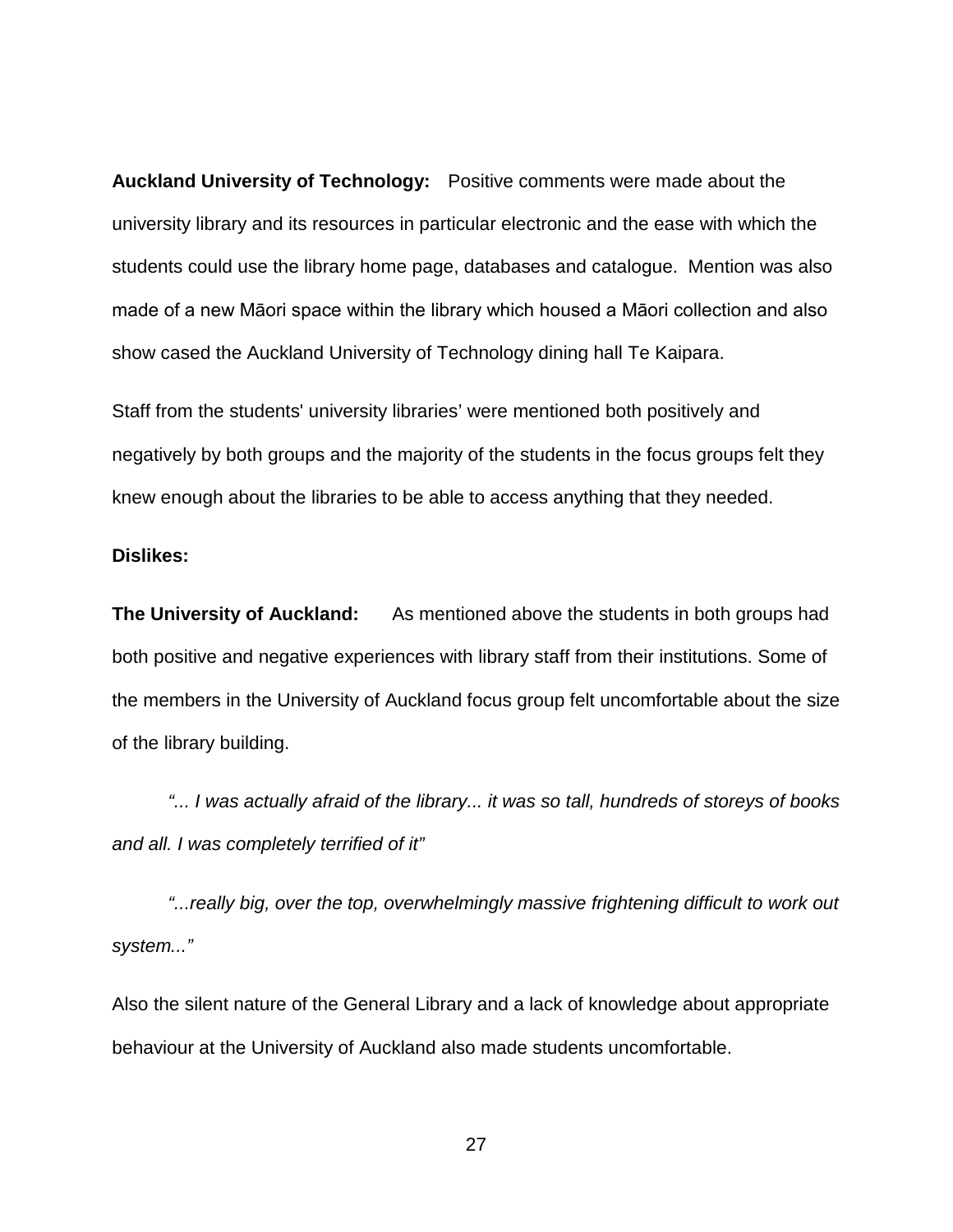*"Yeah, it's quite formal and there's like library protocol... not supposed to type too loud, it's a little bit like a prison..."*

*"You get skeezed (glared, scrutinized) out by all the other people... and you feel somehow that you shouldn't really be there cause it's so quiet...something sort of discomforting about it"*

Some of the words that were utilised to describe the negative aspects of the University of Auckland library were sterile, uninviting, prison like, discomforting, formal. Although there was a feeling of unease about the library rules, there was also an understanding of the library as a "Whare Taonga" (treasure house) with the books being "taonga" treasures) in their own right.

**Auckland University of Technology:** The Auckland University of Technology focus group was made up of post graduate students who were also staff. The major complaint for this group was a lack of resources especially books and hard copy journals, there was also a feeling that library staff they had encountered had a lack of knowledge about the resources held in the library.

*"...some of the staff on the information desk seem not very informed..."* 

*"...left messages for trying to get hold of a thesis...and them not getting back to me..."*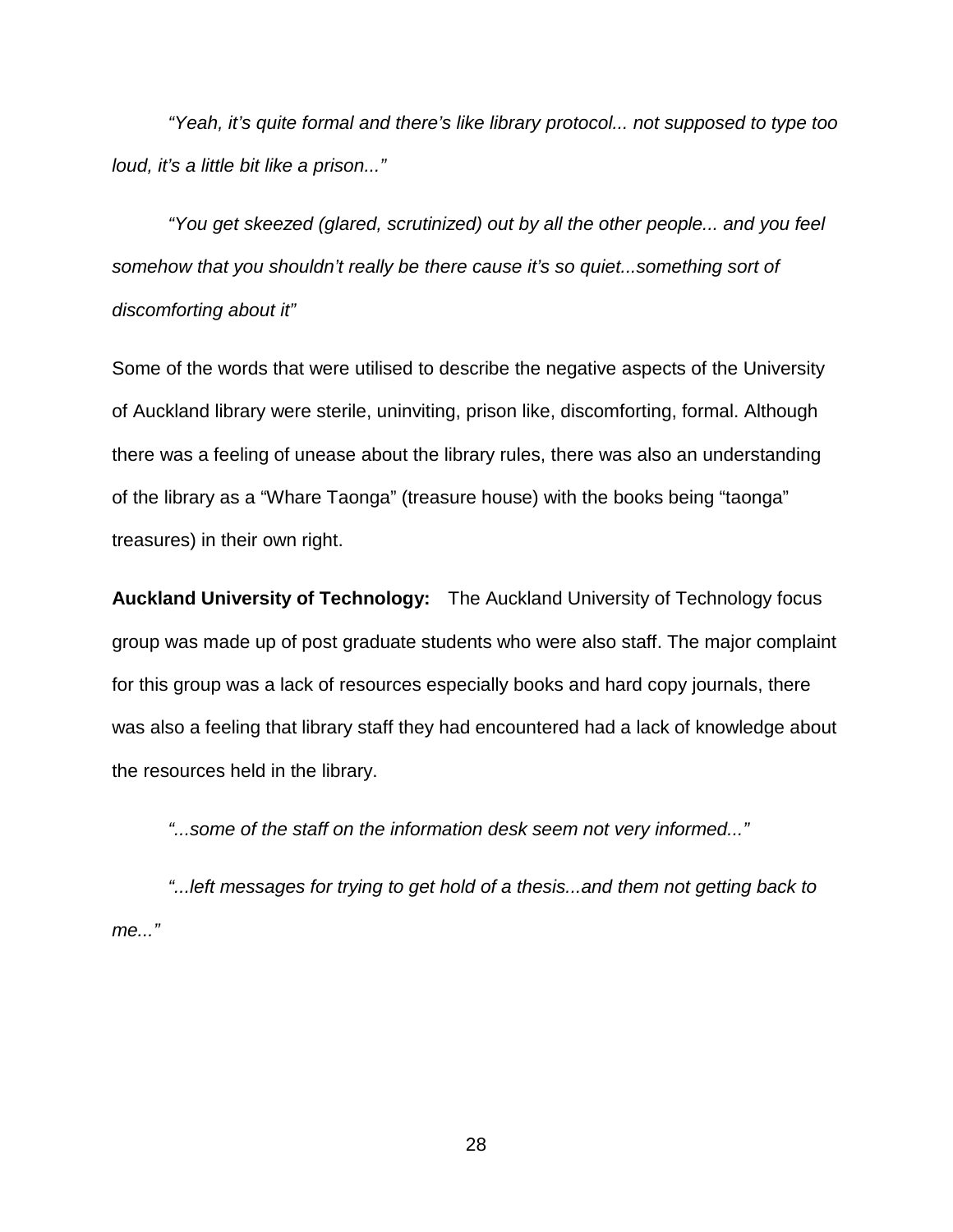# **Question 4 What are some things that you would change to make you more comfortable and motivated to using you university library?**

**The University of Auckland:** One of the concerns that the Māori students from the University of Auckland had was the removal of a library space at Māori studies. In 2009 Te Hukatai; a part of the University of Auckland Library system was taken over by the faculty of Arts and the space refurbished as a computer lab, as a result library staff from the Māori and Pasifika information Services team were no longer available on a regular basis down at Māori Studies. Accessibility to the Māori and Pasifika staff was also of concern, the offices of the Māori and Pasifika team are set out of the way and the students felt that there was a need for better signage, or for the team to have a more prominent position on the ground floor. The students felt that if Māori and Pasifika staff were in their offices that they were unavailable for consultation with them.

*"cause how we have, or had a Māori specific library or section of the library down here..."*

*"...alternatively you could make something more of the ground floor being the Māori and Pacific floor...how you guys are in your little corner and you wouldn't necessarily know that you were there. Give you a more obvious point of contact."*

*"...I think probably lots of people know where you are, but even if they did it looks like you're in your office and not necessarily somewhere they can, that is available..."*

The University of Auckland students all agreed that they would reinstitute Te Hukatai as a Māori specific library as well as locating a similar resource room within Pacific Studies, or place the Māori and Pasifika Information team in a more prominent position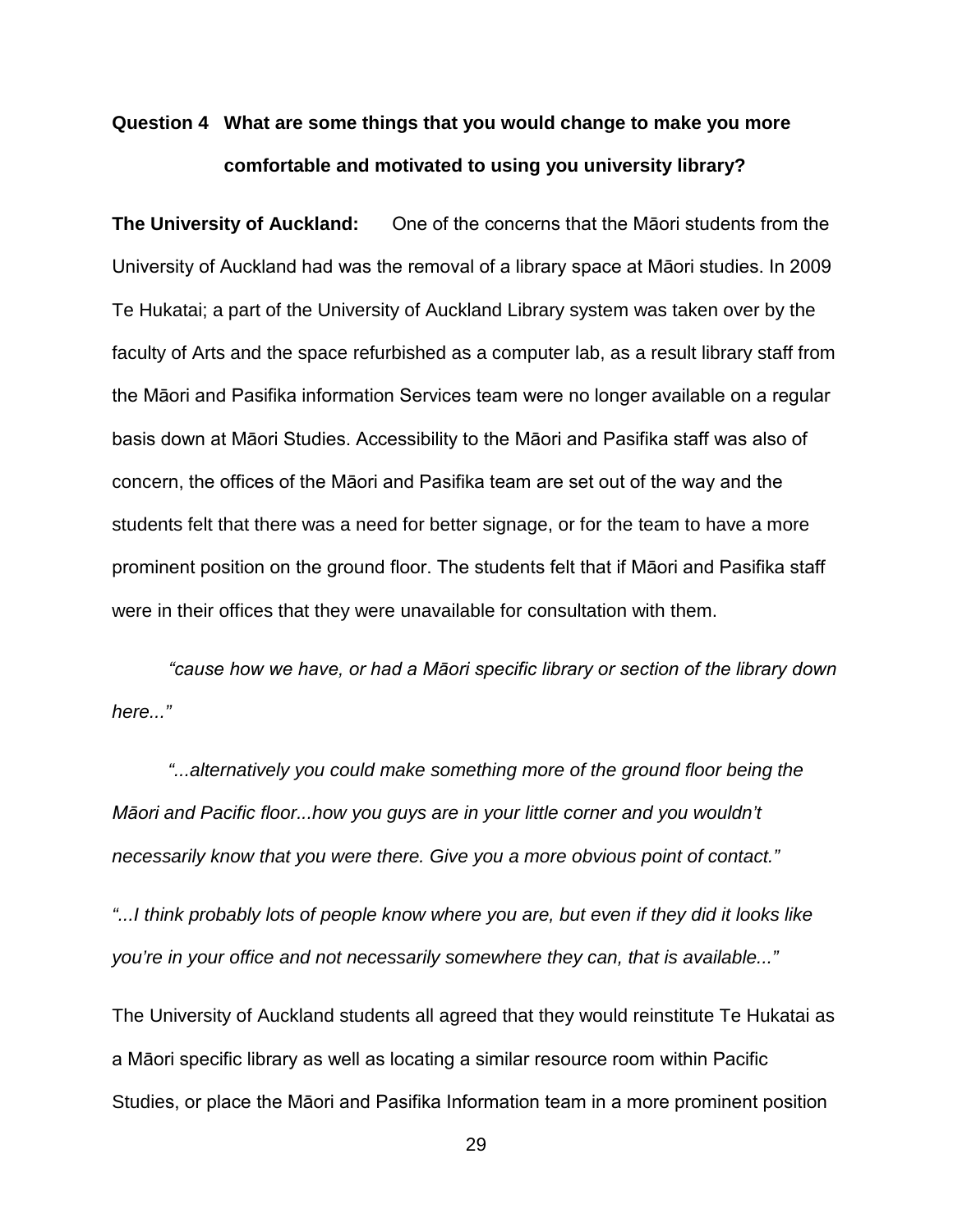in the General Library than it currently holds. There was also a feeling that Māori Studies was their space and as a result felt culturally safer there than in the university library.

**Auckland University of Technology:** The major change that the students in this focus group would implement was to resource the library better, there was acknowledgement that the Library was trying hard to provide better resources and also an acknowledgement of the infancy of the Auckland University of Technology as a university. Auckland University of Technology has had University status for 11 years and before that was a technical institute providing mainly vocational instruction. There was also recognition of the difference between the student needs for resources of different faculties.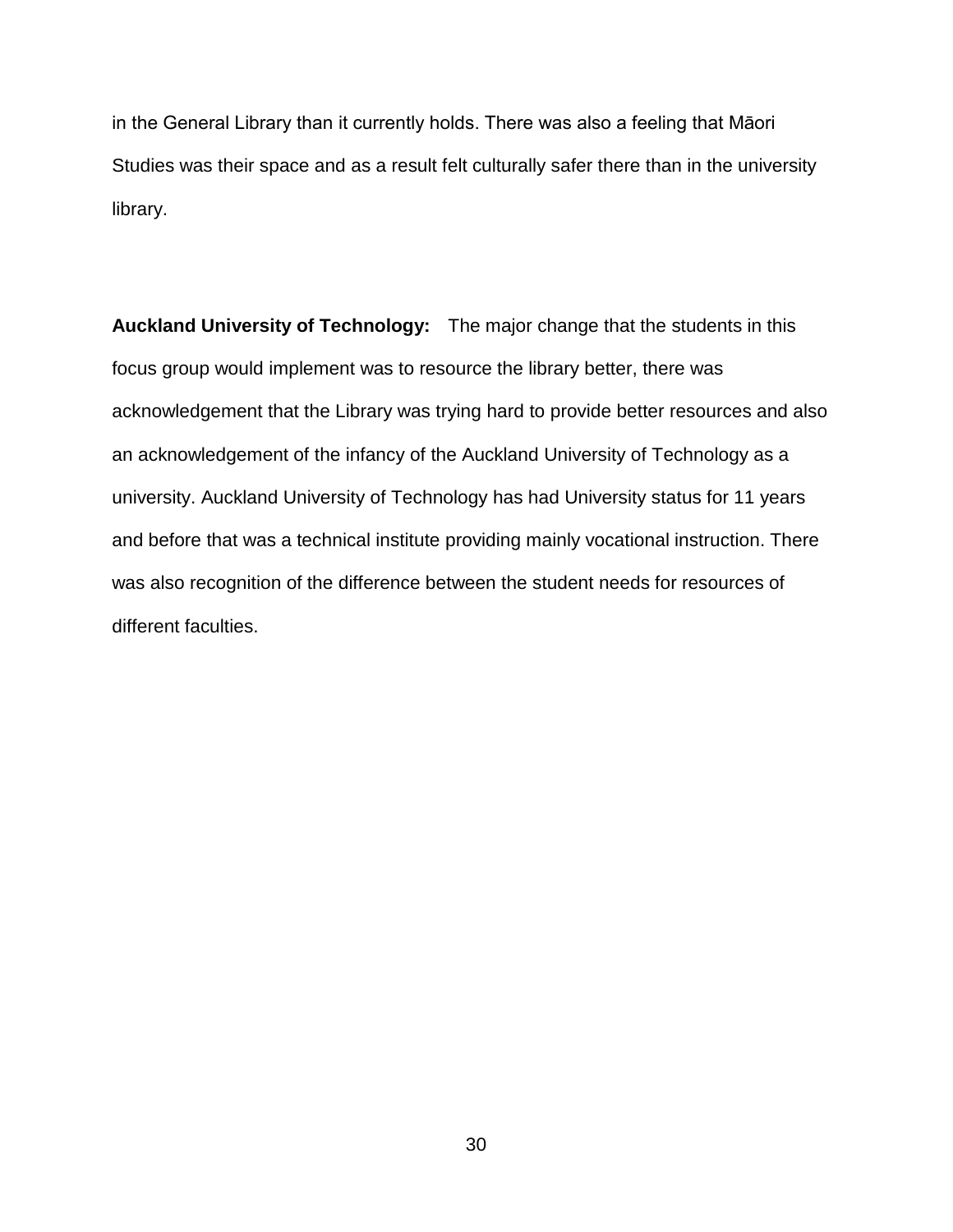#### **5.0 Barriers Identified**

**Structural/Physical Barriers**: The University of Auckland focus group discussed the distance both physically and conceptually of the General Library from Māori Studies. The use of the term conceptually was used to point out the contrast between the feeling of safety that this focus group had when they were in Māori Studies and the fear they had outside of Māori Studies within the university. All of the students within this focus group were aware of and had utilised Te Hukatai a resource room staffed by members of the Māori and Pasifika Information Team of the university library. Mention was also made of the location of the Māori and Pasifika Services offices in the General Library, which are not immediately apparent upon entry into the General Library building. Location and layout was not of great concern for the Auckland University of Technology focus group.

**User Barriers:** User barriers were identified in the focus groups, with some of the student's perceptions of feeling out of place, or not knowing if they were allowed to be in that part of the library.

The nature of the library as a quiet space also made many of the students uncomfortable, this was more apparent with the University of Auckland group as the whole General Library is a quiet study zone whereas the Auckland University of Technology allows group discussion on different levels within the library.

The Auckland University of Technology focus group also had quite a different attitude towards their library as they viewed it as being "…what it needs to be…" and as "…doing what they need it to…"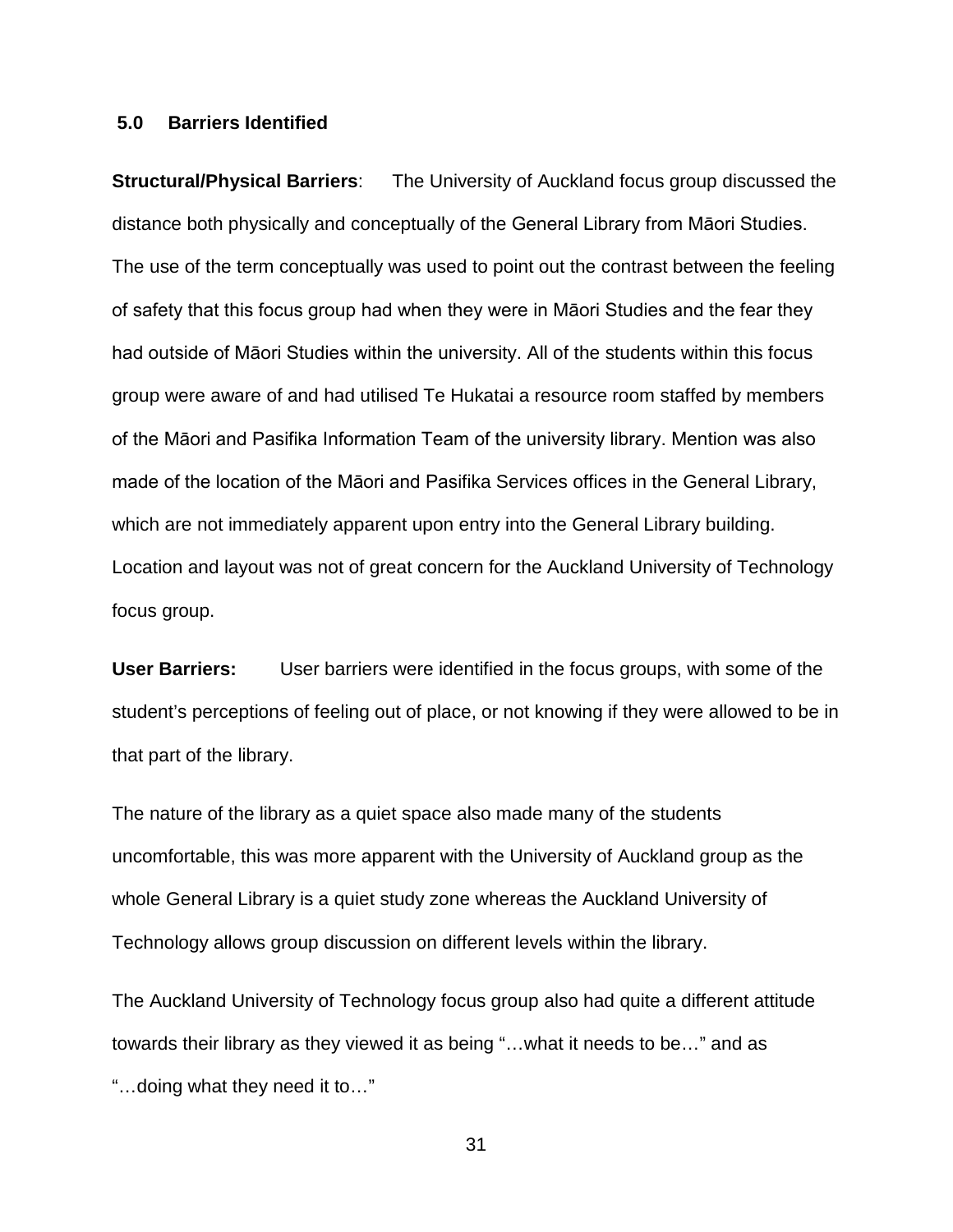Some of the students were not confident to seek assistance from their subject librarians; this lack of confidence was indicated by under graduate and post graduate students alike.

**Institutional Barriers:** Māori students from the University of Auckland focus group talked about the formality of the library and the library protocols. These protocols are understood and taken for granted by mainstream society who views them as normal.

Throughout the literature and research on barriers that Māori face, there is an understanding that the barriers are interlinked and rather than fitting together like a jig saw puzzle overlap and influence each other. In order to manage and lessen the impacts of the barriers that Māori students encounter at university libraries it is necessary for us to recognise that these barriers cannot be remedied in isolation as an individual problem rather that due to their overlapping nature in order to see some modicum of success a more holistic approach which seeks to minimise the impacts of not just one but multiple barriers at the same time. One factor which was not taken into account was the nature of the library system within the university. The University of Auckland library system is one of the largest university library systems in the country with ten libraries, four information commons, and a number of smaller information centres based within the faculty specific libraries. The Auckland University of Technology has one main library on the city campus, one library at its Akoranga campus and the latest library in Manukau which is yet to be fully resourced. This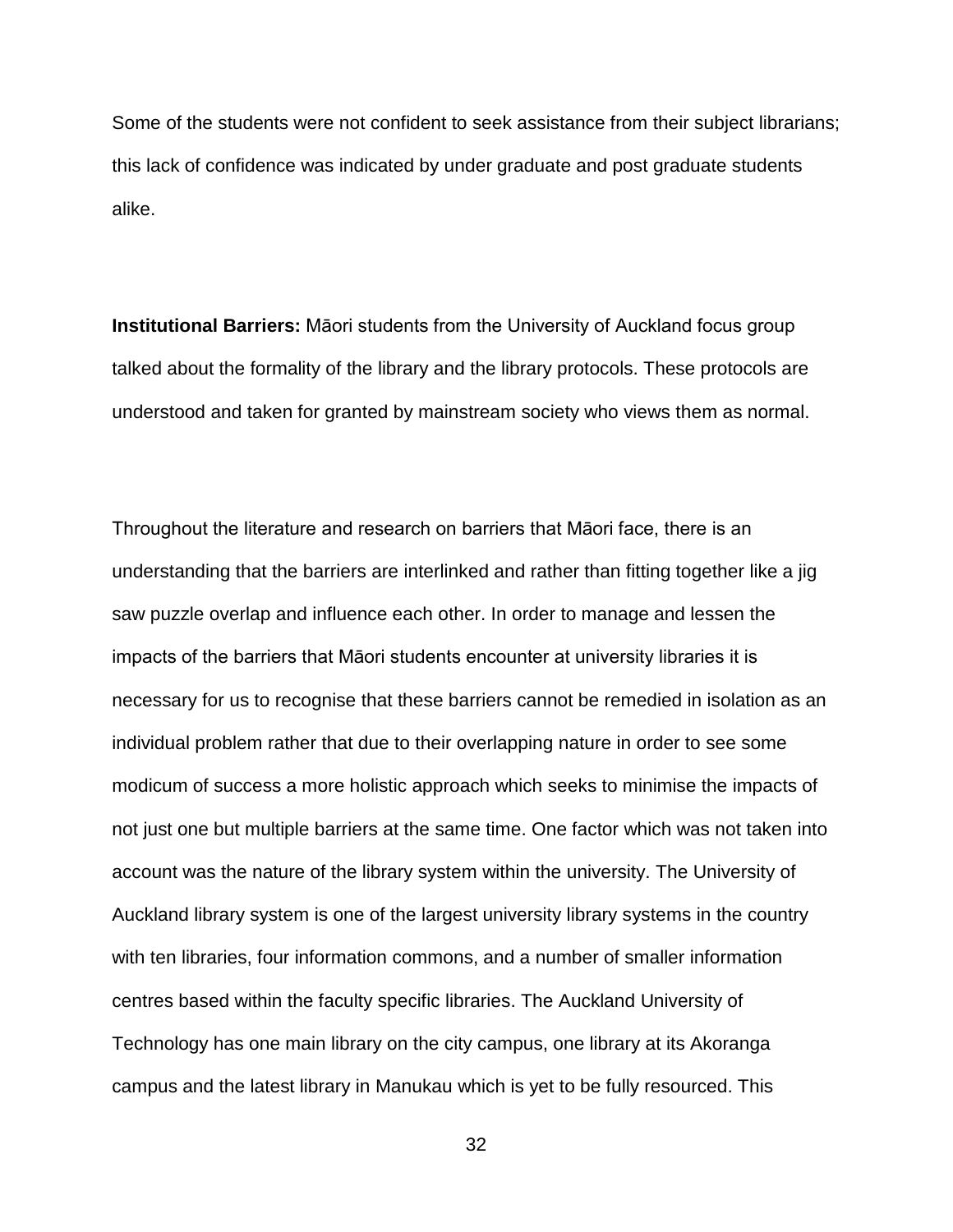difference in the complexity and size of the university library systems also had a distinct impact on the way that the library was viewed by the students.

Another feature of the focus groups that had an effect upon the results was the level at which the students were studying, students at post graduate level have already succeeded in navigating the barriers at the library in order for them to have gained their qualifications. They already have the necessary skills or according to Bourdieu have the "cultural capital" to access the resources, services and are able to engage with their university library.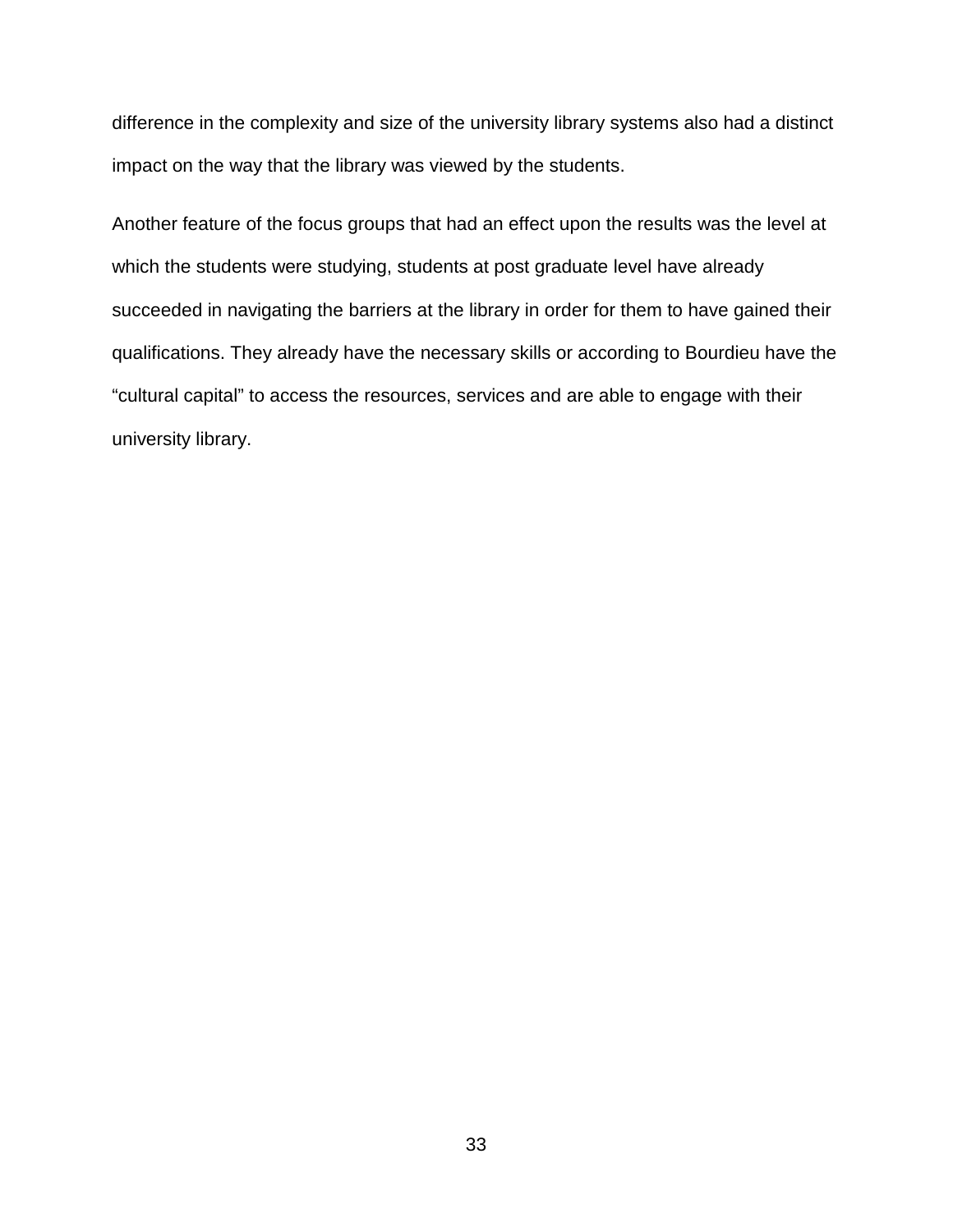#### **6.0 Discussion**

The focus groups and the literature in combination answer the research questions set out in the beginning of this study.

What are the Barriers that Māori encounter at academic libraries and how do we identify them?

Māori students within universities do indeed face a set of barriers when the engage with their university library, they follow suit with the findings of Tui MacDonald and Chris Szekely in their public library focussed research. The barriers are many and varied, and are not easily identified by simple observation or a formula. To ease this difficulty the barriers from the disparate studies were summarised under three broad categories, these being structural/physical, institutional and user. The focus groups affirmed the existence and gave examples of these barriers over the course of the discussion.

Structural/physical barriers were felt more keenly by the University of Auckland focus group one of the probable causes of this being the size of the University library system, a number of students patronised two different libraries within the University of Auckland, a specialised faculty library such as Law and the General Library each with its own cataloguing system such as Moys classification system utilised by the Davis Law Library and the Dewey Decimal system found at the General Library.

Location also proved to be a barrier for the University of Auckland focus group. Māori Studies is downhill and set away from the General Library which houses the Māori and Pacific collection, as well as being the main collections for the rest of the faculty of Arts, Commerce and Sciences. Location of the Māori and Pasifika subject librarian offices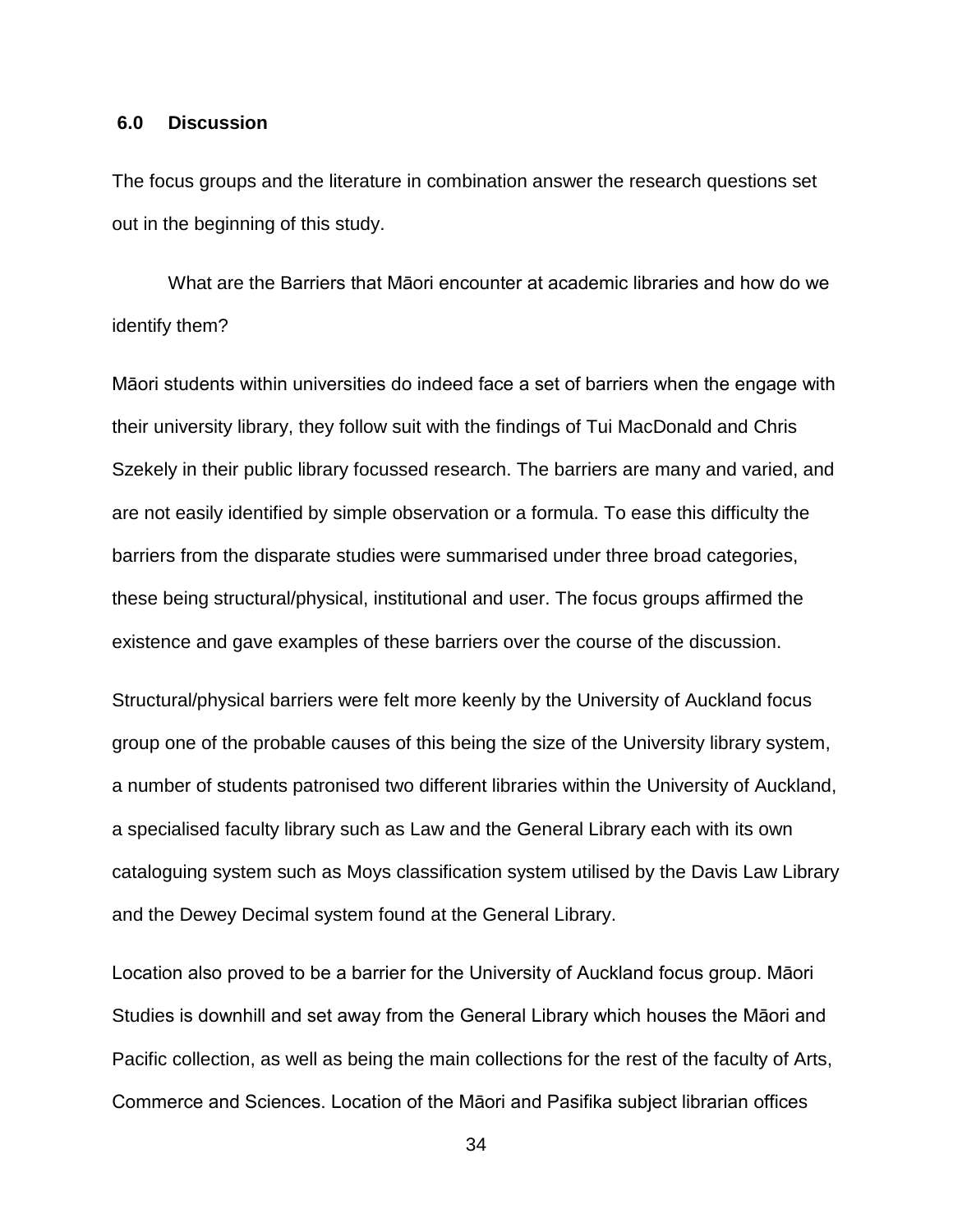was also cause for concern with Māori students as was access to the subject librarians themselves.

Institutional barriers are also apparent and just as difficult to identify, the collective practices of the majority were revealed in the focus groups by the terms protocol and appropriate behaviour. There was also a perception from one of the groups of the library being similar to a prison.

User barriers, there were a number of these types of barriers identified within the transcripts of the focus groups. A lack of confidence in engaging with staff, and relating to the library system, discouraged them from going to the university library. A perception that they did not belong in the library and in one instance not knowing if they were allowed to be in the library at all was also made note of, this was due to the "silent" study nature of the university library. As has been noted in the findings of De Plevitz (2007) and Liuvaie (2008) the negative perceptions and experiences of the university library impact on the student's ability and desire to engage further with it. The idea of a "safe" space was brought up by a number of participants within the focus groups and for one group in particular there was the definite sense that Māori Studies was a safe space for them and there was a consensus that they were more likely to ask for assistance and engage with library resources and staff if there was a Māori specific library or library managed resource centre located within Māori Studies.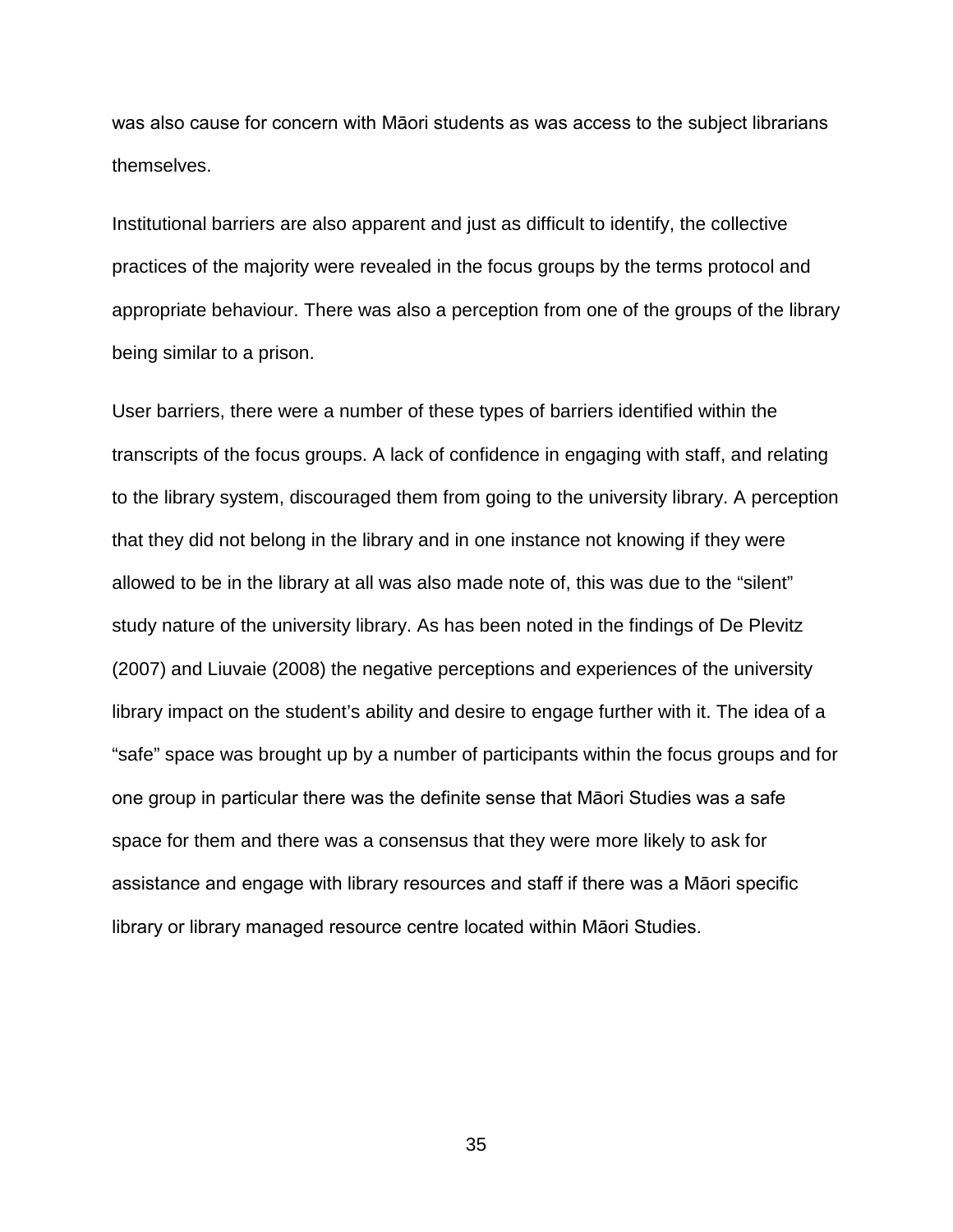Do university libraries merely reflect the barriers of the university or do they have a distinct set of their own?

The University library system is an integral and vital part of the university as an institution, as it provides the resources that are needed for research. The library as a result must abide by the policy and regulations set by the university, and as such do reflect some of the barriers embedded within the larger institution. The results showed that although the barriers experienced by Māori students at the library were the same as those they confronted within the university; Māori students encountered these barriers more often and on a more regular basis within the university library context.

Is this a trend across New Zealand university library systems or is it specific to The University of Auckland?

With the lack of a focus group at Massey's Albany campus this question is not readily answered. The existence of barriers within university libraries was apparent for both groups, and a larger study which incorporates more than two universities would be necessary to establish the existence of such a pattern nationwide.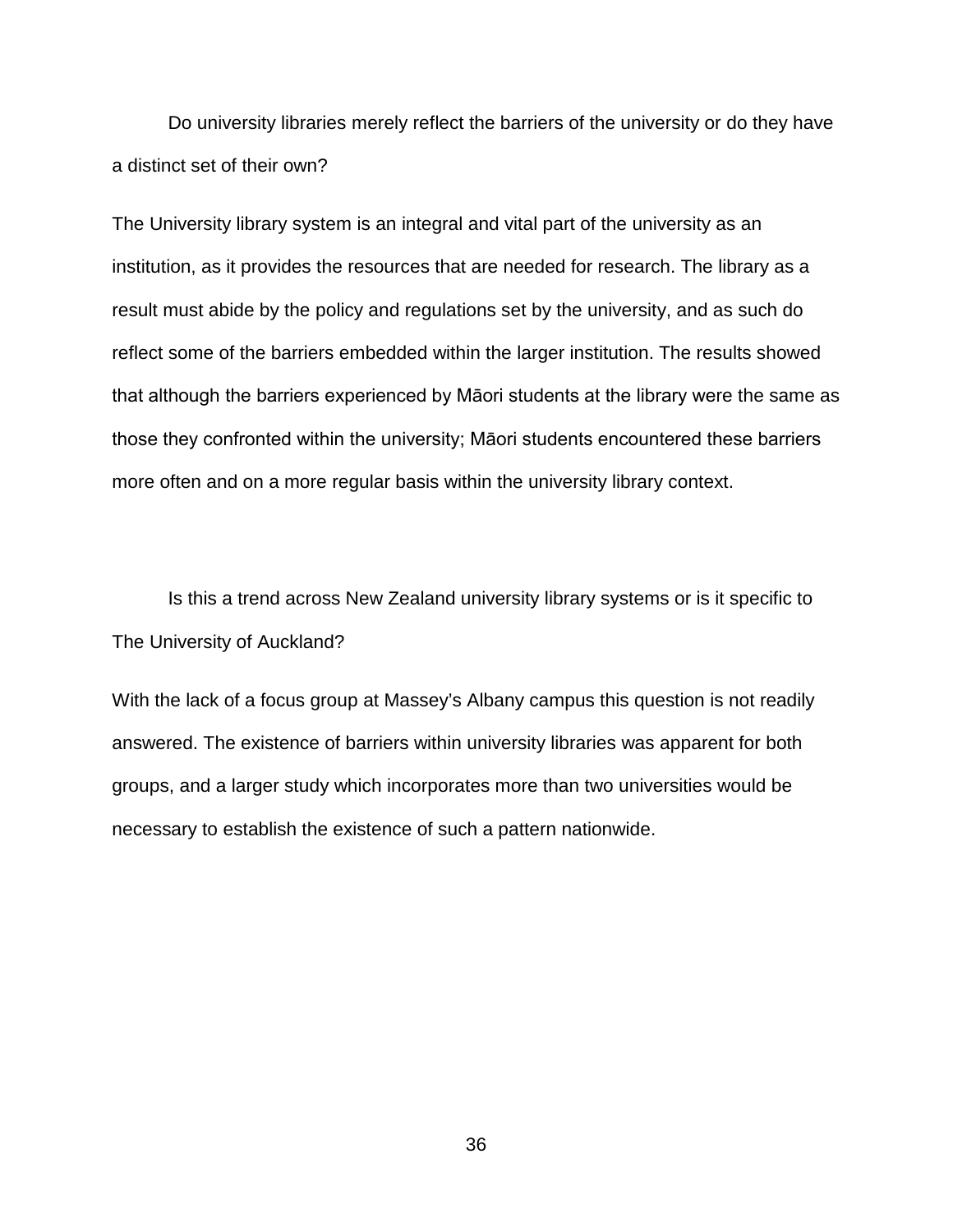What methods can be utilised to minimise the impact of these barriers to allow for Māori engagement with and usage of their university library?

The following suggestions are some ideas that may be utilised by libraries to minimise the effects of the barriers that Māori students experience at university libraries.

Recruitment and retention of Māori staff within the library, and a Māori subject or liaison librarian.

Location of Māori specific resources close to or within Māori Studies, Māori Studies was deemed to be a "safe" space for Māori students.

Embedded information literacy into university courses this will familiarise Māori students with the resources that are in the library and would also involve engagement with the university library staff, especially staff specialising in the students' subject areas.

Staff training to ensure that Māori students are engaged with in a culturally appropriate manner, also ensuring that all university library staff have the skills and knowledge required in order to answer any reference question or find possible pathways to achieving the answer.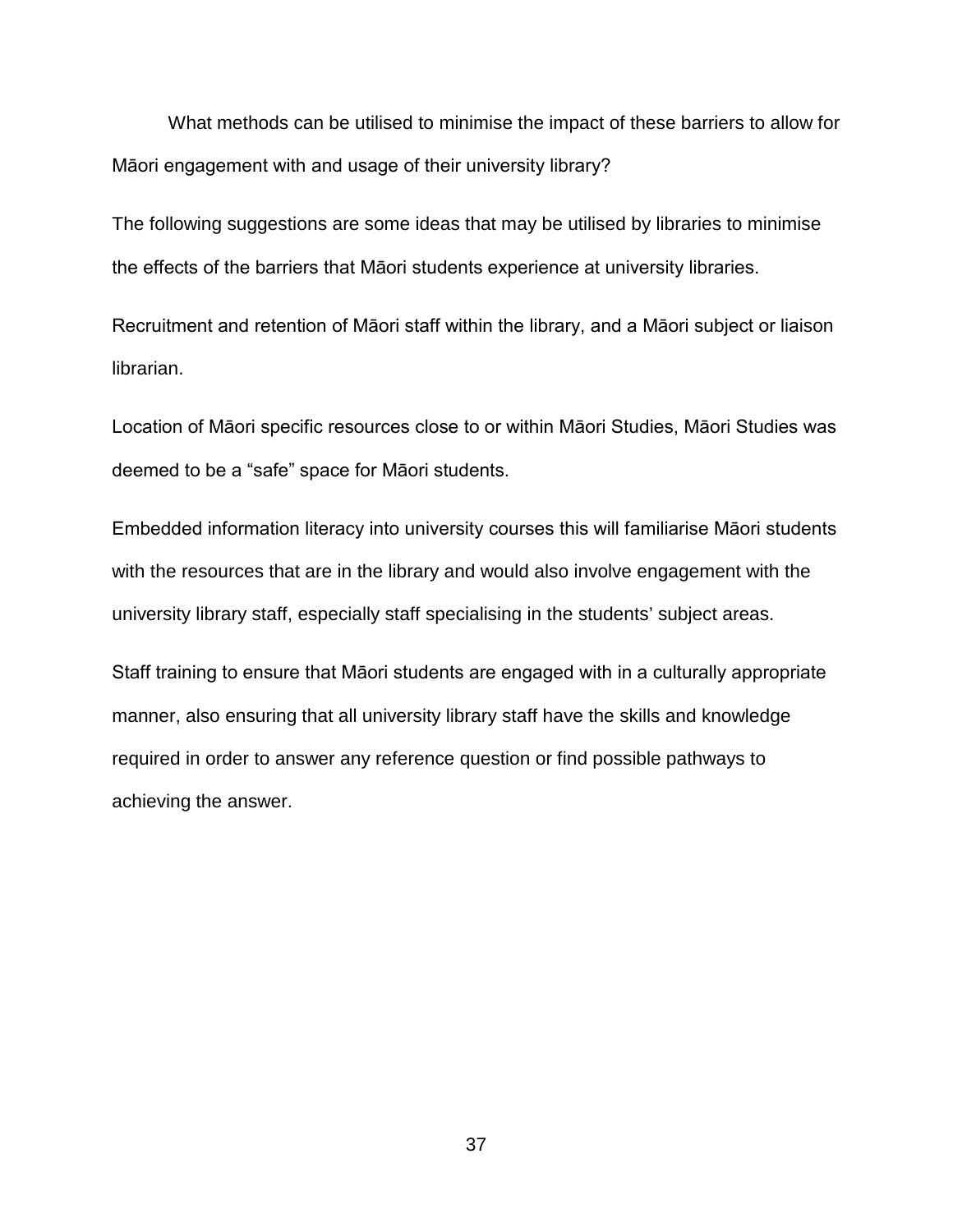6.1 Suggestions for further research:

The findings of this research have been a beginning for the possibility of further research into the other institutions that make up the university. The university library can be looked at as an institution of its own accord, adhering to the policies and regulations of the University while also having a distinct set of its own. There is scope for similar studies to be held on the barriers that Māori, other indigenous peoples and ethnic minorities encounter at the faculty and department levels.

Research into the impacts of complexity and size of University Library systems not only on Māori student usage but mainstream student usage of university libraries should also be undertaken as the results from the focus groups showed this to be one of the features that made a difference between the responses of the two groups.

Research into Māori university student information gathering behaviours which would include electronic resources, databases and whanau (family) libraries. This study should be conducted with a view to find where Māori university students are collecting the resources that they need for their study. It would also be of interest to compare these numbers with those of mainstream university students in order to show difference or similarity in usage by both groups.

Research into how engagement or non-engagement with the university library impacts upon success, retention and attrition rates of Māori university students.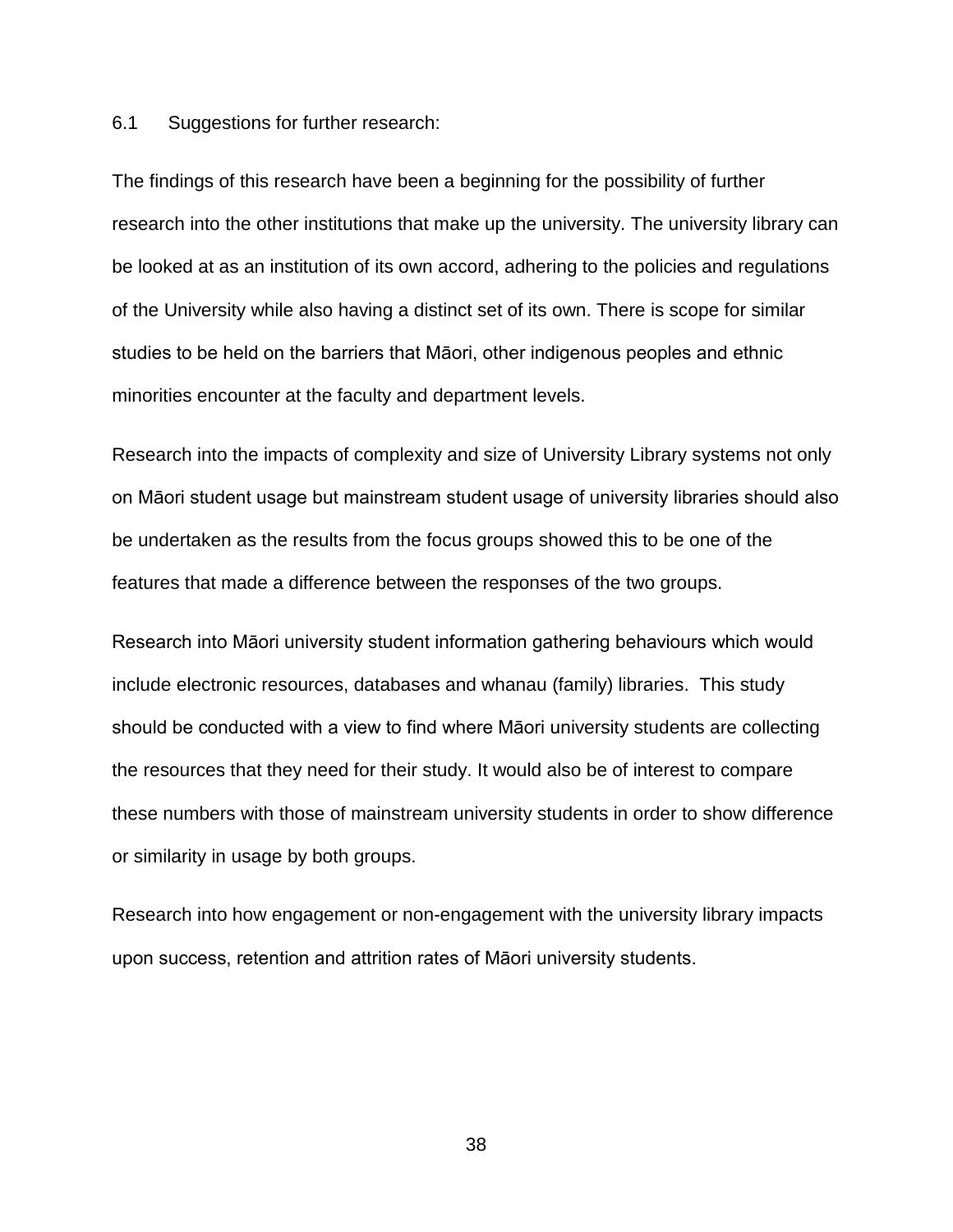#### 6.1 Conclusion

This exploratory study has found the existence of barriers to Māori student usage of university libraries in Aotearoa, New Zealand, identified them under three broad categories, and offers some suggestions to improve this situation. The unexpected results from the focus groups also offer insight into this situation and offered an alternative explanation to some of my own personal observations at the Lending desk of low Māori student patronage at the university library.

A high proportion of the Māori university students in the focus groups were utilising the databases and electronic resources provided by their university library, this was unexpected however it was not surprising. The use of resources electronically was perceived by the Māori university students as being a matter of convenience however the author proposes that this may also be a means of avoiding the structural/physical and institutional barriers within the physical university library setting that they have previously encountered.

The size and the complexity of the university library system also seemed to have an unexpected impact on the experiences of the Māori university students. As only two out of the three focus groups was completed this report is unable to say definitively that this is the case, however further study may enable a correlation between these two factors and the barriers experienced by Māori students.

Māori students, especially younger Māori students are part of a generation of Māori who have had parents or other whanau (family) members gain a university qualification with these homes quite often have a small library made up of the resources acquired by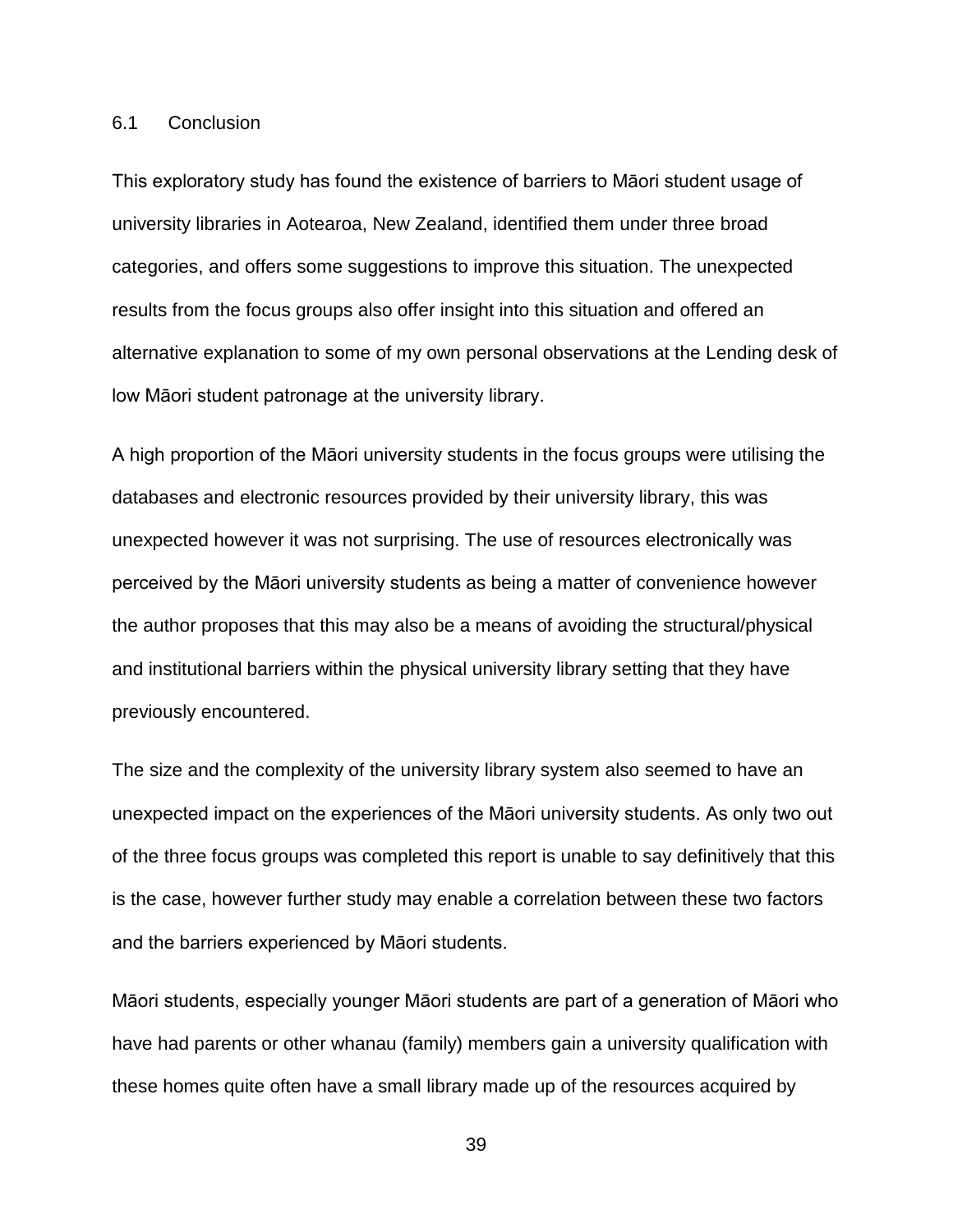these whanau (family) members during their study. The Māori university students also utilised resources from their Māori lecturers and each other, which the author proposes is another means that the students avoid interacting with the university library. This also reflects a whanau (family) attitude towards tertiary study.

Māori university students from the focus groups believed that other non-māori students within the university faced the same barriers that they did when accessing the resources of the university library. The students believed that non-māori students had the same perceptions and experiences of the university library and attributed this to generational as opposed to cultural differences.

The barriers that appeared to have the most impact on Māori university students were structural/physical and user barriers. Within the concept of user barriers is the impact of individual attitude, a number of the students within the focus groups had an attitude and perception of the university library as being a necessary but distasteful part of being a university student. A lack of knowledge and of confidence when engaging with the library system and library staff came through strongly in one of the focus groups, however not in the other, one of the reasons posited for this is the level of study which the students had attained; the majority of the Māori students who did not have these same fears were post graduate. It can be assumed that to have successfully completed an under graduate course these students have engaged effectively with their university library and to do so must have the necessary cultural capital. Physical/structural barriers were also more pronounced for one group than the other, the group who felt these most keenly came from a larger university library system; this system also had a main library housed in a large square building, with a guard station at the entrance which made the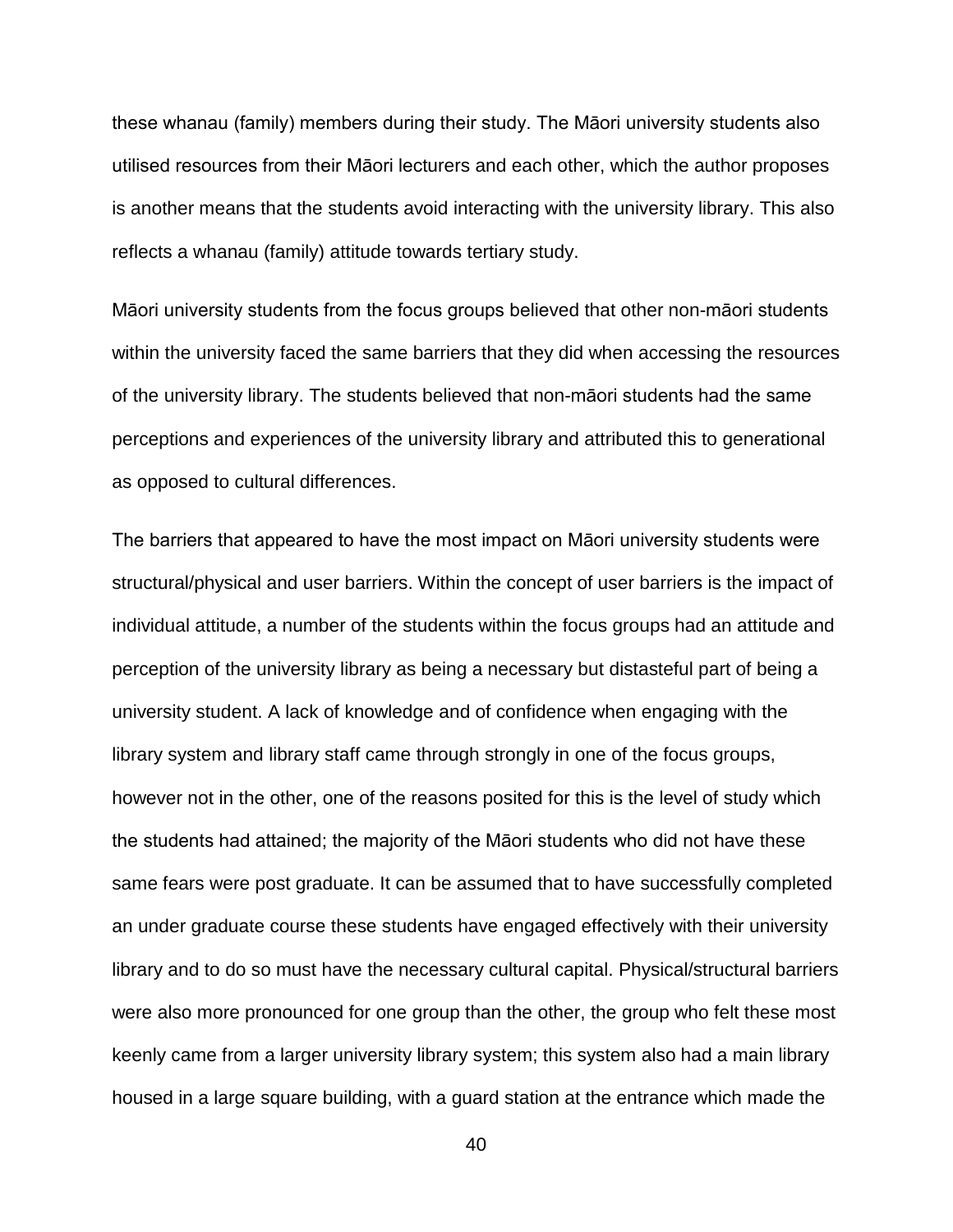library seem prison like. This group also had experience with having had a Māori specific library resourced information centre housed in Māori Studies; they also had the perception of their Māori Studies department as being a "safe space" for them as Māori within the university.

This exploratory study into the barriers to Māori usage of university libraries has shown that barriers do indeed exist within the university library and as suggested by barrier research in other contexts can be difficult to identify and even more difficult to manage. Recommendations' on methods to manage these barriers have been offered. It was also suggested at the beginning of this report that it was hoped this study would initiate more investigative and exploratory studies into barriers that Māori students encounter within the other institutions which constitute the University. There are some studies already which on specific departments and the majority of these are based upon barriers to Māori student success rates.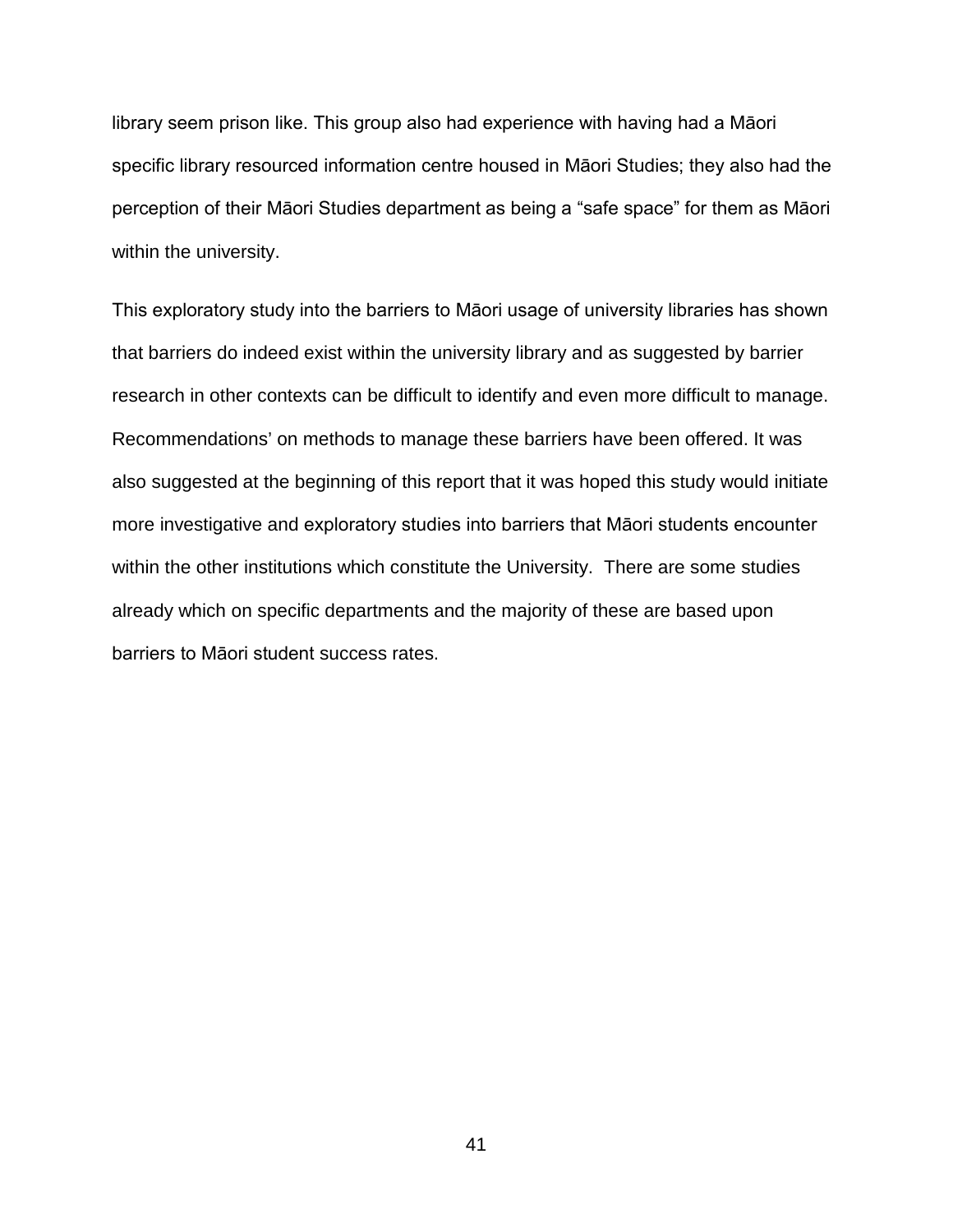#### **7.0 Bibliography**

- Aguilar, P. L. (2006). University of New Mexico Libraries' Indigenous Nations Library Program (INLP): Reaching out and serving the UNM American Indian community and New Mexico American Indians. *College & Research Libraries News, 67* (3), 158-160
- Ah Sam, A. L. F., & Robinson, N. B. (1998). Pacific Islanders in Higher Education: Barriers to Recruitment and Retention. *Pacific Educational Research Journal, 9*(1), 39-49.
- AUT University Library. (2007). *Auckland University of Technology Library Strategic plan 2007-2011*. Auckland: Auckland University of Technology.
- Bishop, R. (1999, Thursday 26th August). *Kaupapa Maori Research: An indigenous approach to creating knowledge.* Paper presented at the Maori and Psychology: Research & Practice, Hamilton, University of Waikato Department of Psychology.
- Boulton-Lewis, G., Marton, F., & Wilss, L. (2001). The Lived Space of Learning: An Inquiry Into Indigenous Australian University Students' Experiences of studying. In R. J. Sternberg & L.-F. Zhang (Eds.), *Perspectives on Thinking, Learning, and Cognitive Styles* (pp. 137-164). Mahwah, NJ: L. Erlbaum Associates.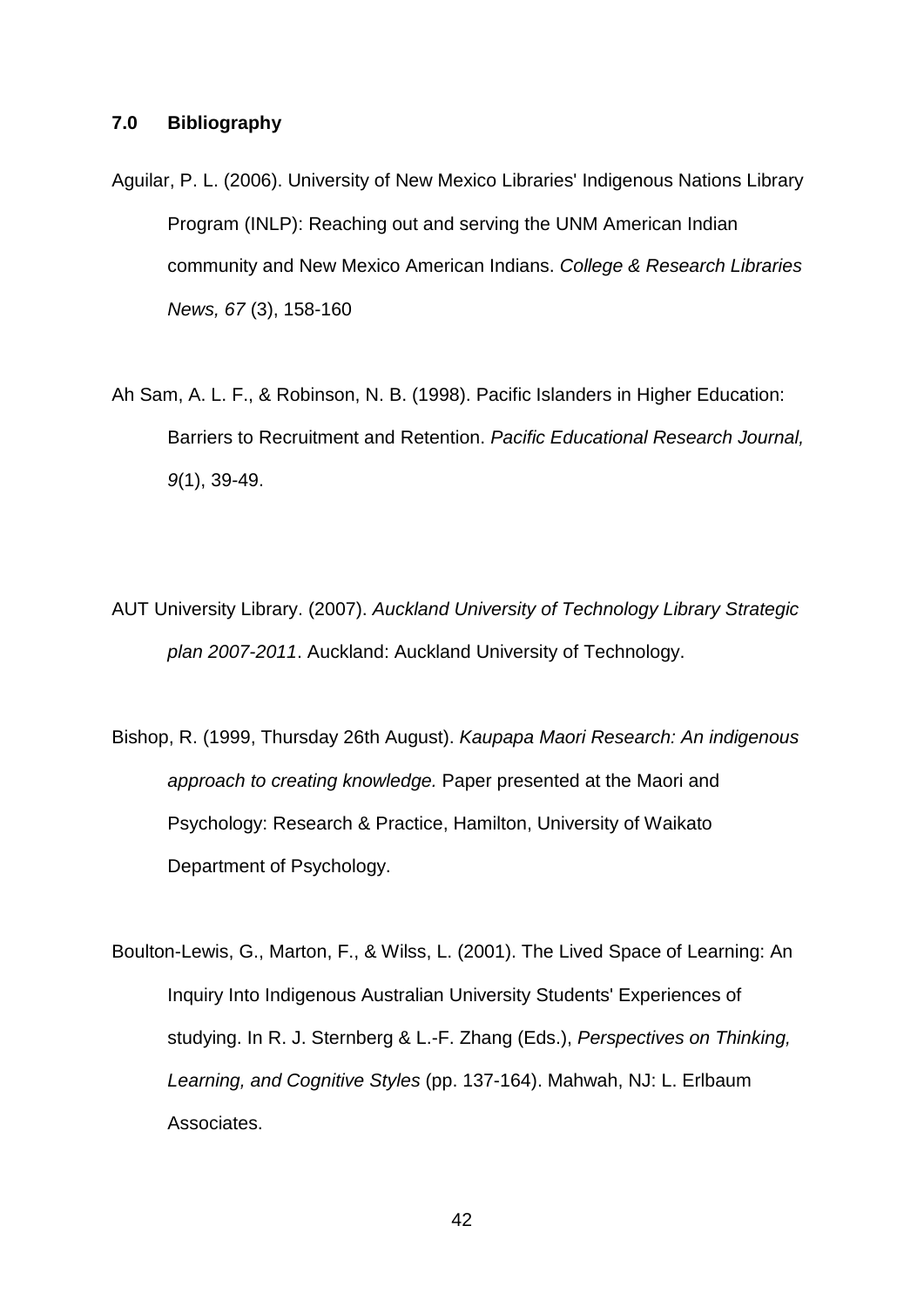- Bourdieu, P., & Nice, R. (1977). *Outline of a theory of practice*. Cambridge: Cambridge University Press.
- Budd, J. M. (2003). The Library, Praxis, and Symbolic Power. *The Library Quarterly, 73*(1), 19-32. Retrieved from<http://www.jstor.org/stable/4309618>
- Davidson, C., & Tolich, M. (2003). *Social science research in New Zealand : many paths to understanding* (2nd ed.). Auckland, N.Z.: Pearson Education New Zealand.
- De Plevitz, L. (2007). Systemic racism: the hidden barrier to educational success for Indigenous school students. *Australian Journal of Education, 51*(1), 54-71.
- Harker, R. K. (1990). Bourdieu Education and Reproduction *An introduction to the work of Pierre Bourdieu : the practice of theory* (pp. 86 - 108). Basingstoke: Macmillan.
- Katon, K. (2002). *Understanding the Barriers-Indigenous people and records*. Paper presented at the "Past caring?: What does society expect of archivists?" : Australian Society of Archivists Conference.
- Lee, D. A. (2001). Aboriginal Students in Canada. *Journal of Library Administration, 33*(3), 259-292. Retrieved from http://dx.doi.org/10.1300/J111v33n03\_07. doi:10.1300/J111v33n03\_07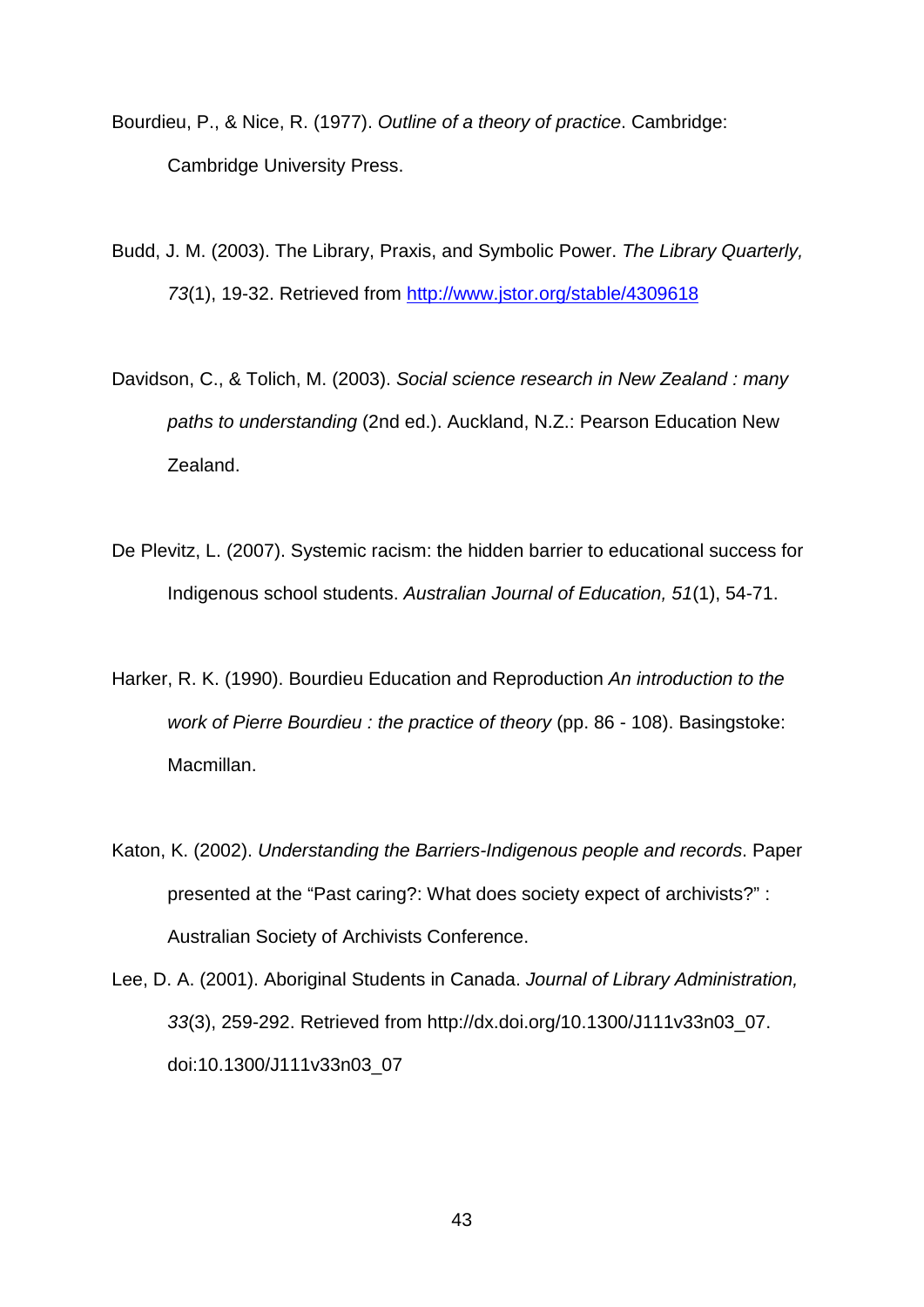Library Association of Australia., & New Zealand Library Association. (1985). *Libraries, after 1984 : proceedings of the LAA/NZLA Conference, Brisbane 1984*. Sydney [N.S.W.]: Library Association of Australia.

Lilley, S. C. (2008). Information barriers and Māori secondary school students. *Information Research, 13*(4), 18-18. Retrieved from http://search.ebscohost.com/login.aspx?direct=true&db=lxh&AN=36027224&s ite=ehost-live

Lincoln University George Forbes Memorial Library. (2007). *Annual Report 2007*: Lincoln University.

Liuvaie, S. F., & Massey University. Office of the Directorate Pasifika@Massey. (2008). *Investigating barriers to tertiary participation of Niuean students at Massey University and tertiary institutions in New Zealand : a community perspective*. Auckland, N.Z.: Office of the Directorate Pasifika @ Massey.

MacDonald, T., & New Zealand Library and Information Association. (1993). *Te Ara Tika : Māori and libraries : a research report* (No. 0908560346 (pbk.)). Wellington [N.Z.]: New Zealand Library & Information Association.

Marshall, C., & Rossman, G. B. (2006). *Designing qualitative research* (4th ed.). Thousands Oaks, Calif.: Sage Publications.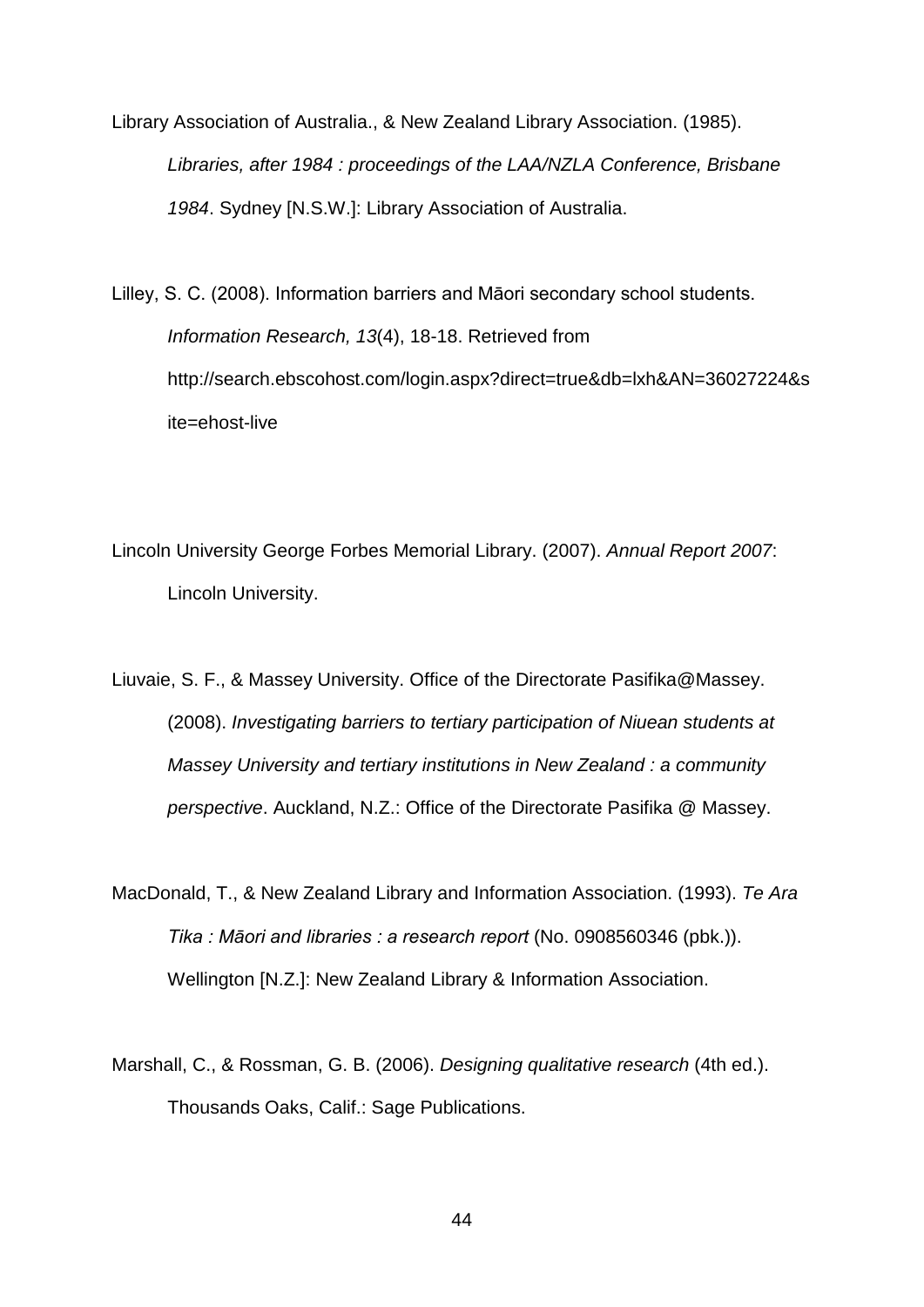- Martin, R. R. (1994). Changing the university climate: Three libraries respond to multicultural students. *Journal of Academic Librarianship, 20*(1), 2.
- Massey University Library. (2007). *Library Annual Report*. Christchurch: Massey University.
- Maykut, P. S., & Morehouse, R. (1994). *Beginning qualitative research : a philosophic and practical guide*. London ; Washington, D.C.: Falmer Press.
- May, T. (2001). *Social research : issues, methods and process* (3rd ed.). Buckingham: Open University Press.
- McNiff, J., Lomax, P., & Whitehead, J. (2003). *You and your action research project* (2nd ed.). London ; New York: RoutledgeFalmer.
- New Zealand Library and Information Association, & Szekely, C. (1997). *Te Ara tika. II = guiding voices : hui transcripts and summaries : a project of the New Zealand Library and Information Association, Te Rau Herenga o Aotearoa*. Wellington, N.Z.: NZLIA.
- O'Rourke, V. (2008). *Invisible Fences: Perceived Institutional Barriers to Success for Indigenous University Students*. Paper presented at the Australian Association for Research in Education (AARE) 2008 Education Research Conference, Brisbane.<http://aare.edu.au/08pap/oro08799.pdf>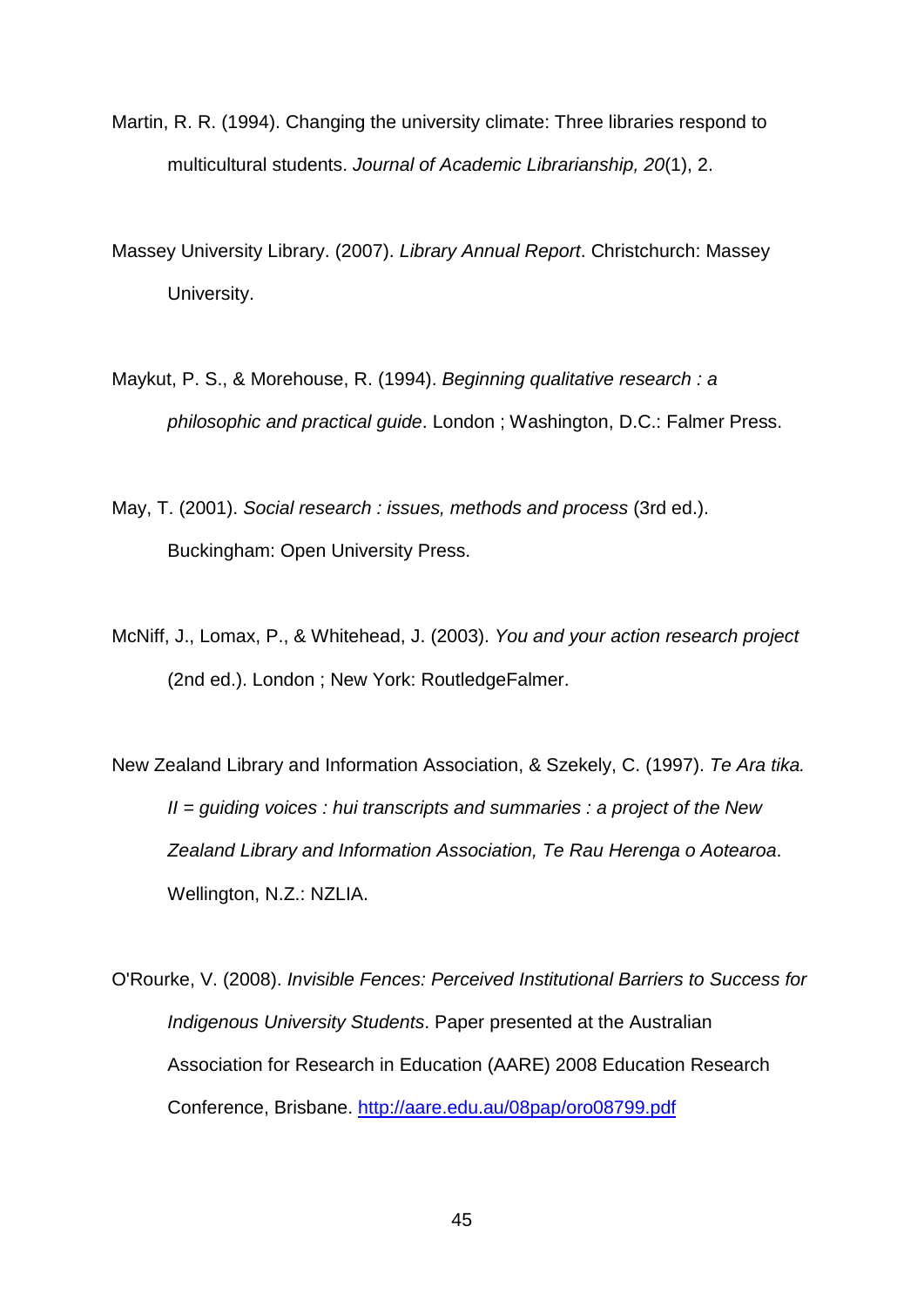Pihama, L. (2001). *Tihei mauri ora Honouring our voices: Mana wahine as kaupapa Maori theoretical framework.* Unpublished PhD. Auckland, NZ: The University of Auckland.

- Smith, G. H. (1997). *The development of kaupapa Maori : theory and praxis.* Unpublished Thesis (PhD, Education)--University of Auckland, 1997.
- Szekely, C., New Zealand Library and Information Association., & Te Rōpū Whakahau. (1997). *Te ara tika = Guiding voices : Māori opinion on libraries and information needs*. Wellington [N.Z.]: New Zealand Library and Information Association and Te Rōpū Whakahau, Māori Library and Information Workers' Association.
- Szekely, C., Te Rōpū Whakahau., & National Library of New Zealand. (1999). *Issues and initiatives in indigenous librarianship : some international perspectives*. Auckland [N.Z.]: Te Rōpū Whakahau.
- Trujillo, R. G., & Weber, D. C. (1991). Academic library responses to cultural diversity: A. *Journal of Academic Librarianship, 17*(3), 157.
- University of Auckland Library. (2008). *Report of the University Librarian for the year 2008*. Auckland: University of Auckland.
- University of Canterbury library. (2009). *Library Strategic & Operational Plan 2009*. Christchurch: University of Canterbury.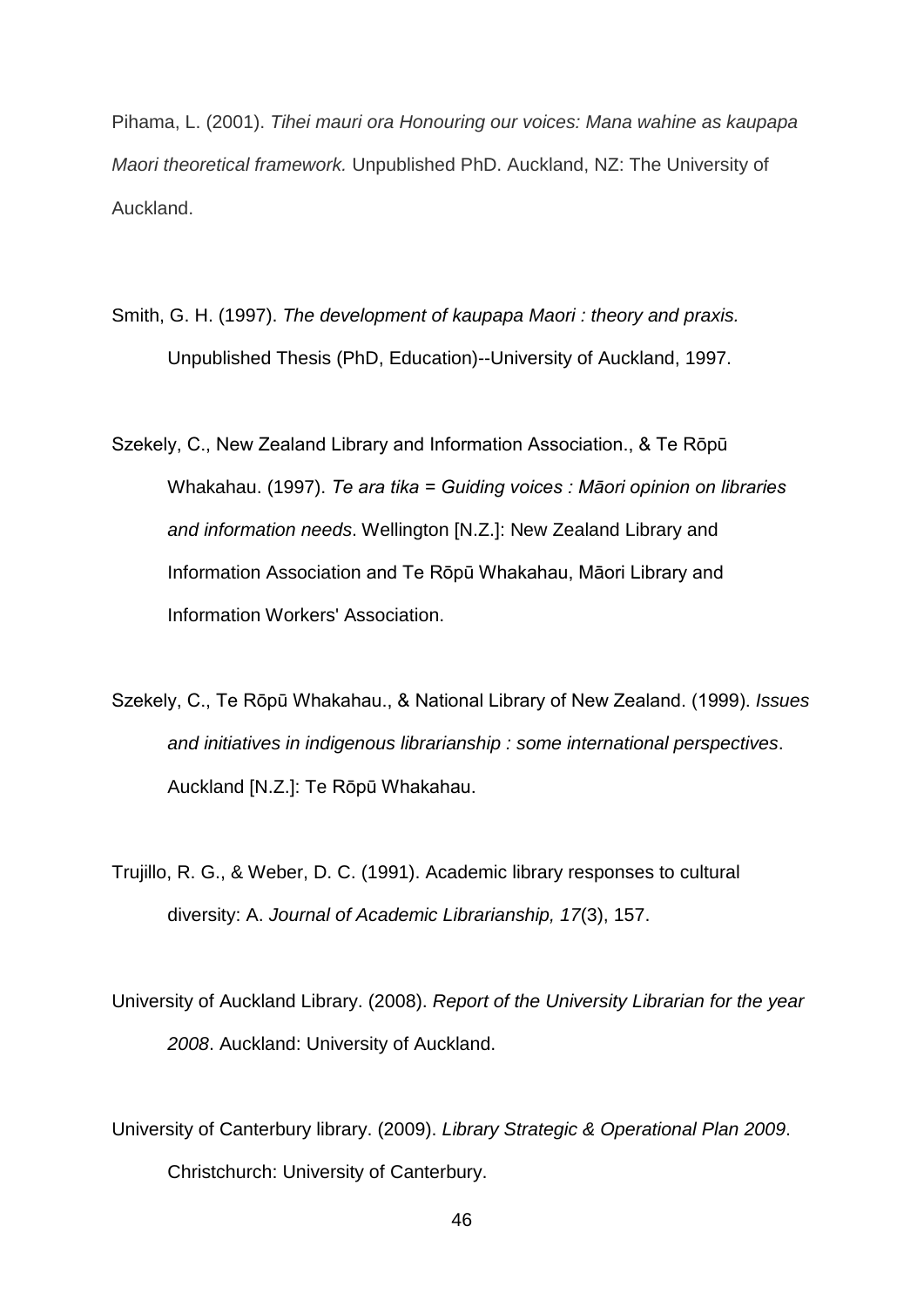University of Otago Library. (2007). *Library Annual Report*. Dunedin: University of Otago.

Victoria University of Wellington Library. (2007). *Library Annual Report*. Wellington: Victoria University of Wellington.

Whitmire, E. (1999). Racial differences in the academic library experiences of under graduates. *The Journal of Academic Librarianship, 25*(1), 33-37. Retrieved from http://www.sciencedirect.com/science/article/B6W50-3YCDKSR-6/2/3466d9d7f9147ab3f919ede8448a1045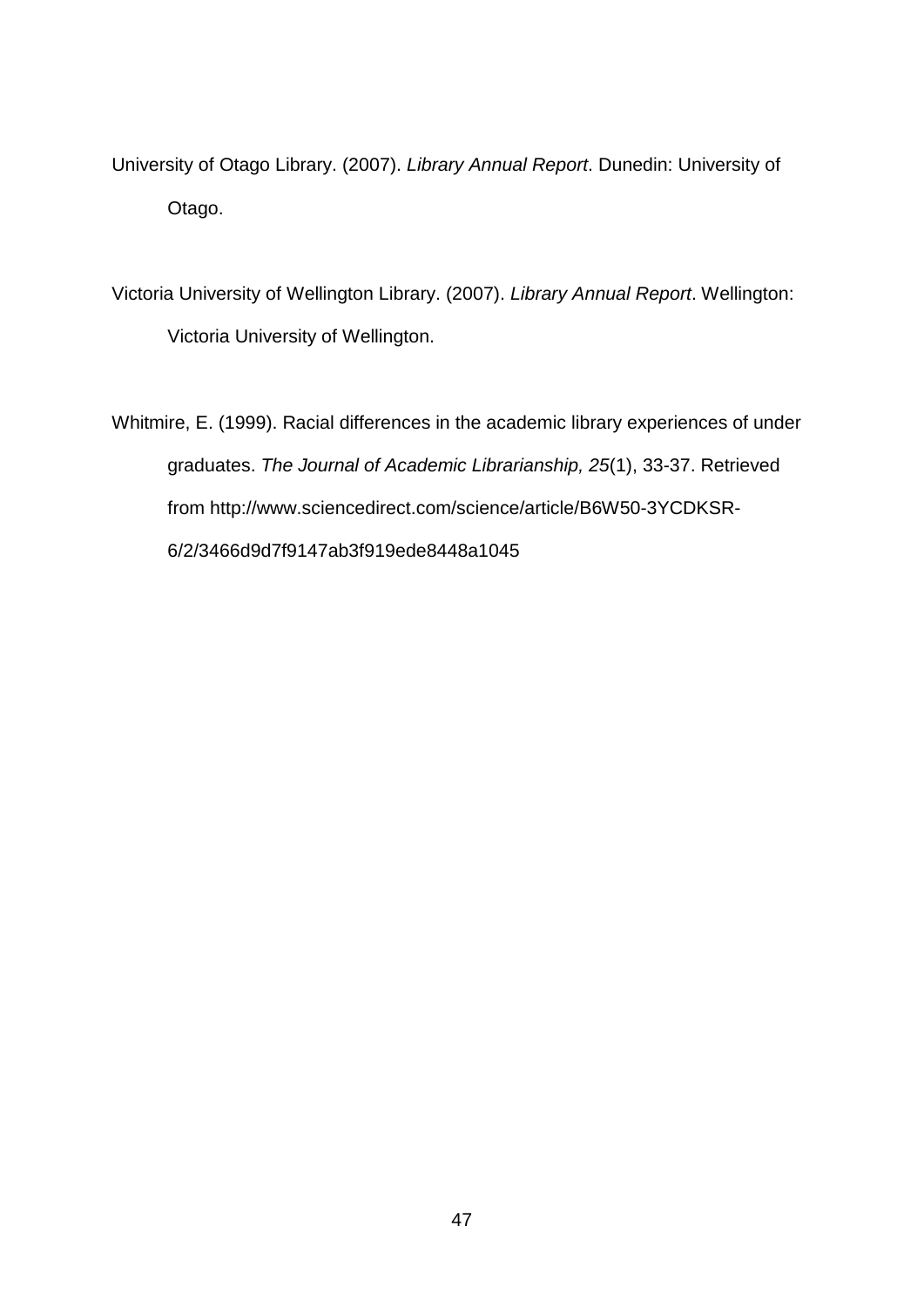### **8 Appendices**

- 8.1 Participant Information sheet
- 8.2 Participant Consent Form
- 8.3 Interview Guide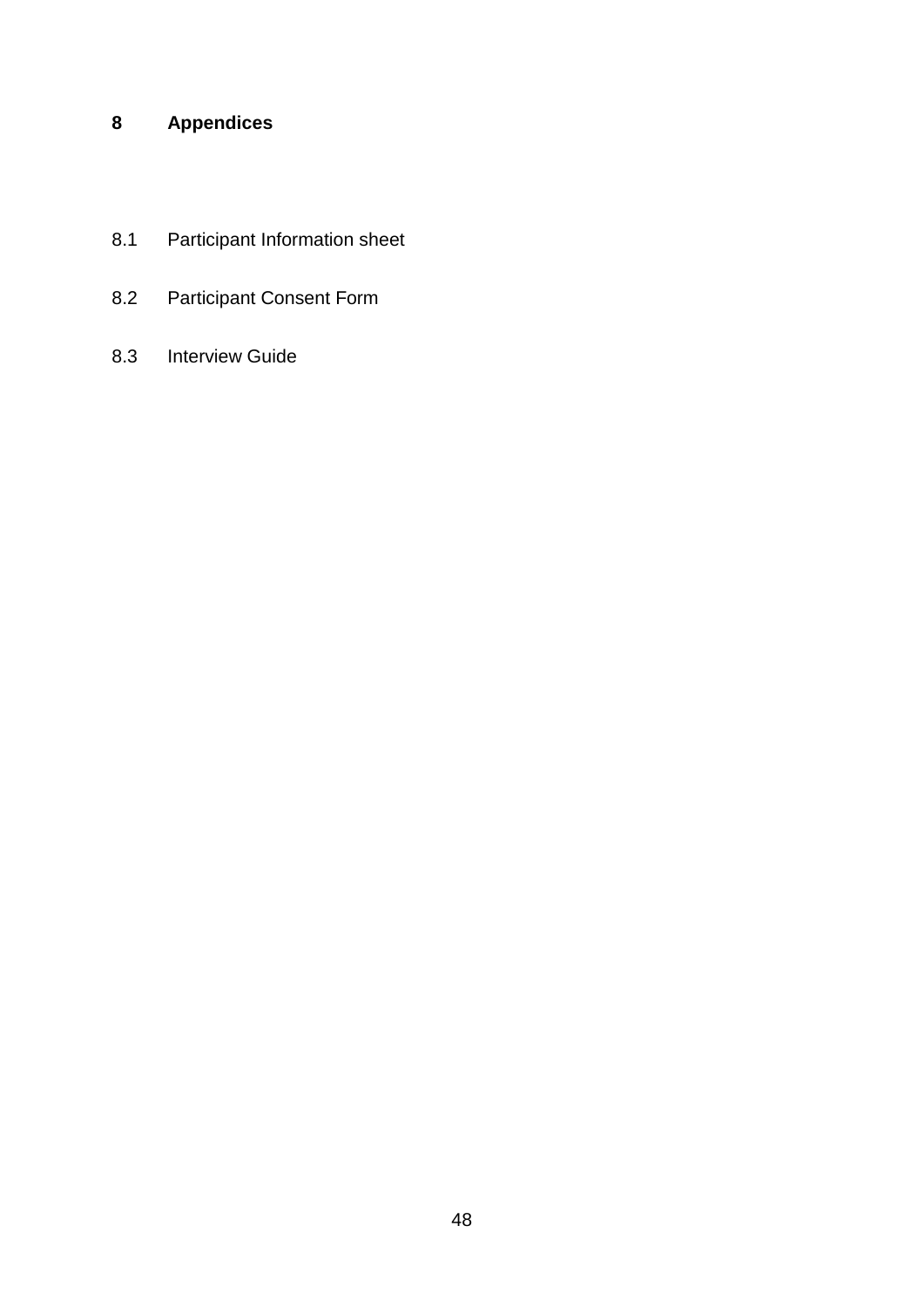

# **Participant information sheet**

### **Barriers to Māori usage of university libraries: an exploratory study in Aotearoa, New Zealand**

**Researcher:** Troy Tuhou

School of Information Management,

Victoria University of Wellington.

Kia ora koutou katoa,

Ko Hikurangi te Maunga

Ko Waiapu te Awa

Ko Porourangi te Tangata

No Ngati Porou ahau.

I am a Masters student in Information Studies at Victoria University of Wellington. As part of this degree, I am undertaking a research project. I am seeking your voluntary participation in this study. VUW Human Ethics Approval has been granted for this study.

The project I am undertaking examines the experiences and perceptions of Māori students with their respective university libraries. The findings will provide better understanding of how to design university library services and to promote use of these among Māori.

I am inviting Māori students from the three universities within the Auckland region to participate in focus group discussions; there will be 3 focus groups with 5 to 6 students in each group; the focus groups are to be held in neutral or Māori friendly spaces within the universities. Light refreshments will be offered at the beginning of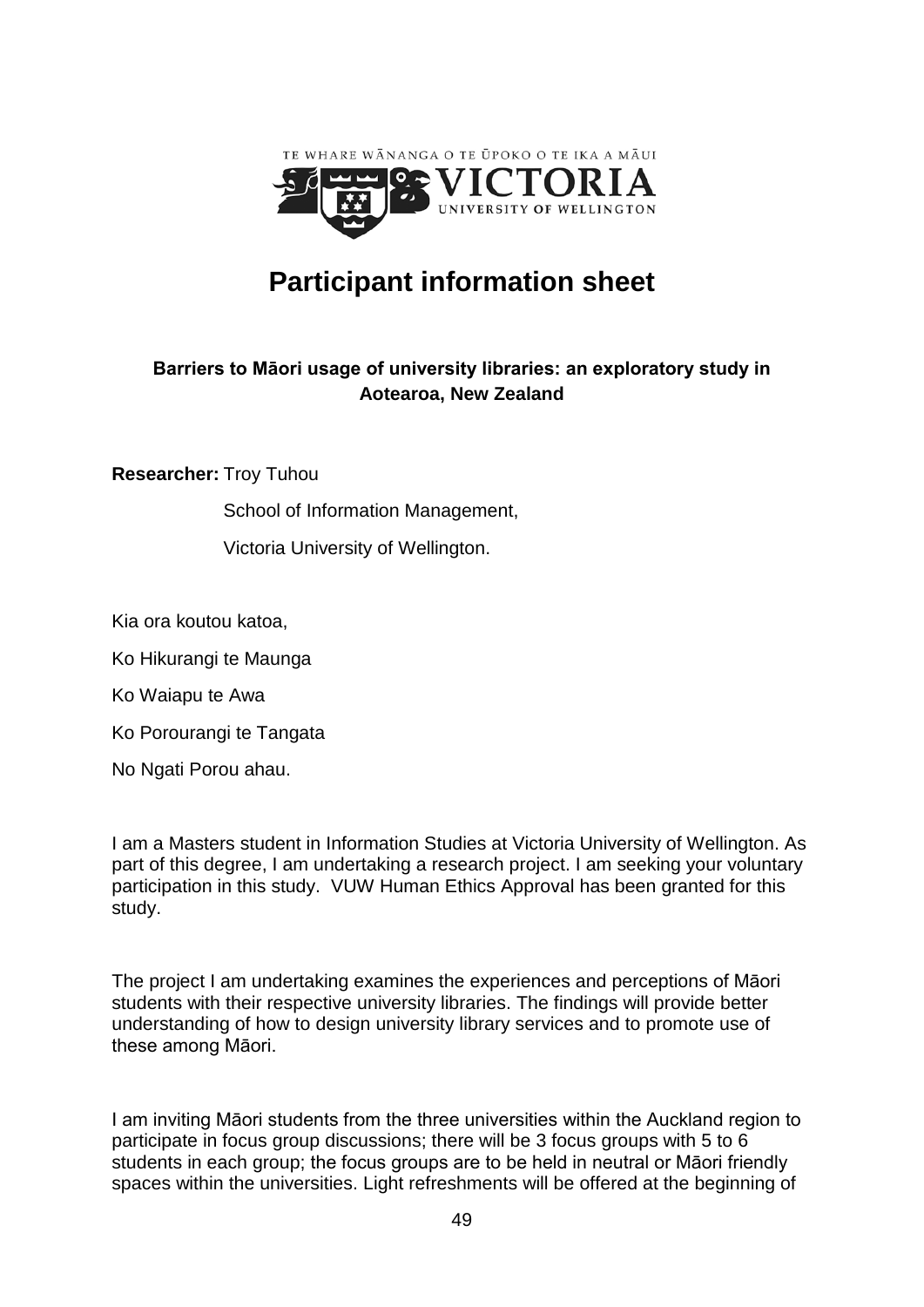the focus group discussions. It is envisaged that the focus group interview will take between 90 and 120 minutes.

The responses gathered from the focus groups will form the basis of my research project. The research is done on a confidential basis. It will not be possible for individuals to be identified. Along with written notes all focus group discussions will be audio recorded. All material collected will be kept confidential. No other person beside myself and my supervisor, Dr Chern Li Liew, will see the transcripts or hear the recordings.

The Research report will be submitted for marking to the School of Information Management and a copy will be deposited in the University Library and the institutional repository. One or more articles may be submitted for conferences or as publication in scholarly journals.

All research materials will be destroyed 2 years after the completion of the research.

Participants may withdraw themselves (and any information) they have provided from this project (before the commencement of the focus group) without having to give reasons.

No withdrawal will be allowed once the focus group discussion has commenced and participants should not discuss the contents of the focus group session or the identities of other participants outside the focus group discussion.

If you have any questions or would like to receive further information about the project, please contact me at tuhoutroy@student.vuw.ac.nz or my supervisor, Dr ChernLi Liew, at the School of Information Management at Victoria University, P O Box 600 Wellington, [ChernLi.Liew@vuw.ac.nz](mailto:ChernLi.Liew@vuw.ac.nz)

Ngā mihi nunui ki a koutou

Mo o koutou tautoko ki tenei mahi

Troy Tuhou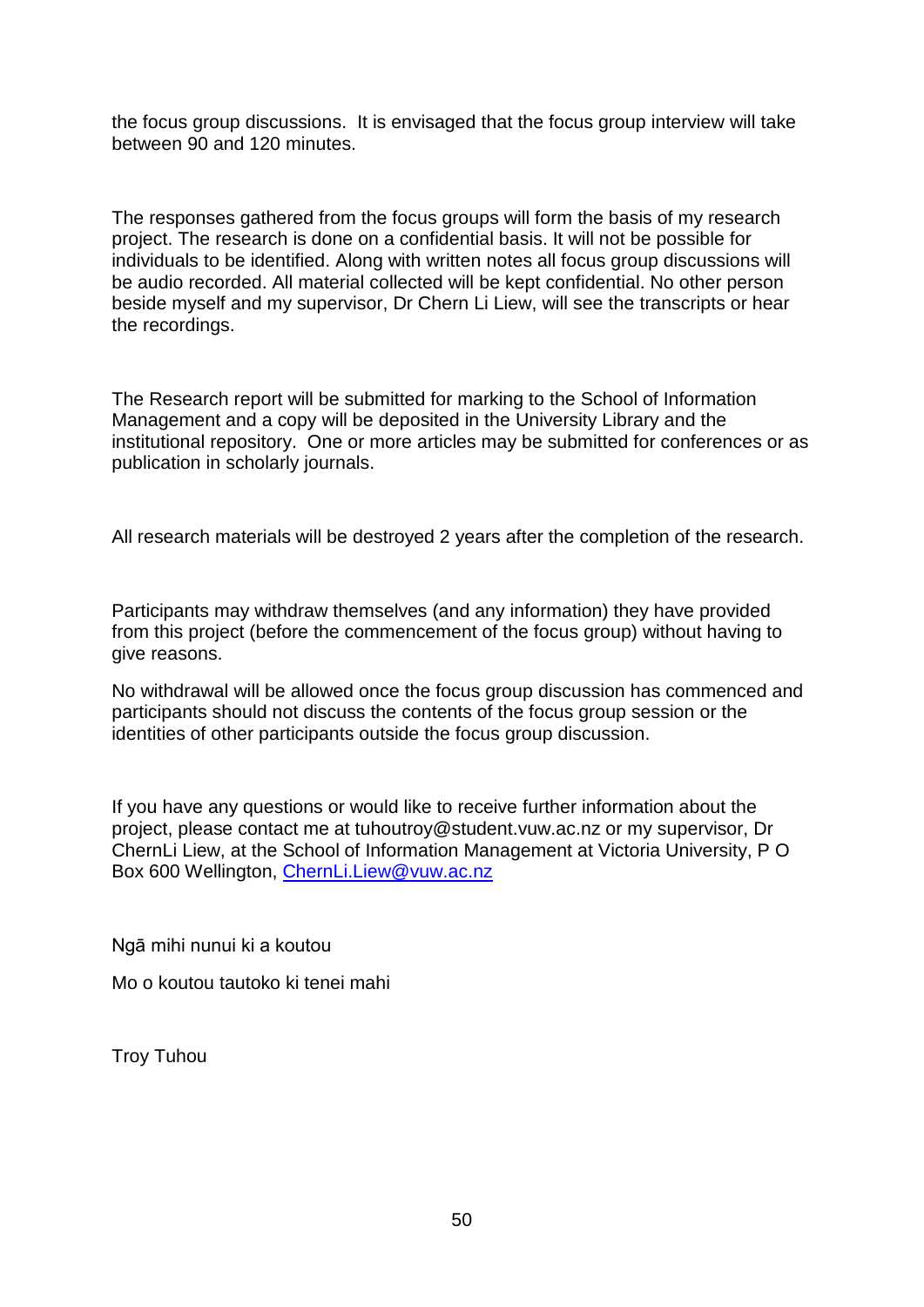

# **Consent to participate in research**

### Barriers to Māori usage of university libraries: an exploratory study in Aotearoa, New Zealand

I have been given and have understood an explanation of this research project.

I have had an opportunity to ask questions and have them answered to my satisfaction.

I understand that I may withdraw myself (and any information I have provided) from this project (before the commencement of the focus group) without having to give reasons.

I understand that no withdrawal will be allowed once the focus group discussion has commenced and I agree not to discuss the contents of the focus group session and the identities of other participants outside the focus group discussion.

I understand that any information I provide will be kept confidential to the researcher and the supervisor, the published results will not use my name, and that no opinions will be attributed to me in any way that will identify me.

I understand that along with note taking, the researcher will record (audio) this focus group which will be accessed solely by the researcher and his supervisor.

I understand that all research materials will be destroyed 2 years after the completion of the research.

I agree to take part in this study as a focus group participant.

|            | I wish to receive a summary of the research findings and my email/postal |  |
|------------|--------------------------------------------------------------------------|--|
| address is |                                                                          |  |

Signed:

 $\Box$ 

Name of participant

(Please print clearly) Date: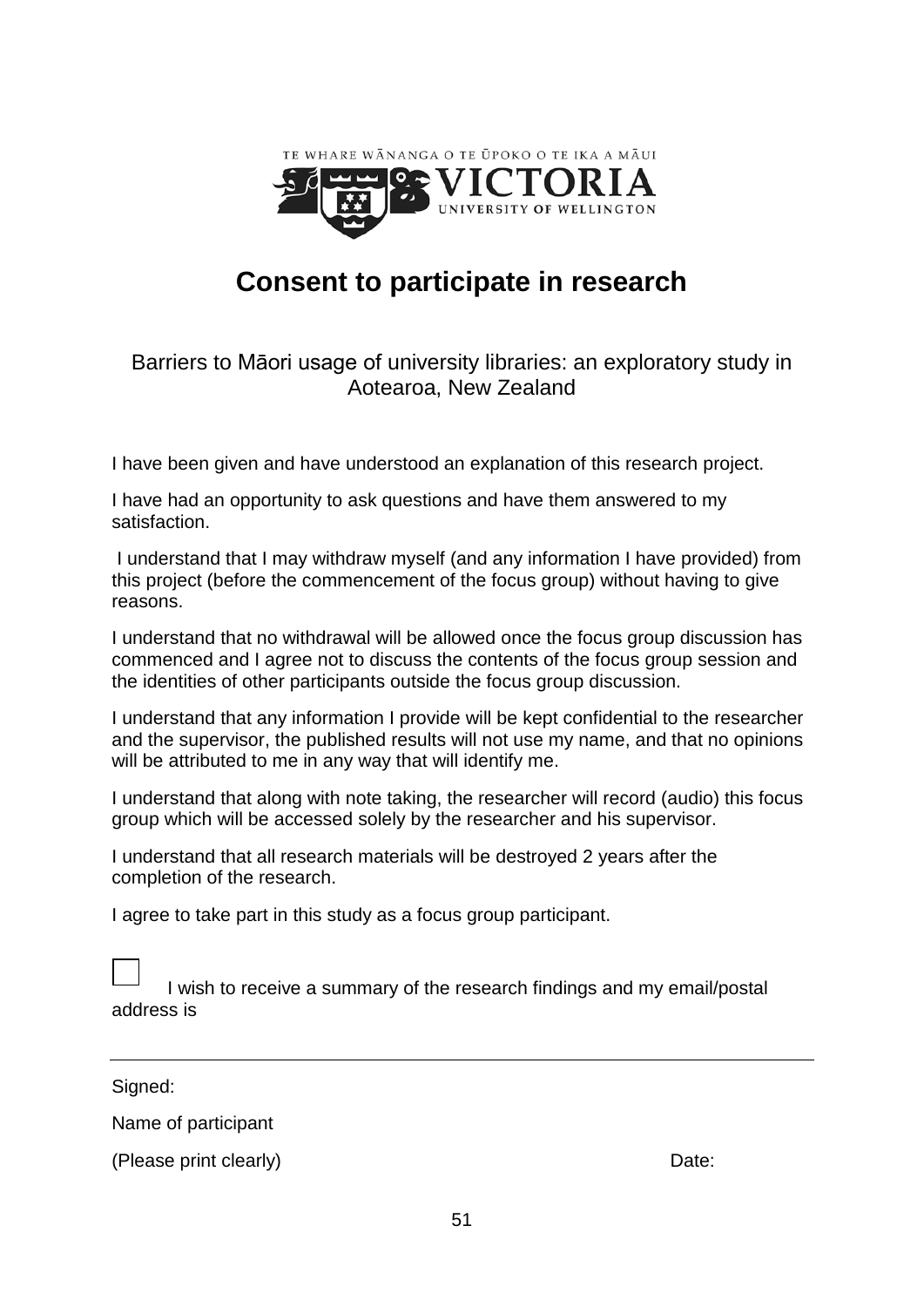# **Interview Guideline**

#### **Barriers to Māori usage of University libraries: an exploratory study in Aotearoa, New Zealand**

- How often do you use your university library? And why/why not? To gauge Māori students' (frequency of) use of the university libraries
- Why do you use the university libraries/why not? To explore students' attitudes/perceptions/experiences – perceived motivations for/barriers to not using their university libraries
- What are some of the things you really like/don't like about your university library?

To explore physical environment (layout/building façade/signage/study spaces)

To explore staff engagement with Māori students (Are staff helpful/friendly/ knowledgeable?)

To explore institutional factor (library borrowing policies/ practises/collection building and development/support services for Māori students)

• What are some of the things that you would change to make you more comfortable and motivated to using your university library? To explore any resourcing, environmental, institutional, and/or staff capability/capacity issues